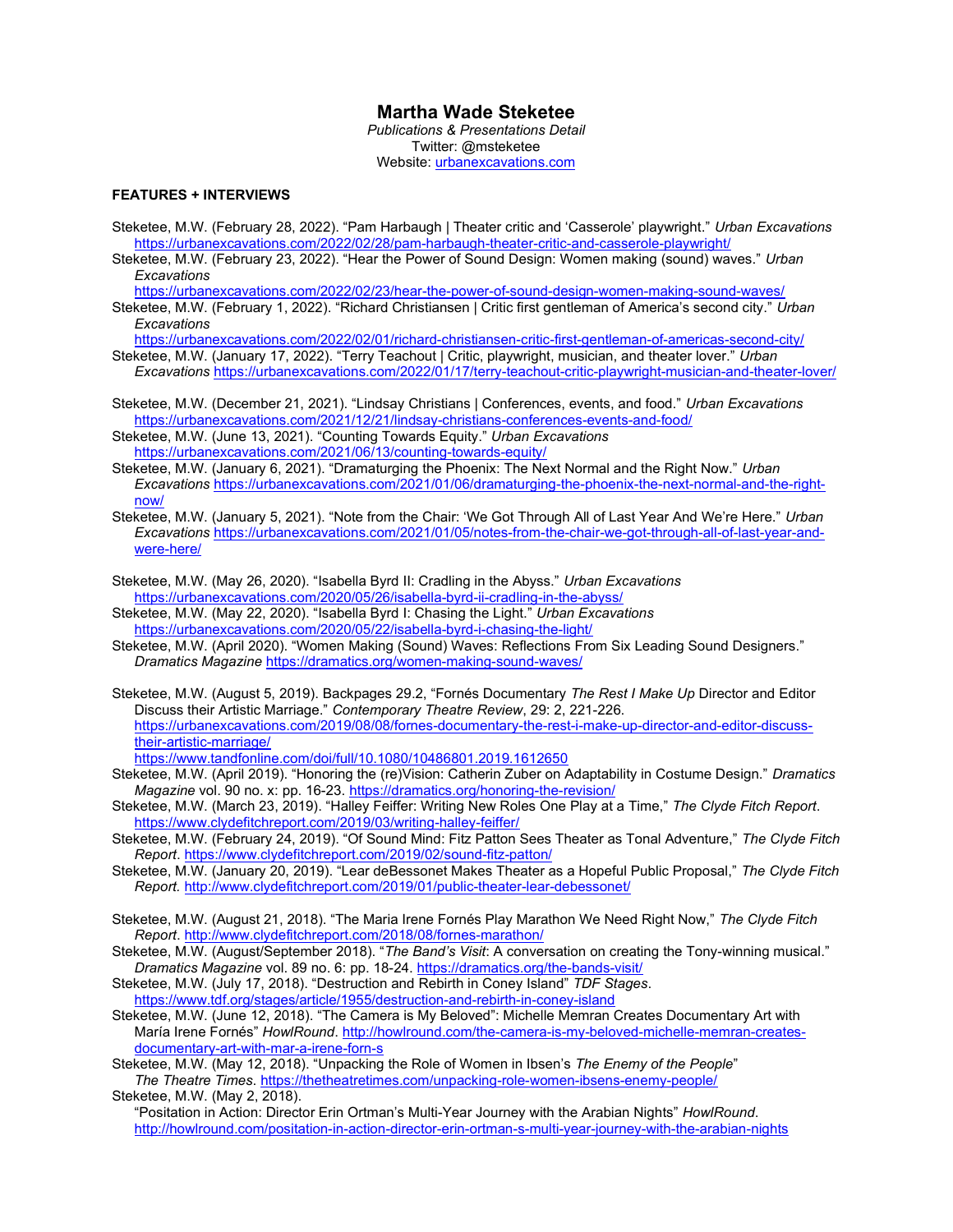Steketee, M.W. (April 24, 2018). "This Play Wouldn't Exist Without Her Students?" TDF Stages. https://www.tdf.org/stages/article/1892/this-play-wouldnt-exist-without-her-students Steketee, M.W. (March 30, 2018). "Can Conservative Values and Progressive Politics Coexist?" TDF Stages. https://www.tdf.org/stages/article/1871/can-conservative-values-and-progressive-politics-coexist Steketee, M.W. (February 23, 2018). "Putting the Pageant Cart Before the Plague" TDF Stages. https://www.tdf.org/stages/article/1845/putting-the-pageant-cart-before-the-plague Steketee, M.W. (January 25, 2018). "How a Tennis Match Changed the Conversation" TDF Stages. https://www.tdf.org/stages/article/1825/how-a-tennis-match-changed-the-conversation Steketee, M.W. (January 11, 2018). "When John Lithgow Called, He Said Yes" TDF Stages. https://www.tdf.org/stages/article/1815/when-john-lithgow-called-he-said-yes Steketee, M.W. (September 18, 2017). "Teaching Manners to Build a Community" TDF Stages. https://www.tdf.org/stages/article/1737/teaching-manners-to-build-a-community Steketee, M.W. (Fall 2017, released September 15, 2017). "Women in Charge" Prologue (OSF Magazine), https://www.osfashland.org/en/prologue/fall-2017/prologue-fa17-destiny-of-desire-sense-and-sensibility.aspx Steketee, M.W. (September 13, 2017). "Are You Ready for a Resurrection?" TDF Stages. https://www.tdf.org/stages/article/1733/are-you-ready-for-a-resurrection Steketee, M.W. (September 8, 2017). "An Experimental Argument: Ethan's Lipton's Outer Space Odyssey Toward a Sustainable Life," HowlRound. http://howlround.com/an-experimental-argument-ethan-s-lipton-s-outer-space-odyssey-toward-a-sustainable-life Steketee, M.W. (July 20, 2017). "Theater Critic Helen Shaw: Monster in the Audience," The Clyde Fitch Report. http://www.clydefitchreport.com/2017/07/helen-shaw-theater-critic/ Steketee, M.W. (June 25, 2017). "Cultural Omnivore, Arts Critic: The Vanguard of Jose Solis," The Clyde Fitch Report. http://www.clydefitchreport.com/2017/06/critic-jose-solis-theater-film/ Steketee, M.W. (May 28, 2017). "Parity, Politics, and Survival: WiTFESTNYC 2017," The Brooklyn Rail. http://brooklynrail.org/2017/06/theater/Parity-Politics-and-Survival-WiTFESTNYC-2017 Steketee, M.W. (May 25, 2017). "How Diep Tran Hones Her Theater Criticism — With Anger," The Clyde Fitch Report. http://www.clydefitchreport.com/2017/05/criticism-diep-tran/ Steketee, M.W. (May 5, 2017). "Making More Space for Latinx Artists," TDF Stages. https://www.tdf.org/stages/article/1672/making-more-space-for-latinx-artists Steketee, M.W. (May 1, 2017). "Finding the Personal in the Political," TDF Stages. https://www.tdf.org/stages/article/1668/finding-the-personal-in-the-political Steketee, M.W. (April 10, 2010). "Roundtable: Is Jesse Green the right choice for the New York Times?" Exeunt Magazine http://exeuntmagazine.com/features/not-new-day-new-york-times/ Steketee, M.W. (March 12, 2017). "Chris Rawson, Theater Critic, on Honoring August Wilson," The Clyde Fitch Report. http://www.clydefitchreport.com/2017/03/rawson-august-wilson-criticism/ Steketee, M.W. (March 1, 2017). "Wrestling with the Legacy of a Real-Life Attorney," TDF Stages. https://www.tdf.org/stages/article/1625/wrestling-with-the-legacy-of-a-real-life-attorney Steketee, M.W. (February 28, 2017). "Catherine Filloux and Poetic Political Theater," The Clyde Fitch Report. http://www.clydefitchreport.com/2017/02/marbury-filloux-political-theater/ Steketee, M.W. (February 12, 2017). "Bill Hirschman: Theater Criticism's Cockeyed Optimist," The Clyde Fitch Report. http://www.clydefitchreport.com/2017/02/bill-hirschman-criticism-theater/ Steketee, M.W. (January 24, 2017). "A Most Visible Baby Mama on Multiple Births," The Clyde Fitch Report. http://www.clydefitchreport.com/2017/01/mariah-maccarthy-baby-mama-caps-lock/ Steketee, M.W. (January 13, 2017). "Can a Playwright Be a Critic? Eliza Bent Says Yes," The Clyde Fitch Report. http://www.clydefitchreport.com/2017/01/arts-journalist-playwright-critic/ Exeunt Staff (December 31, 2016). "Exeunt New York's Most Memorable Shows of 2016," Exeunt Magazine http://exeuntmagazine.com/features/exeunt-new-yorks-memorable-2016/ Steketee, M.W. (December 13, 2016). "Why Does a Play About the Internet Have a Realistic Set?," TDF Stages. https://www.tdf.org/stages/article/1578/why-does-a-play-about-the-internet-have-a-realistic-set Steketee, M.W. (December 12, 2016). "After Orlando: International Rapid Response Theatre," Exeunt Magazine http://exeuntmagazine.com/features/orlando-rapid-response-theater-goes-international/ Steketee, M.W. (November 16, 2016). "dramaturgy as producer | KELLY KERWIN," LMDA New & Newsworthy 2.2. https://urbanexcavations.com/2016/11/16/dramaturg-as-producer-kelly-kerwin/ Steketee, M.W. (November 15, 2016). ""Pop!"-Up Theater Extends Venues and Audience Experiences," The Clyde Fitch Report. http://www.clydefitchreport.com/2016/11/kelly-kerwin-pop-site-specific-theater/

Exeunt Staff (October 31, 2016). "Hamilton: A Critics' Dialogue," Exeunt Magazine http://exeuntmagazine.com/features/hamilton-critics-dialogue/

Steketee, M.W. (October 20, 2016). "Theater Critic Frank Rizzo Balances Head and Heart," The Clyde Fitch Report. http://www.clydefitchreport.com/2016/10/theater-critic-frank-rizzo/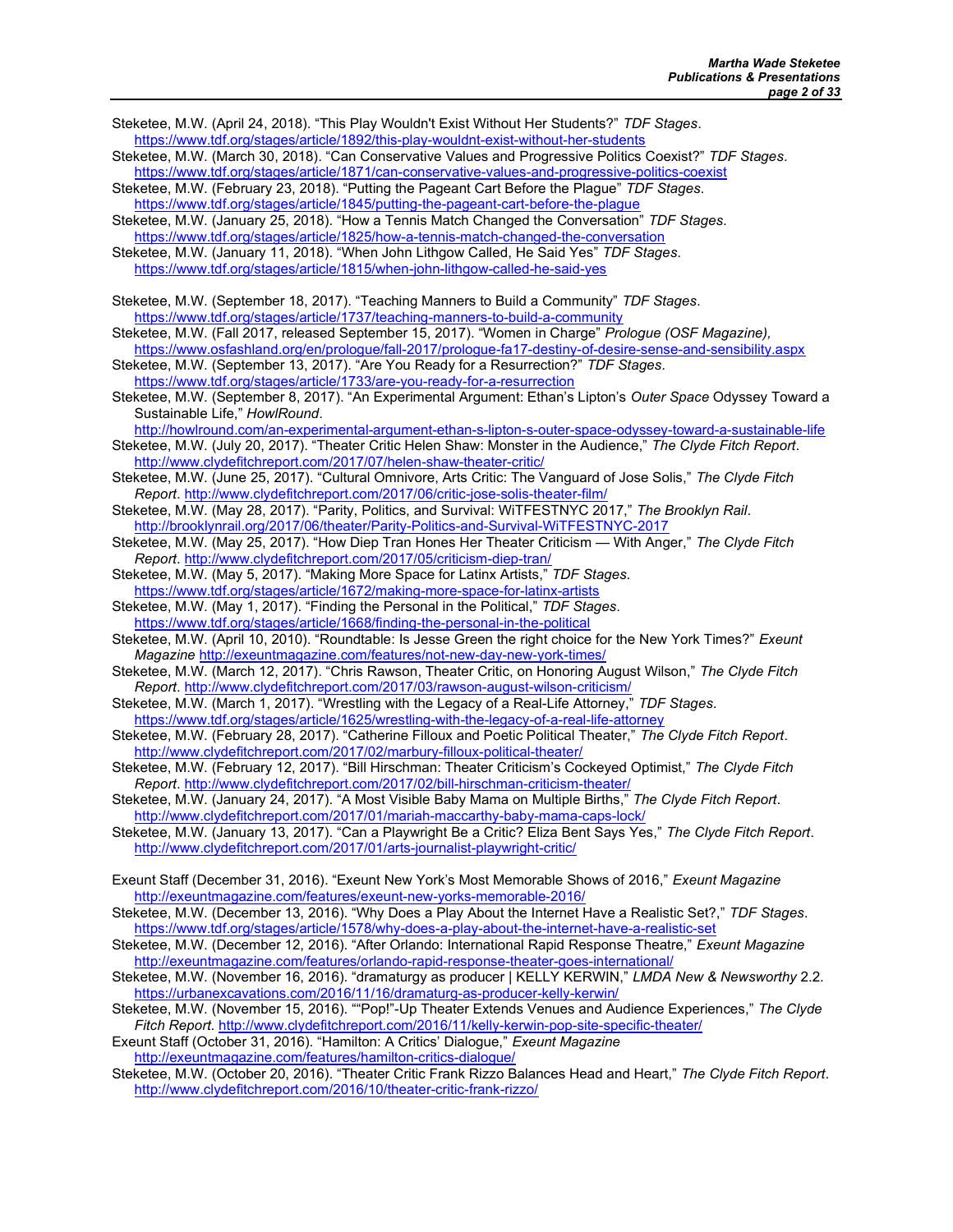Steketee, M.W. (October 16, 2016). LMDA Regional Spotlight: Mark Bly and Heather Helinsky in New York," LMDA New & Newsworthy 2.1. https://urbanexcavations.com/2016/10/16/lmda-regional-spotlight-mark-bly-and-heather-helinsky-in-new-york/ Steketee, M.W. (October 11, 2016). "Semicolon Theatre Offers Young Artists a Stage," The Clyde Fitch Report. http://www.clydefitchreport.com/2016/10/semicolon-theatre-offers-young-artists-a-stage/ Steketee, M.W. (September 16, 2016). "Feminist Theater Critic Jill Dolan Faces the World," The Clyde Fitch Report. http://www.clydefitchreport.com/2016/09/jill-dolan-theater-critic-feminist/ Steketee, M.W. (September 6, 2016). "Stretching the Canvas in Ethan Lipton's Tumacho." HowlRound. http://howlround.com/stretching-the-canvas-in-ethan-lipton-s-tumacho Steketee, M.W. (August 31, 2016). "They Knew Gun Violence. Now They Know Hope." TDF Stages. https://www.tdf.org/stages/article/1513/they-knew-gun-violence-now-they-know-hope Steketee, M.W. (August 31, 2016). "In Chicago, Refining the Cultural and Critical Lens," The Clyde Fitch Report. http://www.clydefitchreport.com/2016/08/critical-lens-chicago-wtp/ Steketee, M.W. (July 19, 2016). "The Pipeline Festival Answers the Readiness Question," The Clyde Fitch Report. http://www.clydefitchreport.com/2016/07/pipeline-festival-rug-dealer/ Steketee, M.W. (July 12, 2016). "PlayPenn's Rent-a-Dramaturg program," Broad Street Review. http://www.broadstreetreview.com/theater/playpenns-rent-a-dramaturg-program repost (October 12, 2016). The Theatre Times. http://www.thetheatretimes.com/playpenns-rent-a-dramaturg-program/ Steketee, M.W. (June 21, 2016). "Shared Vocabulary and Puppetry in Ramesh Meyyappan's Butterfly" HowlRound. http://howlround.com/shared-vocabulary-and-puppetry-in-ramesh-meyyappan-s-butterfly Steketee, M.W. (June 15, 2016). "What Was It Like to See Judy Garland's Famous Carnegie Hall Show?" TDF Stages. https://www.tdf.org/stages/article/1458/what-was-it-like-to-see-judy-garlands-famous-carnegie-hall-show Steketee, M.W. (May 24, 2016). "'Ugly Little Sister' From Page to Stage," The Clyde Fitch Report. http://www.clydefitchreport.com/2016/05/charlotte-miller-ugly-little-sister/ Steketee, M.W. (April 6, 2016). "Barriers, Needs, and Next Steps: A Convening on the State of Deaf Theatre-Making" HowlRound. http://howlround.com/barriers-needs-and-next-steps-a-convening-on-the-state-of-deaf-theatre-making Steketee, M.W. (April 13, 2016). "Prizes and Reports Both Address Parity," The Clyde Fitch Report. http://www.clydefitchreport.com/2016/04/data-individual-rothstein/ Steketee, M.W. (March 30, 2016). "He's the Bawdiest Cleopatra of the Century" TDF Stages. https://www.tdf.org/stages/article/1416/hes-the-bawdiest-cleopatra-of-the-century Steketee, M.W. (March 16, 2016). "Big Ten Theater Improves Percentages for Women," The Clyde Fitch Report. http://www.clydefitchreport.com/2016/03/initiative-improves-theater/ Steketee, M.W. (March 15, 2016). "Subversively Smart and Turning the Tide: Lauren Gunderson's Women Heroes" HowlRound. http://howlround.com/subversively-smart-and-turning-the-tide-lauren-gunderson-s-women-heroes Steketee, M.W. (March 12, 2016). "History, Legacy, and Light: The Consciously-Embodied Art of Erica Fae" HowlRound. http://howlround.com/history-legacy-and-light-the-consciously-embodied-art-of-erica-fae Steketee, M.W. (February 18, 2016). "In 'Women Without Men,' Women Count," The Clyde Fitch Report. http://www.clydefitchreport.com/2016/02/mint-women-without-men/ Steketee, M.W. (January 25, 2016). "Life in Prison, As Told By the Women Who Live There" TDF Stages. https://www.tdf.org/stages/article/1367/life-in-prison-as-told-by-the-women-who-live-there Steketee, M.W. (January 16, 2016). "Theatre and Social Justice: Everything Has to Come Out of Session" HowlRound. http://howlround.com/theatre-and-social-justice-everything-has-to-come-out-of-session Steketee, M.W. (December 12, 2015). "Percolating and Data: Counting, Coordinating, Collaborating, Community-Building" HowlRound. http://howlround.com/percolating-and-data-counting-coordinating-collaborating-community-building Steketee, M.W. (December 10, 2015). "Will Eno's Theatrical Rhythms" HowlRound. http://howlround.com/will-eno-s-theatrical-rhythms Steketee, M.W. (December 1, 2015). "Counting Women: Baselines for Advocacy," The Clyde Fitch Report. http://www.clydefitchreport.com/2015/12/counting-women-baselines-for-advocacy/ Steketee, M.W. (November 3, 2015). "theatrical research: women count 2015" Urban Excavations. https://urbanexcavations.com/2015/11/03/theatrical-research-women-count-2015/ Steketee, M.W. (October 8, 2015). "Extending the Frame for Women Playwrights" HowlRound. http://howlround.com/extending-the-frame-for-women-playwrights Steketee, M.W. (October 6, 2015). "theatrical research: MTC's Stargate Theatre Company" Urban Excavations. https://urbanexcavations.com/2015/10/06/research-and-theater-mtcs-stargate-theatre-company/ Steketee, M.W. (July 30, 2015). "Sand Castles in War Zones: Insanity and Forgiveness" HowlRound. http://howlround.com/sand-castles-in-war-zones-insanity-and-forgiveness Steketee, M.W. (June 2015). "Origin Architect: Beijing's 77 Theatre," Chance (issue 5). New York: pp. 104-111. https://www.chance-magazine.com/portfolio/c5-06-origin-architects-theater-77/ [scans: https://www.dropbox.com/sh/6w891bet7jvsw5o/AABTzMEdp5qhfUMhRWPCodoya?dl=0]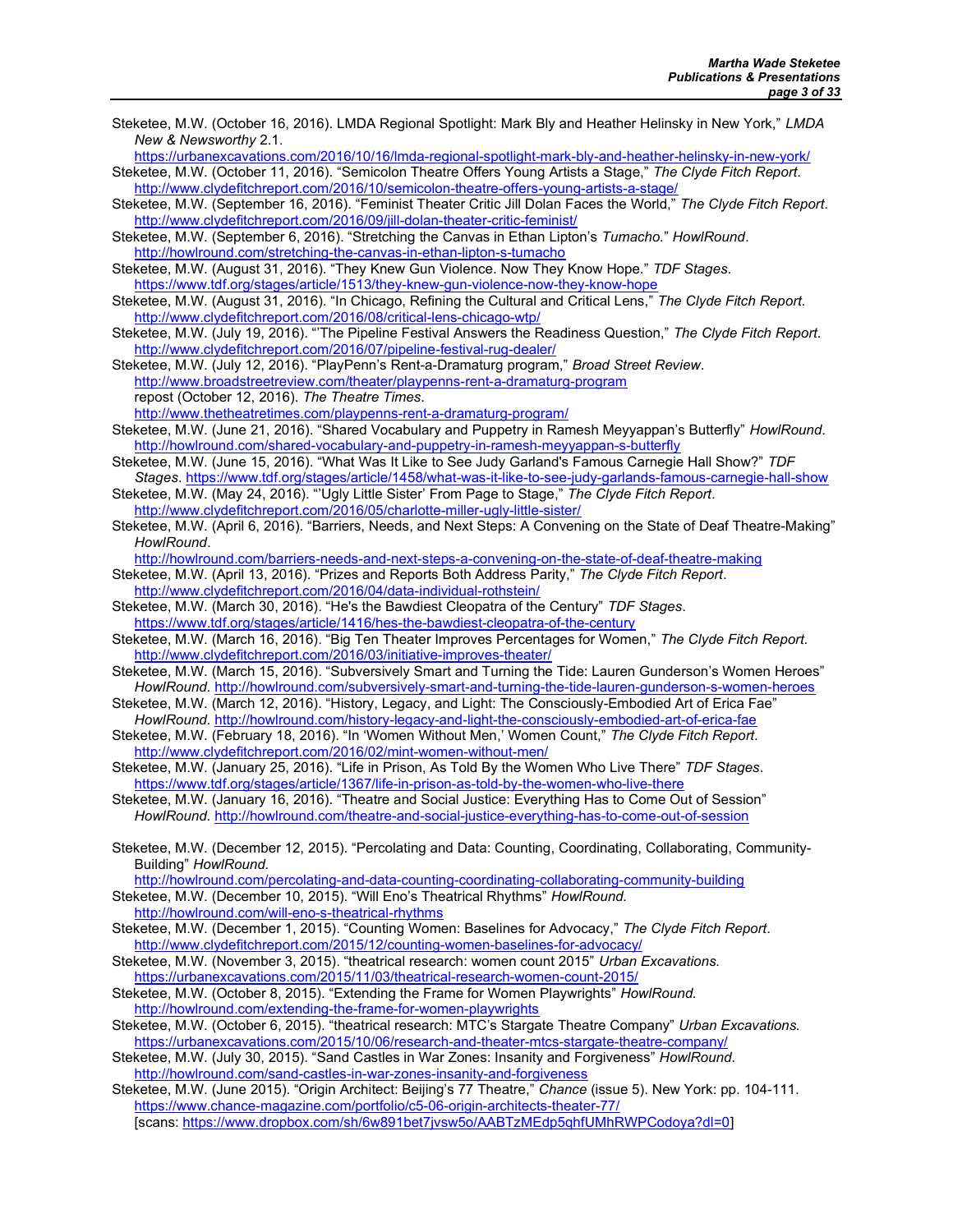- Steketee, M.W. (June 9, 2015). "Testimonies of Endurance: Forever and the Challenges of Solo Performance" HowlRound. http://howlround.com/testimonies-of-endurance-forever-and-the-challenges-of-solo-performance
- Steketee, M.W. (April 28, 2015). "Developmental Through Lines: O'Neill, The Nether, and Bright Half Life" HowlRound. http://howlround.com/developmental-through-lines-o-neill-the-nether-and-bright-half-life
- Steketee, M.W. (March 3, 2015). "Political Cabaret: Herbert Hoover's Comeback in Leather" HowlRound. http://howlround.com/political-cabaret-herbert-hoover-s-comeback-in-leather
- Steketee, M.W. (February 24, 2015). "Happy Accidents, Competition, and the Best Idea Wins: Prayers of Halley Feiffer" HowlRound.

http://howlround.com/happy-accidents-competition-and-the-best-idea-wins-prayers-of-halley-feiffer

- Steketee, M.W. (February 15, 2015). "The Players Library Collections: Legitimizing the Art of the Actor for 125 Years" HowlRound. http://howlround.com/the-players-library-collections-legitimizing-the-art-of-the-actor-for-125-years
- Steketee, M.W. (December 2014). "Lake Lucille: The Chekhov Project," Chance (issue 4). New York: pp. 36-65. https://www.chance-magazine.com/portfolio/c4-03-lake-lucille-the-chechov-project/ [scans: https://www.dropbox.com/sh/54g89v5oeyhw6fk/AADdb5wQIFsEU1A7e3OsPRIca?dl=0]
- Steketee, M.W. (December 16, 2014). "Site Work to WorkSites: Peculiar Works Project Illuminates the Insides of the City" HowlRound.

http://howlround.com/site-work-to-worksites-peculiar-works-project-illuminates-the-insides-of-the-city

- Steketee, M.W. (December 4, 2014). "Professional Costumes, Shipped to Your Door" TDF Stages. https://www.tdf.org/stages/article/1203/professional-costumes-shipped-to-your-door
- Steketee, M.W. (October 21, 2014). "Samuel French Off Off Broadway Short Play Festival: A Big Little Festival" HowlRound. http://howlround.com/samuel-french-off-off-broadway-short-play-festival-a-big-little-festival
- Steketee, M.W. (September 30, 2014). "Boxing from the Inside: Brett Neveu and the Magnetic Presence of the Ring" HowlRound. http://howlround.com/boxing-from-the-inside-brett-neveu-and-the-magnetic-presence-of-the-ring

Steketee, M.W. (September 2014). "Ming Cho Lee," Chance (issue 3). New York: pp. 150-165. https://www.chance-magazine.com/portfolio/c3-10-ming-cho-lee/

[scans: https://www.dropbox.com/sh/cfs2lxuk78f9u9m/AADVBCmFeCDT-5Ye4cxDKHHqa?dl=0] Steketee, M.W. (September 2014). "Giants of Design: Jo Mielziner and Boris Aronson redefined the stage environment" Dramatics Magazine vol. 86 no. 1: pp. 20-29.

- [scans: https://www.dropbox.com/sh/11mcgx076pf56es/AAA4QCtjGH6S2wgGQcuE0dBDa?dl=0] Steketee, M.W. (August 11, 2014). "Event Musings: O'Neill on the Cutting Room Floor." Urban Excavations.
- http://urbanexcavations.com/2014/08/11/event-musings-oneill-on-the-cutting-room-floor/
- Steketee, M.W. (August 5, 2014). "Committing to Theater: Making Art and Making Family." HowlRound. http://howlround.com/committing-to-theater-making-art-and-making-family
- Steketee, M.W., editor (June 21, 2014). "Tony Awards Decision on Sound Design: Getting to the Reversal." HowlRound. http://howlround.com/tony-awards-decision-on-sound-design-getting-to-the-reversal
- Steketee, M.W. (June 19, 2014). "Just to the Side of History: Creating The Mysteries." HowlRound. http://howlround.com/just-to-the-side-of-history-creating-the-mysteries
- Steketee, M.W. (May 25, 2014). "Event Musings: Dramaturg as Producer." Urban Excavations. https://urbanexcavations.com/2014/05/25/event-musings-dramaturg-as-producer/
- Steketee, M.W. (April 10, 2014). "Event Musings: Why Shakespeare? Why Now?." Urban Excavations. https://urbanexcavations.com/2014/04/10/event-musings-why-shakespeare-why-now/
- Steketee, M.W. (March 10, 2014). "Event Musings: Promoting Broadway." Urban Excavations. https://urbanexcavations.com/2014/03/10/event-musings-promoting-broadway/
- Steketee, M.W. (January 21, 2014). "Mercedes Ruehl: "All These Things Ride into Town on Your Voice." Urban Excavations. https://urbanexcavations.com/2014/01/21/mercedes-ruehl-you-try-to-keep-it-right-as-long-as-youcan/
- Steketee, M.W. (December 28, 2013). "Sondheim, Company, Paley, and Serendipity." Urban Excavations. https://urbanexcavations.com/2013/12/28/film-feature-sondheim-company-paley-and-serendipity/
- Steketee, M.W. (December 2013). "Boris Aronson," Chance (issue 2). New York: pp. 124-153. https://www.chance-magazine.com/portfolio/c2-11-boris-aronson-martha-wade-steketee-plamen-petkov/ [scans: https://www.dropbox.com/sh/7iznkpzo7dn66we/AAB5kzNO-XvfXBQz2ZJuHpr0a?dl=0 ]
- Steketee, M.W. (October 2013). "All Design is Chance: Designers Take a Hand." The Soul of the American Actor. http://www.soulamericanactor.com
- Steketee, M.W. (October 30, 2013). "Event Musings: Graphic Lesbians Kron + Angelos." Urban Excavations. https://urbanexcavations.com/2013/10/30/event-musings-graphic-lesbians-kron-angelos/
- Steketee, M.W. (September 13, 2013). "Event Musings: Chance Photo Shoot (Boris Aronson Designs)." Urban Excavations. https://urbanexcavations.com/2013/09/13/event-musings-chance-photo-shoot-boris-aronsondesigns/
- Steketee, M.W. (August 20, 2013). "Event Musings: A Visit to Monte Cristo Cottage." Urban Excavations. https://urbanexcavations.com/2013/08/20/event-musings-a-visit-to-monte-cristo-cottage/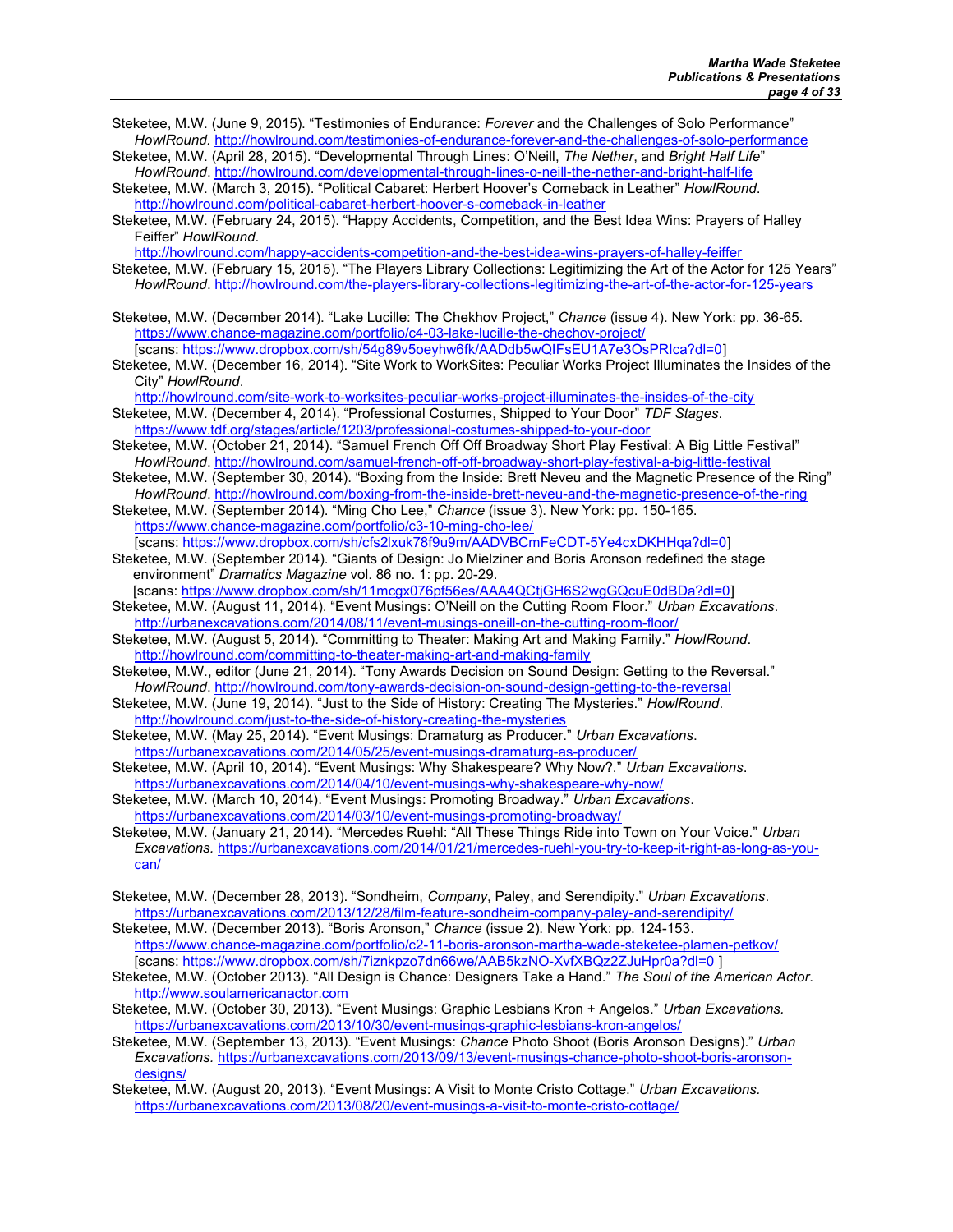- Steketee, M.W. (July 30, 2013). "Event Musings: 49<sup>th</sup> O'Neill Convening, the Edith, the Sea." Urban Excavations. https://urbanexcavations.com/2013/07/30/event-musings-49th-oneill-convening-the-tree-the-edith-the-sea/
- Steketee, M.W. (June 25, 2013). "Event Musings: Jack Viertel on Today's American Theater." Urban Excavations. https://urbanexcavations.com/2013/06/25/event-musings-jack-viertel-on-todays-american-theater/
- Steketee, M.W. (August 20, 2013). "Event Musings: A Visit to Monte Cristo Cottage." Urban Excavations. https://urbanexcavations.com/2013/08/20/event-musings-a-visit-to-monte-cristo-cottage/

Steketee, M.W. (June 11, 2013). "Event Musings: Chance Photo Shoot (Follies)." Urban Excavations. https://urbanexcavations.com/2013/06/11/event-musings-chance-photo-shoot-4/

Steketee, M.W. (May 21, 2013). "Event Musings: Chance Photo Shoot (Here Lies Love)." Urban Excavations. https://urbanexcavations.com/2013/05/21/event-musings-chance-photo-shoot-3/

Steketee, M.W. (May 2013). "Monograph: Ben Edwards," Chance (Inaugural Issue). New York: pp. 148-167. https://www.chance-magazine.com/portfolio/c1-13-ben-edwards/

[scans: https://www.dropbox.com/sh/2x3me8gr37un9gd/AABAmrPgjUHgi\_Kf9tnaCYMea?dl=0]

- Steketee, M.W. (April 4, 2013). "Kathleen Chalfant: Practicing 'Political Performance'." Urban Excavations. https://urbanexcavations.com/2013/04/04/kathleen-chalfant-practicing-politial-performance/
- Steketee, M.W. (March 20, 2013). "Kia Corthron: 'All I did was show them close up'." Urban Excavations. https://urbanexcavations.com/2013/03/20/kia-corthron-all-i-did-was-show-them-close-up/
- Steketee, M.W. (February 7, 2013). "Marge Champion: The Dancer Next Door." Urban Excavations. https://urbanexcavations.com/2013/02/07/event-musings-marge-champion-the-dancer-next-door/
- Steketee, M.W. (December 27, 2012). "Film Feature: Shadows and Secrets in The Sound of Music." Urban Excavations. https://urbanexcavations.com/2012/12/27/film-feature-shadows-and-secrets-in-the-sound-of-music/

Steketee, M.W. (November 6, 2012). "Film Musings: The Art of Feedback." Urban Excavations. https://urbanexcavations.com/2012/11/06/event-musings-the-art-of-feedback/

Steketee, M.W. (October 31, 2012). "Event Musings: Rebel Dressed for Stage and Screen." Urban Excavations. https://urbanexcavations.com/2012/10/31/event-musings-rebel-dressed-for-stage-and-screen/

Steketee, M.W. (October 27, 2012). "Christine Ebersole: "As You're Moving On, You're Also Moving In'." Urban Excavations. https://urbanexcavations.com/2012/10/27/christine-ebersole-as-youre-moving-on-youre-alsomoving-in/

Steketee, M.W. (October 18, 2012). "Event Musings: Hello Gorgeous." Urban Excavations. https://urbanexcavations.com/2012/10/18/event-musings-hello-gorgeous/

Steketee, M.W. (September 5, 2012). "Event Musings: Welcome to Kutsher's." Urban Excavations. https://urbanexcavations.com/2012/09/05/event-musings-welcome-to-kutshers/

Steketee, M.W. (August 21, 2012). "Event Musings: Chance Photo Shoot (The Box)." Urban Excavations. https://urbanexcavations.com/2012/08/21/event-musings-chance-photo-shoot-2/

Steketee, M.W. (August 20, 2012). "Horton Foote + Kim Stanley = Endless Delights." Urban Excavations. https://urbanexcavations.com/2012/08/20/event-musings-horton-foote-kim-stanley-endless-delights/

- Steketee, M.W. (June 27, 2012). "Event Musings: Chance Photo Shoot (Yonkers)." Urban Excavations. https://urbanexcavations.com/2012/06/27/event-musings-chance-photo-shoot/
- Steketee, M.W. (June 22, 2012). "Event Musings: 2012 ATCA Conference [People]." Urban Excavations. https://urbanexcavations.com/2012/06/22/event-musings-2012-atca-conference-people/
- Steketee, M.W. (June 2012) "The Group Theatre and How it Transformed American Culture: An Event at CUNY." The Soul of the American Actor. [republication of June 9, 2012 article] http://www.soulamericanactor.com/encore05.shtml
- Steketee, M.W. (June 9, 2012). "Event Musings: The Group Theatre." Urban Excavations. https://urbanexcavations.com/2012/06/09/event-musings-the-group-theatre/

[republished as]

- Steketee, M.W. (June 1, 2012). "Event Musings: Industry Talk: Literary Directors and Managers." Urban Excavations. https://urbanexcavations.com/2012/06/01/event-musings-industry-talk-literary-directors-and-managers/
- Steketee, M.W. (May 26, 2012). "Event Musings: Taylor Mac Jewish Songs of 1900-1909." Urban Excavations.
- https://urbanexcavations.com/2012/05/26/event-musings-taylor-mac-jewish-songs-of-1900-1909/ Steketee, M.W. (May 25, 2012). "Film Feature: The Astonished Heart." Urban Excavations.
- https://urbanexcavations.com/2012/05/25/film-feature-the-astonished-heart/
- Steketee, M.W. (May 22, 2012). "Event Musings: The Standbys." Urban Excavations. https://urbanexcavations.com/2012/05/22/event-musings-the-standbys/
- Steketee, M.W. (May 17, 2012). "Event Musings: Legacy Project Pioneering Women Producers." Urban Excavations. https://urbanexcavations.com/2012/05/17/event-musings-the-legacy-project-pioneering-women-producers/
- Steketee, M.W. (May 8, 2012). "Event Musings: 2012 Lortel Awards." Urban Excavations. https://urbanexcavations.com/2012/05/08/event-musings-2012-lortel-awards/
- Steketee, M.W. (March 19, 2012). "Event Musings: Daisy, Jobs, Translations and Truth." Urban Excavations. https://urbanexcavations.com/2012/03/19/event-musings-daisey-jobs-translations-and-truth/

Steketee, M.W. (March 9, 2012). "Event Musings: The Week that Changed the World." Urban Excavations https://urbanexcavations.com/2012/03/09/event-musings-assignment-china-the-week-that-changed-the-world/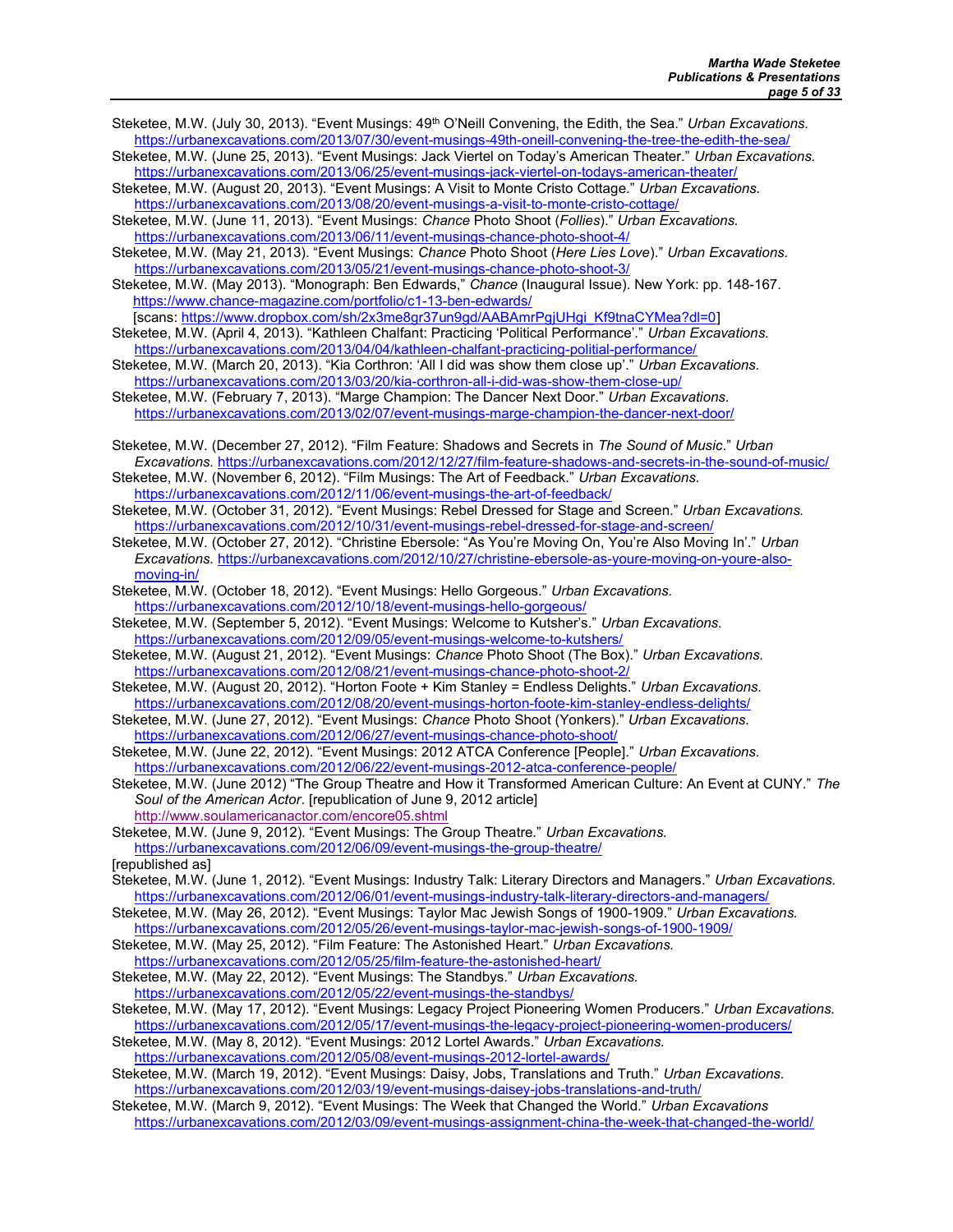- Steketee, M.W. (March 3, 2012). "Event Musings: Judy A Legendary Film Career." Urban Excavations. https://urbanexcavations.com/2012/03/03/event-judy-a-legendary-film-career/
- Steketee, M.W. (February 14, 2012). "Event Musings: Oscar Hammerstein II Out of My Dreams." Urban Excavations. https://urbanexcavations.com/2012/02/14/oscar-hammerstein-ii-out-of-my-dreams/
- Steketee, M.W. (February 3, 2012). "Event Musings: I Came, I Tweeted, I Pondered." Urban Excavations. https://urbanexcavations.com/2012/02/03/i-came-i-tweeted-i-pondered/
- Steketee, M.W. (January 4, 2012). "Event Musings: Solo Actor / Writer Roundtable." Urban Excavations. https://urbanexcavations.com/2012/01/04/solo-actor-writer-roundtable/
- Steketee, M.W. (December 22, 2011). "Exhibit: Cecil Beaton The New York Years." Urban Excavations. https://urbanexcavations.com/2011/12/22/exhibit-cecil-beaton-the-new-york-years/

Steketee, M.W. (December 7, 2011). "Event Musings: New Avenues for New Play Development with Polly Carl + David Dower." Urban Excavations. https://urbanexcavations.com/2011/12/07/new-avenues-for-new-playdevelopment-polly-carl-david-dower/

- Steketee, M.W. (December 6, 2011). "Event Musings: Ruby Slippers, Body Guards, Little Girls, and High Tea." Urban Excavations. https://urbanexcavations.com/2011/12/06/ruby-slippers-body-guards-little-girls-and-high-tea/
- Steketee, M.W. (November 24, 2011). "Film Feature: Funny Girl (1968)." Urban Excavations. https://urbanexcavations.com/2011/11/24/film-feature-funny-girl-1968/
- Steketee, M.W. (October 27, 2011). "Life Lessons from Judy Garland Movies." Urban Excavations. https://urbanexcavations.com/2011/10/27/life-lessons-from-judy-garland-movies/

Steketee, M.W. (October 25, 2011). "TCG Playwrights in Conversation." Urban Excavations. https://urbanexcavations.com/2011/10/25/reading-ruminations-tcg-playwrights-in-conversation/

- Steketee, M.W. (October 17, 2011). "Film Feature: Vito." Urban Excavations. https://urbanexcavations.com/2011/10/17/film-feature-vito/
- Steketee, M.W. (October 6, 2011). "Film Feature: Undercurrent." Urban Excavations. https://urbanexcavations.com/2011/10/06/film-feature-undercurrent/
- Steketee, M.W. (October 5, 2011). "Film Feature: The Band Wagon." Urban Excavations. https://urbanexcavations.com/2011/10/05/film-feature-the-band-wagon/
- Steketee, M.W. (October 19, 2011). "Building National Theatre Archiving Values from the Ground Up" posted on The American Theatre Archive Project NEWS. http://www.americantheatrearchiveproject.org/building-national-theatrearchiving-values-from-the-ground-up/
- Steketee, M.W. (September 29, 2011). "Film Feature: Caris' Peace." Urban Excavations. https://urbanexcavations.com/2011/09/29/film-feature-caris-peace/
- Steketee, M.W. (September 29, 2011). "Interview: Caridad Svich." Urban Excavations. https://urbanexcavations.com/2011/09/29/interview-caridad-svich/
- Steketee, M.W. (September 28, 2011). "Reading Ruminations: 18<sup>th</sup> Annual Plawyrights' Week." Urban Excavations. https://urbanexcavations.com/2011/09/28/reading-ruminations-18th-annual-playwrights-week/
- Steketee, M.W. (October 5, 2011). "Film Feature: The Band Wagon." Urban Excavations. https://urbanexcavations.com/2011/10/05/film-feature-the-band-wagon/
- Steketee, M.W. (September 14, 2011). "Suzy Fay: Discovering New Voices." Urban Excavations. https://urbanexcavations.com/2011/09/14/suzy-fay-discovering-new-voices/
- Steketee, M.W. (September 2, 2011). "Wasserstein, Wanderings, and a Wayward Biography." Urban Excavations. https://urbanexcavations.com/2011/09/02/wasserstein-wanderings-and-a-wayward-biography/
- Steketee, M.W. (August 20, 2011). "Summer of Garland: Musings Reflections Directions." Urban Excavations.
- https://urbanexcavations.com/2011/08/20/summer-of-garland-musings-reflections-directions/ Steketee, M.W. (June 17, 2011). "Preview Ponderings: Master Class." Urban Excavations.
- https://urbanexcavations.com/2011/06/17/preview-ponderings-master-class/
- Steketee, M.W. (June 13, 2011). "Opening Shots: Joel and Ethan Coen in Conversation." Urban Excavations. https://urbanexcavations.com/2011/06/13/opening-shots-joel-and-ethan-coen-in-coversation/
- Steketee, M.W. (May 9, 2011). "One-On-One: David Cromer and Michael Halberstam." Urban Excavations. https://urbanexcavations.com/2011/05/09/one-on-one-david-cromer-and-michael-halberstam/
- Steketee, M.W. (March 29, 2011). "Gay Purr-ee: The Obscurity Factor Screening." Urban Excavations. https://urbanexcavations.com/2011/03/29/gay-purr-ee-the-obscurity-factor-screening/
- Steketee, M.W. (March 28, 2011). "Ken Cerniglia: Managing Expectations." Urban Excavations. https://urbanexcavations.com/2011/03/28/ken-cerniglia-managing-expectations/
- Steketee, M.W. (February 14, 2011). "Athena Film Festival: Mumblecore to Nottage." Urban Excavations. https://urbanexcavations.com/2011/02/14/athena-film-festival-mumblecore-to-nottage/
- Steketee, M.W. (February 10, 2011). "[Most] Everything is Beautiful at the Ballet." Urban Excavations. https://urbanexcavations.com/2011/02/10/most-everything-is-beautiful-at-the-ballet/
- Steketee, M.W. (February 8, 2011). "Anne Cattaneo: 'It's Not So Much the Information, It's the Communication'." Urban Excavations. https://urbanexcavations.com/2011/02/08/anne-cattaneo-its-not-so-much-the-information-itsthe-communication/
- Steketee, M.W. (January 24, 2011). "Elizabeth Ashley: 'As High as You Fly is as Low as You Go'." Urban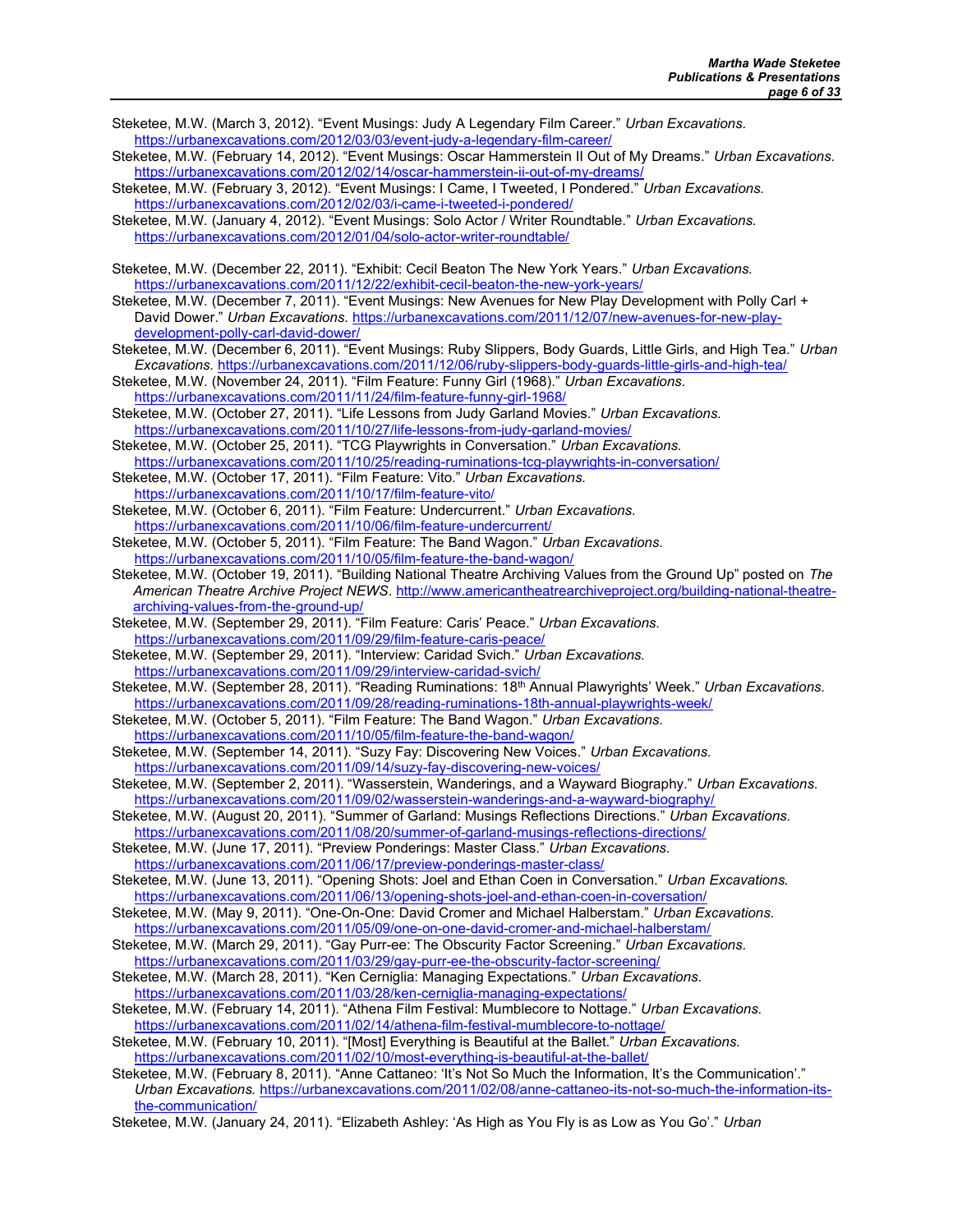Excavations. https://urbanexcavations.com/2011/01/24/elizabeth-ashley-as-high-as-you-fly/

- Steketee, M.W. (January 2011). "Dorothy Ponedel (1898-1979): "She Performs Miracles of Surgery with Grease Paint Instead of a Knife", Judy Garland: A Celebration (Issue 2 winter 2011). London: The International Judy Garland Club. pp 16-25. www.judygarlandclub.org
- Steketee, M.W. (December 22, 2010). "Rachel Maddow and 'Do Re Mi' at the 92<sup>nd</sup> Street Y." Urban Excavations. https://urbanexcavations.com/2010/12/22/rachel-maddow-do-re-mi/
- Steketee, M.W. (December 14, 2010). "Patricia Clarkson: Entering the Character and Finding the Truth." Urban Excavations. https://urbanexcavations.com/2010/12/14/patricia-clarkson-entering-the-character-and-finding-thetruth/
- Steketee, M.W. (December 5, 2010). "Event Musings: Oz Movie Magic." Urban Excavations. https://urbanexcavations.com/2010/12/05/oz-movie-magic/
- Steketee, M.W. (November 11, 2010). "Event Musings: Harvardwood: Sallie Bingham." Urban Excavations. https://urbanexcavations.com/2010/11/11/harvardwood-sallie-bingham/
- Steketee, M.W. (November 5, 2010). "Fink, Pink and the Plaza." Urban Excavations.
- https://urbanexcavations.com/2010/11/05/fink-pink-and-the-plaza/
- Steketee M.W. (November 2010). "Condition Critical: A Discussion on the Future of Theatre Criticism." [repost] TCG Circle blog. http://www.tcgcircle.org/2010/11/conditioncritical/
- Steketee, M.W. (October 27, 2010). "Event Musings: Critics as Play: Condition Critical." Urban Excavations. https://urbanexcavations.com/2010/10/27/critics-at-play-condition-critical/
- Steketee, M.W. (October 25, 2010). "Event Musings: Law & Order "You Didn't Have to Give Away Everything You Knew How to Do." Urban Excavations. https://urbanexcavations.com/2010/10/25/law-order-you-didnt-have-togive-away-everything-you-knew-how-to-do/
- Steketee, M.W. (October 23, 2010). "Reading Ruminations: New Play Development is Alive and Well and Living in Manhattan." Urban Excavations. https://urbanexcavations.com/2010/10/23/new-play-development-is-alive-andwell-and-living-in-manhattan/
- Steketee, M.W. (October, 2010). "Event Musings: Moonstruck Reunion: 'They're Real but a Little Larger than Life.'" Urban Excavations. https://urbanexcavations.com/2010/10/09/moonstruck-reunion-theyre-real-but-a-little-largerthan-life/
- Steketee, M.W. (September 14, 2010). "Reading Ruminations: Men in White.'" Urban Excavations. https://urbanexcavations.com/2010/09/14/review-men-in-white-reading/
- Steketee, M.W. (August 21, 2010). "Art Shay, Judy Garland, Arie Crown, 1962 Chicago, 2010 Manhattan.'" Urban Excavations. https://urbanexcavations.com/2010/08/21/art-shay-judy-garland-arie-crown-1962-chicago-2010 manhattan/
- Steketee, M.W. (August 15, 2010). "Latino MixFest 2010 Wrap Up: Favorite Dialogue Moments.'" Urban Excavations. https://urbanexcavations.com/2010/08/15/latino-mixfest-2010-wrap-up-favorite-dialogue-moments/
- Steketee, M.W. (August 12, 2010). "Event Musings: The Second Time Around, Iva Withers, and Standby Charm." Urban Excavations. https://urbanexcavations.com/2010/08/12/the-second-time-around-iva-withers-and-standbycharm/
- Steketee, M.W. (July 25, 2010). "PlayPenn 2010 Wrap-Up: Favorite Dialogue Moments." Urban Excavations. https://urbanexcavations.com/2010/07/25/playpenn-2010-wrap-up-favorite-dialogue-moments/
- Steketee M.W. (July 2, 2010). "Blueprints and Plays and PlayPenn." Urban Excavations https://urbanexcavations.com/2010/07/02/blueprints-and-plays-and-playpenn/
- Steketee M.W. (June 24, 2010). "And the Cheese Stands Alone: One Person Plays." Urban Excavations https://urbanexcavations.com/2010/06/24/and-the-cheese-stands-alone-one-person-plays/
- Steketee M.W. (May 17, 2010). "Event Musings: A lot of a Little Something Extra at Lincoln Center [screening of refurbished 1954 A Star is Born]." Urban Excavations https://urbanexcavations.com/2010/05/17/a-lot-of-a-littlesomething-extra-at-lincoln-center/
- Steketee M.W. (March 31, 2010). "Event Musings: Sondheim and Cook and the Being Voice." Urban Excavations https://urbanexcavations.com/2010/03/31/sondheim-and-cook-and-the-being-voice/
- Steketee M.W. (March 18, 2010). "Event Musings: Serendipitous Acts of Fate and Community." Urban Excavations https://urbanexcavations.com/2010/03/18/repost-serendipitous-acts-of-fate-and-community/
- Steketee M.W. (February 19, 2010). "Personal Map of the World." Urban Excavations https://urbanexcavations.com/2010/02/19/personal-map-of-the-world/
- Steketee M.W. December 1, 2009). "Round Up the Usual Suspects." Urban Excavations https://urbanexcavations.com/2009/12/01/round-up-the-usual-suspects/
- Steketee, M.W. and T. Tirney. (November 5, 2009). "Critics In Conversation: Howard Shapiro. Philadelphia Dramatists Center." Urban Excavations https://urbanexcavations.com/2009/11/05/critics-in-conversation-howardshapiro/
- Steketee, M.W. and T. Tirney. (November 4, 2009). "Critics In Conversation: Wendy Rosenfield. Philadelphia Dramatists Center." Urban Excavations https://urbanexcavations.com/2009/11/04/critics-in-conversation-wendyrosenfield/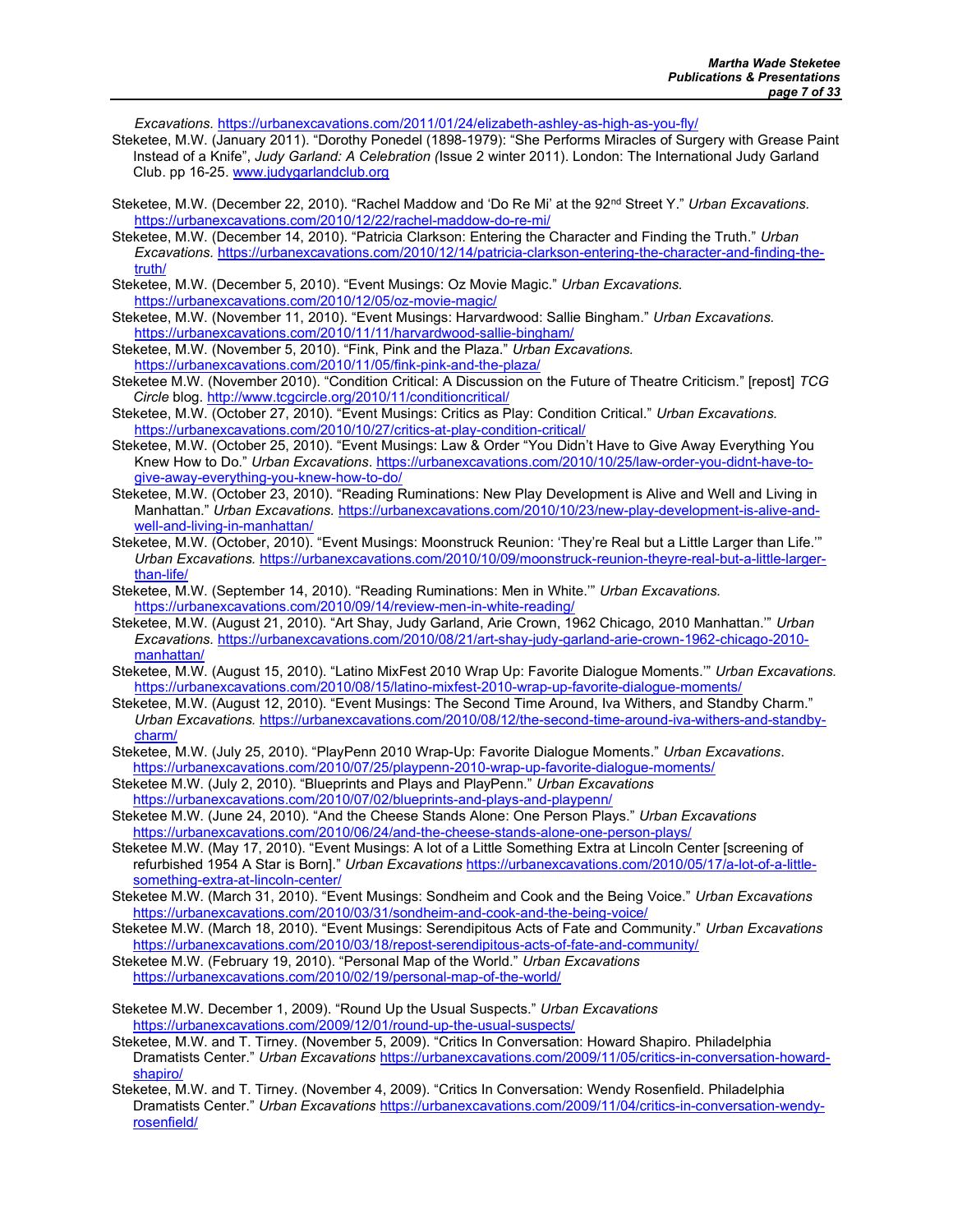- Steketee, M.W. and T. Tirney. (October 26, 2009). "Critics In Conversation: Mark Cofta. Philadelphia Dramatists Center." Urban Excavations https://urbanexcavations.com/2009/10/26/in-conversation-mark-cofta/
- Steketee, M.W. and T. Tirney. (October 26, 2009). "Critics In Conversation: Toby Zinman. Philadelphia Dramatists Center." Urban Excavations https://urbanexcavations.com/2009/10/26/critics-in-conversation-toby-zinman/
- Steketee, M.W. (May 4, 2009). "Big Box Mental Health: Institutions, Treatments, and Mental Illness" posted on The Green Room: Behind the Scenes with Rivendell Theatre Ensemble (on THE WALLS). http://rtegreenroom.blogspot.com/2009/05/big-box-mental-health-institutions.html
- Steketee, M.W. (December 23, 2008). "Pondering This Play: These Shining Lives." The Green Room: Behind the Scenes with Rivendell Theatre Ensemble.

http://rtegreenroom.blogspot.com/2008/12/pondering-this-play-by-martha-wade.html Steketee, M.W. (June 6, 2008). "Young Critics Circle  $-\overline{A}$  View from the Field." Urban Excavations. https://urbanexcavations.com/2008/06/06/reports-young-critics-circle-a-view-from-the-field/

Steketee, M.W. (May 2007). "Africans in Elizabethan England" in The Brief Chronicle 17: 13-14 (Writers' Theatre, Glencoe, IL). http://www.writerstheatre.org/filebin/images/BriefChronicle/WT\_BC\_17\_Othello.pdf

Steketee, M.W. (March 2007). "The Survivors' Stories: Art of the Holocaust" The Brief Chronicle 16: 9-10 (Writers' Theatre, Glencoe).

http://www.writerstheatre.org/filebin/images/BriefChronicle/WT\_BC\_16\_ThePuppetmasterofLodz.pdf

Steketee, M.W. (August 6, 2006). "Reading Ruminations: Spare Change.'" Urban Excavations. https://urbanexcavations.com/2006/08/06/event-musings-spare-change-reading/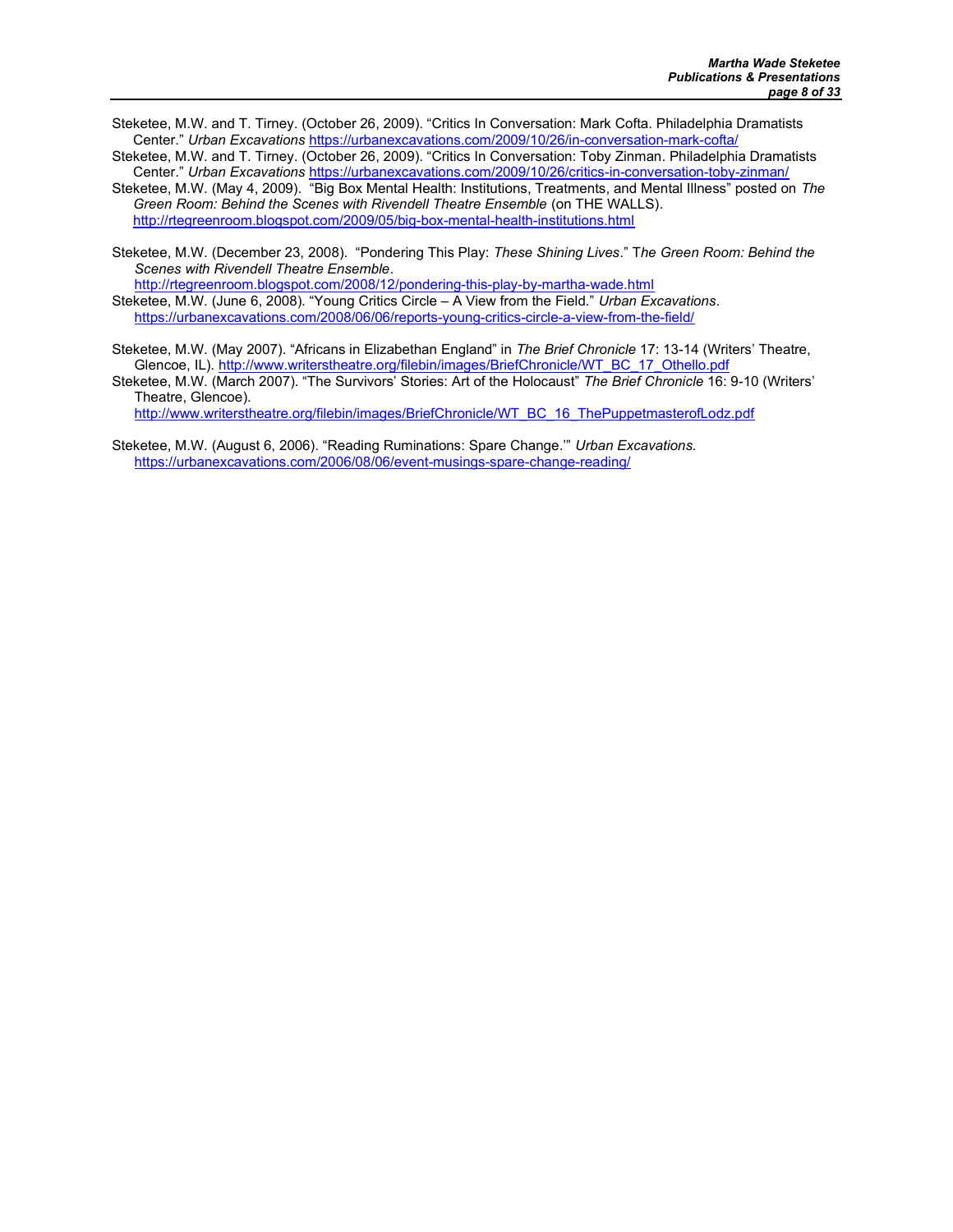#### REVIEWS

Steketee, M.W. (May 10, 2019). "Critical Eye: Rupert Murdoch on Broadway in Tony-nominated Ink," Quill. https://www.quillmag.com/2019/05/10/critical-eye-rupert-murdoch-on-broadway-in-tony-nominated-ink/ Steketee, M.W. (March 3, 2019). "Joanna Gleason's 'Out of the Eclipse' With a Song in Her Heart," Theater Pizzazz. https://theaterpizzazz.com/joanna-gleasons-out-of-the-eclipse-with-a-song-in-her-heart/ Steketee, M.W. (February 20, 2019). "'The Price of Thomas Scott' Offers Social Themes, a Dutiful Daughter, and Dance Breaks" Urban Excavations https://urbanexcavations.com/2019/02/20/the-price-of-thomas-scott-offerssocial-themes-a-dutiful-daughter-and-dance-breaks/ Steketee, M.W. (December 12, 2018). "Heather Raffo in 'Noura" Unpacks Family Legacies with Radical Hope and Forgiveness" Urban Excavations. https://urbanexcavations.com/2018/12/12/heather-raffo-in-noura-unpacksfamily-legacies-with-radical-hope-and-forgiveness/ Steketee, M.W. (December 6, 2018). "In 'Network' on Broadway, Design Battles Howard Beale" The Clyde Fitch Report. http://www.clydefitchreport.com/2018/12/howard-beale-network-broadway/ Steketee, M.W. (November 14, 2018). "Breaking Bad Brecht: Off-Broadway 'Arturo Ui' Goes Kerplop" The Clyde Fitch Report. http://www.clydefitchreport.com/2018/11/arturo-ui-doyle/ Steketee, M.W. (October 26, 2018). "After 50 Years, Elaine May Returns to Broadway" The Clyde Fitch Report. http://www.clydefitchreport.com/2018/10/elaine-may-waverly-gallery/ Steketee, M.W. (October 17, 2018). "As Joan of Arc's Mother, Glenn Close Sears Your Soul" The Clyde Fitch Report. http://www.clydefitchreport.com/2018/10/joan-glenn-close/ Steketee, M.W. (October 15, 2018). "Travisville Explores Race, Urban Renewal and Generation Divide," Theater Pizzazz. https://theaterpizzazz.com/travisville-explores-race-urban-renewal-and-generational-divide/ Steketee, M.W. (September 26, 2018). "She's Bernhardt, She's Hamlet, and She Wears the Pants" The Clyde Fitch Report. http://www.clydefitchreport.com/2018/09/bernhardt-hamlet-mcteer-rebeck// Steketee, M.W. (September 21, 2018). "Political Machines, Private Lives: Facing the Truth of The True" The Clyde Fitch Report. http://www.clydefitchreport.com/2018/09/political-the-true-sharr-white/ Steketee, M.W. (September 19, 2018). "Harvard and Yale Make Cantata Out of Regatta for the Fourth Time," Theater Pizzazz. https://theaterpizzazz.com/harvard-and-yale-make-cantata-out-of-regata-for-the-fourth-time/ Steketee, M.W. (August 24, 2018). "Pointed Political Parallels in an Off-Broadway Henry VI" The Clyde Fitch Report. http://www.clydefitchreport.com/2018/08/henry-vi-naatco/ Steketee, M.W. (August 18, 2018). "Garcia Channels Bennett: "It's All About the Material," Theater Pizzazz. http://theaterpizzazz.com/garcia-channels-bennett-its-all-about-the-material/ Steketee, M.W. (August 17, 2018). "Pretty Woman: The Musical' Is So Unpretty" The Clyde Fitch Report. http://www.clydefitchreport.com/2018/08/pretty-woman-musical-broadway/ Steketee, M.W. (August 10, 2018). "Be More Chill is Infectious Joy On Stage and Off," Theater Pizzazz. http://theaterpizzazz.com/be-more-chill-is-infectious-joy-on-stage-and-off/ Steketee, M.W. (July 31, 2018). "Marcus Gardley Constructs The House That Will Not Stand" The Clyde Fitch Report. http://www.clydefitchreport.com/2018/07/gardley-new-york-theatre-workshop/ Steketee, M.W. (July 12, 2018). "In Mary Page Marlowe, Six Actors Create One (Un-) Exceptional Woman" The Clyde Fitch Report. http://www.clydefitchreport.com/2018/07/mary-page-marlowe/ Steketee, M.W. (July 4, 2018). "Vivian Reed Performs Her Story to a Lena Horne Set List," Theater Pizzazz. http://theaterpizzazz.com/vivian-reed-performs-her-story-to-a-lena-horne-set-list/ Steketee, M.W. (June 26, 2018). "Ezra, Henry and a Refuge from Adulthood in Log Cabin'" The Clyde Fitch Report. http://www.clydefitchreport.com/2018/06/ezra-henry-log-cabin-harrison/ Steketee, M.W. (June 19, 2018). "In the Theater of Nwandu, Black Men Yearn to Pass Over" The Clyde Fitch Report. http://www.clydefitchreport.com/2018/06/black-moses-kitch-pass-over/ Steketee, M.W. (May 24, 2018). "At Last, There's Peace for Mary Frances (and Lois Smith)" The Clyde Fitch Report. http://www.clydefitchreport.com/2018/05/mary-frances-lois-smith/ Steketee, M.W. (May 7, 2018). "Caryl Churchill's Light Shining in Buckinghamshire Feels Dim" The Clyde Fitch Report. http://www.clydefitchreport.com/2018/05/churchill-chavkin/ Steketee, M.W. (April 27, 2018). "Despite Stiff Staging, Deft Denzel Warms Iceman Cometh" The Clyde Fitch Report. http://www.clydefitchreport.com/2018/04/iceman-cometh-denzel-washington-broadway/ Steketee, M.W. (April 17, 2018). "Nottage's Mlima, and His Tusks, Make Incredible Tale" The Clyde Fitch Report. http://www.clydefitchreport.com/2018/04/mlima-lynn-nottage-public-theater/ Steketee, M.W. (April 12, 2018). "Outdated Children of a Lesser God Falls on Deaf Ears," The Clyde Fitch Report. http://www.clydefitchreport.com/2018/04/deaf-lesser-god-broadway/ Steketee, M.W. (March 31, 2018). "Three Tall Women: A Memory Play Through Class and Mirrors," The Clyde Fitch Report http://www.clydefitchreport.com/2018/03/women-albee-broadway-glenda-jackson/ Steketee, M.W. (March 29, 2018). "Anita Gillette Sings Me And Mr. B.," Theater Pizzazz. http://theaterpizzazz.com/anita-gillette-sings-me-and-mr-b/ Steketee, M.W. (March 22, 2018). "Baby Wants It All At 54 Below," Theater Pizzazz. http://theaterpizzazz.com/baby-wants-it-all-at-54-below/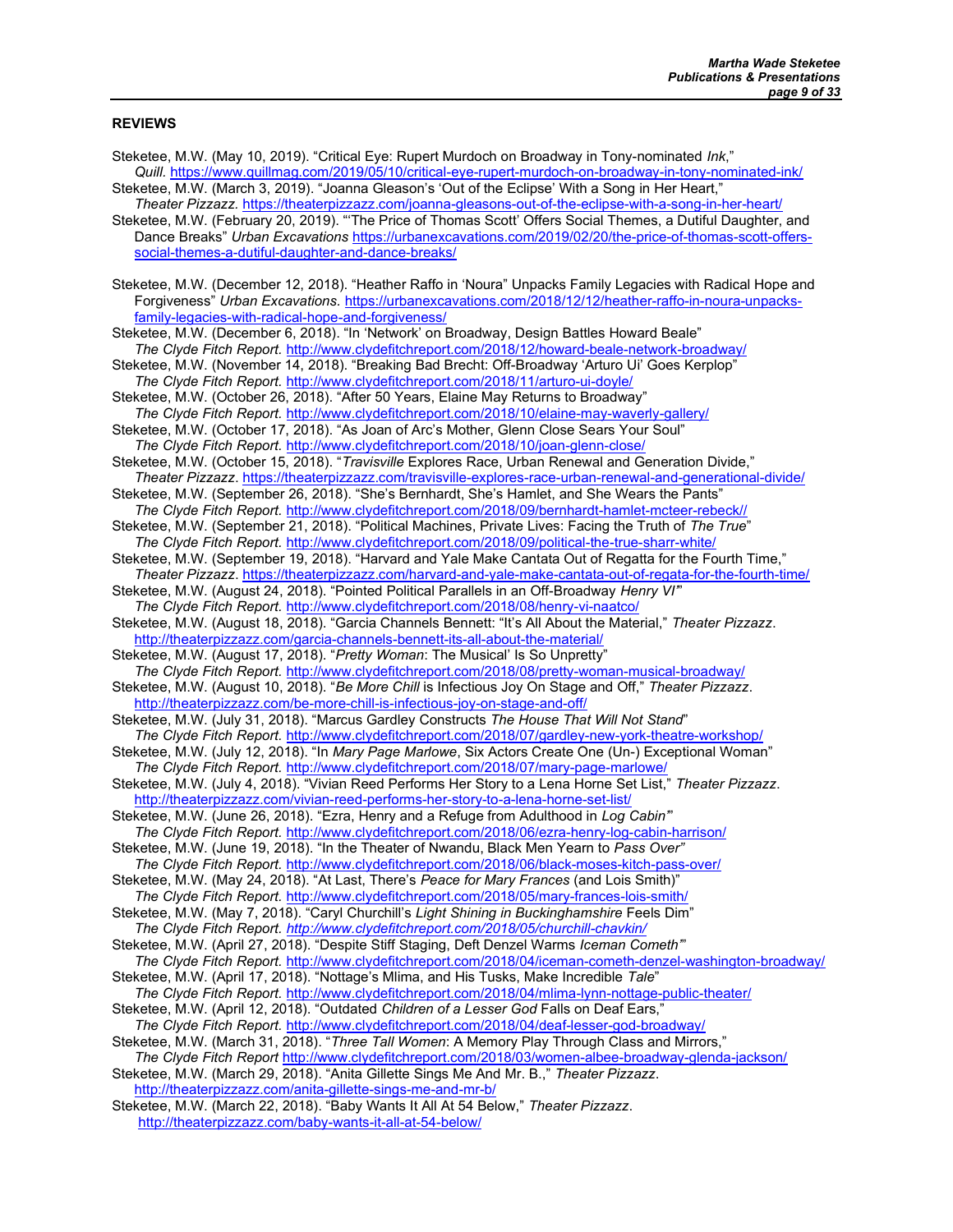- Steketee, M.W. (March 16, 2018). "David Yazbek, Lullabies, and The Band's Visit Showstoppers," Theater Pizzazz. http://theaterpizzazz.com/david-yazbek-lullabies-and-bands-visit-showstoppers/
- Steketee, M.W. (March 15, 2018). "In Joshua Harmon's "Admissions," the Real Test Is Racial Quotas," The Clyde Fitch Report. http://www.clydefitchreport.com/2018/03/admissions-joshua-harmon-lincoln-center/

Steketee, M.W. (March 1, 2018). "Jomama Jones on Black Light and Seeing in the Dark," Theater Pizzazz. http://theaterpizzazz.com/jomama-jones-on-black-light-and-seeing-in-the-dark/

Steketee, M.W. (February 27, 2018). "Off-Broadway, "An Ordinary Muslim" Offers Extraordinary Journey," The Clyde Fitch Report. http://www.clydefitchreport.com/2018/02/ordinary-muslim-hammaad-chaudry/

Steketee, M.W. (February 20, 2018). "Kings Passes Bechdel Test, Drowns in Design," The Clyde Fitch Report. http://www.clydefitchreport.com/2018/02/design-kings-burgess-bechdel/

Steketee, M.W. (January 30, 2018). "Adrienne Kennedy's New Play of Love, Race and Puppets," The Clyde Fitch Report. http://www.clydefitchreport.com/2018/01/adrienne-kennedy-tfana/

Steketee, M.W. (January 19, 2018). "Orlandersmith Finds Documentary Theater in Ferguson, MO," The Clyde Fitch Report. http://www.clydefitchreport.com/2018/01/orlandersmith-documentary-theater-ferguson/

Steketee, M.W. (December 27, 2017). "Ebersole and Stritch Sing of Snow and Memories at Birdland," Theater Pizzazz. https://urbanexcavations.com/2017/12/27/ebersole-and-stritch-sing-of-snow-and-memories-at-birdland/

Steketee, M.W. (December 15, 2017). "Stacey Kent Dreams Her Dreams," Theater Pizzazz. http://theaterpizzazz.com/stacey-kent-dream-dreams/

Steketee, M.W. (December 13, 2017). "Nuclear Powerless: Cleaning the Mess Boomers Leave Behind," The Clyde Fitch Report. http://www.clydefitchreport.com/2017/12/nuclear-lucy-kirkwood-broadway/

Steketee, M.W. (December 10, 2017). "Hirabayashi Lives On, Still Defending the US Constitution," The Clyde Fitch Report. http://www.clydefitchreport.com/2017/12/hirabayashi-constitution-off-broadway/

Steketee, M.W. (November 29, 2017). "Miller's "20th Century Blues": 40 Years, Four Women Fall Flat," The Clyde Fitch Report. http://www.clydefitchreport.com/2017/11/miller-20th-century-blues/

Steketee, M.W. (November 25, 2017). "Halston on Life and Death and What's Between," Theater Pizzazz. http://theaterpizzazz.com/halston-on-life-and-death-and-whats-between/

Steketee, M.W. (November 21, 2017). "Dreamy "Peter Pan" Grows Wild and Full of Bedlam," The Clyde Fitch Report. http://www.clydefitchreport.com/2017/11/peter-pan-bedlam/

Steketee, M.W. (November 12, 2017). "In Broadway's Gentlest Musical, Hope Strikes Up the "Band"," The Clyde Fitch Report. http://www.clydefitchreport.com/2017/11/band-visit-broadway/

Steketee, M.W. (November 3, 2017). "Callaway Jazzes the Movies," Theater Pizzazz. http://theaterpizzazz.com/callaway-jazzes-the-movies/

Steketee, M.W. (November 1, 2017). "He Said, He Said: "M. Butterfly" Takes Wing on Broadway," The Clyde Fitch Report. http://www.clydefitchreport.com/2017/11/m-butterfly-broadway/

Steketee, M.W. (October 27, 2017). "DeLaria Sings Bowie at Birdland," Theater Pizzazz. http://theaterpizzazz.com/delaria-sings-bowie-at-birdland/

Steketee, M.W. (October 11, 2017). "The Home Place: Persnickety Plot Paralyzes Political Play," The Clyde Fitch Report. http://www.clydefitchreport.com/2017/10/home-place-friel-irish-rep/

- Steketee, M.W. (October 3, 2017). "Advice and Consent: Nia Vardalos Finds "Tiny Beautiful Things"," The Clyde Fitch Report. http://www.clydefitchreport.com/2017/10/vardalos-tiny-beautiful-things/
- Steketee, M.W. (September 27, 2017). "Son to Forgive His Betraying Mother? Ask "The Treasurer"," The Clyde Fitch Report. http://www.clydefitchreport.com/2017/09/son-treasurer-peter-friedman/

Steketee, M.W. (September 27, 2017). ""Mary Jane," Mom to Chronically Sick Child, Gently Explodes," The Clyde Fitch Report. http://www.clydefitchreport.com/2017/09/mary-jane-amy-herzog/

Steketee, M.W. (September 17, 2017). "Searching for a Shore, This Family Settles into Silence," The Clyde Fitch Report. http://www.clydefitchreport.com/2017/09/family-simon-stephens-atlantic-theater/

Steketee, M.W. (September 14, 2017). "Melissa Manchester, Her Fellas, and Unexpected Joy," Theater Pizzazz. http://theaterpizzazz.com/melissa-manchester-her-fellas-and-unexpected-joy/

Steketee, M.W. (September 11, 2017). "Sugar Sing Along Loses the Beat," Theater Pizzazz. http://theaterpizzazz.com/sugar-sing-along-loses-beat/

Steketee, M.W. (September 6, 2017). "If Only: Ann, Samuel, and the Love That Might Have Been," The Clyde Fitch Report. http://www.clydefitchreport.com/2017/09/if-only-ann-samuel-melissa-gilbert/

- Steketee, M.W. (August 31, 2017). "Things Can Really Hang You Up the Most -- Inanimate," Theater Pizzazz. http://theaterpizzazz.com/things-can-really-hang/
- Steketee, M.W. (August 28, 2017). "Neglected Plays of Teresa Deevy Mints New Vaudeville," The Clyde Fitch Report. http://www.clydefitchreport.com/2017/08/teresa-deevy-mint-theater/
- Steketee, M.W. (July 30, 2017). "A Happening to Celebrate Birthday Girl Annie Ross," Theater Pizzazz. http://theaterpizzazz.com/happening-celebrate-birthday-girl-annie-ross/

Steketee, M.W. (July 30, 2017). "Linda Lavin and the Women Who Haunt Her," Theater Pizzazz. http://theaterpizzazz.com/linda-lavin-women-haunt/

Steketee, M.W. (July 30, 2017). "Karrin Allyson Swings Low," Theater Pizzazz. http://theaterpizzazz.com/karrin-allyson-swings-low/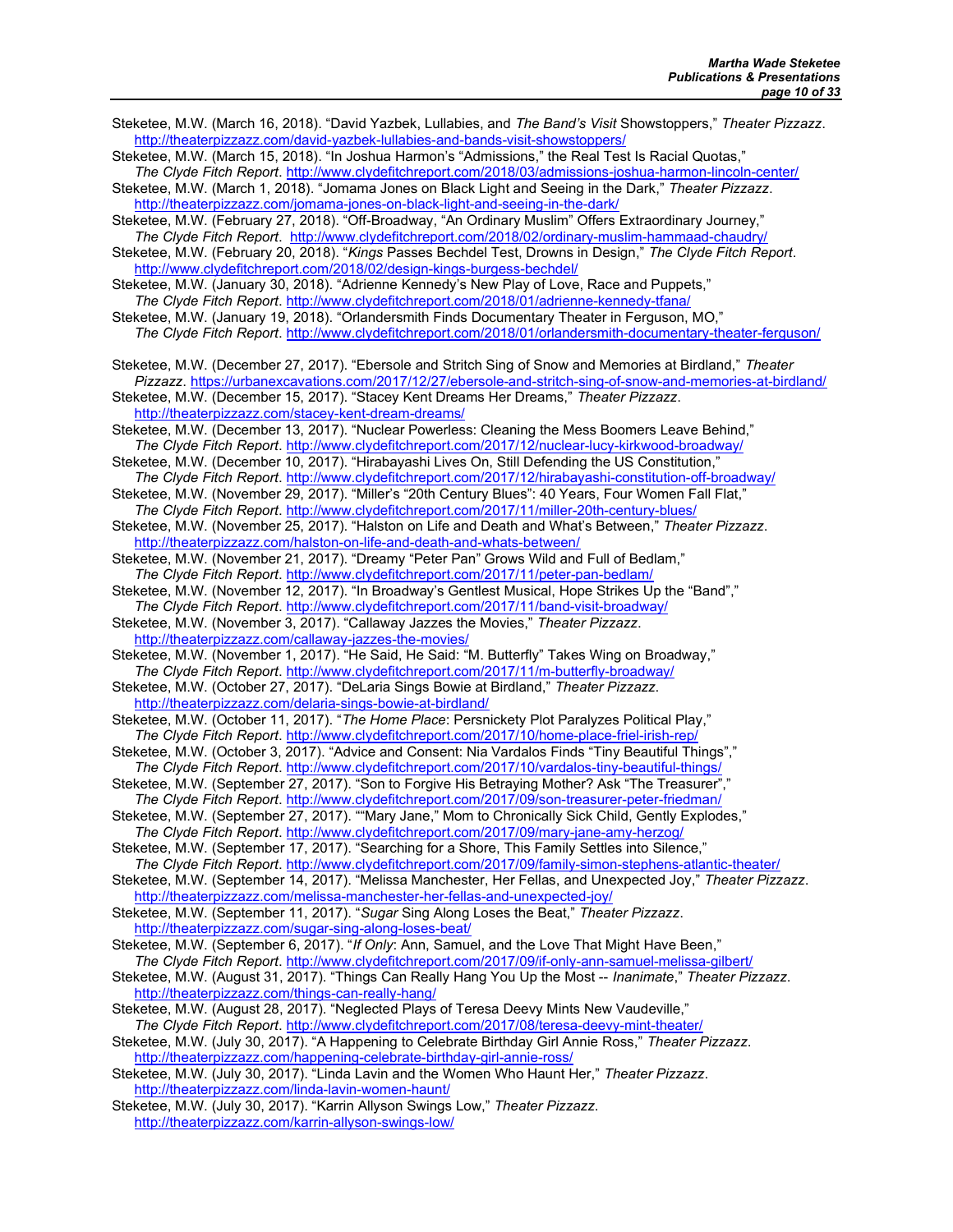- Steketee, M.W. (June 30, 2017). "Barb Jungr and John McDaniel Find the Zing in Sting," Theater Pizzazz. http://theaterpizzazz.com/barb-jungr-john-mcdaniel-find-zing-sting/
- Steketee, M.W. (June 29, 2017). "Seth Sikes Embraces His Divas," Theater Pizzazz. http://theaterpizzazz.com/seth-sikes-embraces-divas/
- Steketee, M.W. (June 21, 2017). "Hal David's Magic Moments in Memory and Song," Theater Pizzazz. http://theaterpizzazz.com/hal-davids-magic-moments/
- Steketee, M.W. (June 14, 2017). "Evangeline Moves Elegantly but Loses the Plot," Theater Pizzazz. http://theaterpizzazz.com/evangeline-moves-elegantly-loses-plot/
- Steketee, M.W. (May 15, 2017). "Karen Mason and Songs of Love Just in Time," Theater Pizzazz. http://theaterpizzazz.com/karen-mason-and-songs-of-love-just-in-time/
- Steketee, M.W. (May 11, 2017). "Jamie deRoy Hosts the Toast of Broadway Old and New," Theater Pizzazz. http://theaterpizzazz.com/jamie-deroy-hosts-the-toast-of-broadway-old-and-new/
- Steketee, M.W. (April 11, 2010). "Review: The Price at American Airlines Theatre," Exeunt Magazine http://exeuntmagazine.com/reviews/review-price-american-airlines-theatre/
- Steketee, M.W. (March 28, 2017). "Fornes Meets O'Neill in Talbott's Gravedigger's Lullaby," Theater Pizzazz. http://theaterpizzazz.com/fornes-meets-oneill-in-talbotts-gravediggers-lullaby/
- Steketee, M.W. (March 27, 2017). "Chess Match No. 5 Movement, Light, Sound, a Board Game," Theater Pizzazz. http://theaterpizzazz.com/chess-match-no-5-movement-light-sound-a-board-game/
- Steketee, M.W. (March 10, 2017). "Review: Turning Page," Urban Excavations. https://urbanexcavations.com/2017/03/10/review-turning-page/
- Steketee, M.W. (March 9, 2017). "Review: Sunset Boulevard," Urban Excavations. https://urbanexcavations.com/2017/03/09/review-sunset-boulevard/
- Steketee, M.W. (February 9, 2017). "Class Fades In," Theater Pizzazz.
- http://theaterpizzazz.com/class-fades-in/
- Steketee, M.W. (January 20, 2017). "Tulis McCall on Aging, Invisibility, and Regret," Theater Pizzazz. http://theaterpizzazz.com/tulis-mccall-on-aging-invisibility-and-regret/
- Steketee, M.W. (January 14, 2017). "Ute Lemper: Brecht, Bukowski, and Broken Hearts," Theater Pizzazz. http://theaterpizzazz.com/ute-lemper-brecht-bukowski-and-broken-hearts/
- Steketee, M.W. (January 6, 2017). "Marilyn Maye Always Something Big," Theater Pizzazz. http://theaterpizzazz.com/marilyn-maye-always-something-big/
- Steketee, M.W. (December 13, 2016). "Singing Sondheim (Unplugged) All Night," Theater Pizzazz. http://theaterpizzazz.com/singing-sondheim-unplugged-all-night/
- Steketee, M.W. (December 10, 2016). "Ethan Lipton's 'The Outer Space': Outer space, inner life," Broad Street Review. http://www.broadstreetreview.com/theater/ethan-liptons-the-outer-space
- Steketee, M.W. (November 20, 2016). "Gideon Ponders Life in His Playhouse," Theater Pizzazz. http://theaterpizzazz.com/gideon-ponders-life-in-his-playhouse/
- Steketee, M.W. (November 16, 2016). "Master Harold Assumes His Place," Theater Pizzazz. http://theaterpizzazz.com/master-harold-assumes-his-place/
- Steketee, M.W. (November 8, 2016). "Corinna Sowers Adler and Friends at the Appel Room," Theater Pizzazz. http://theaterpizzazz.com/corinna-sowers-adler-and-friends-at-the-appel-room/
- Steketee, M.W. (October 20, 2016). "Lainie Kazan Acts Through Her Cold," Theater Pizzazz. http://theaterpizzazz.com/lainie-kazan-acts-through-her-cold/
- Steketee, M.W. (October 15, 2016). "Review: The Clearing," Exeunt Magazine http://exeuntmagazine.com/reviews/review-the-clearing
- Steketee, M.W. (October 13, 2016). "Chris Gethard Shows the Funny Side of Depression," Theater Pizzazz. http://theaterpizzazz.com/chris-gethard-shows-the-funny-side-of-depression/ pull quote: https://career-suicideshow.squarespace.com/press/
- Steketee, M.W. (October 9, 2016). "Review: Holiday Inn at Studio 54," Exeunt Magazine. http://exeuntmagazine.com/reviews/review-holiday-inn-studio-54/
- Steketee, M.W. (October 4, 2016). "Deconstructing The Black Crook at Abrons Arts Center," Theater Pizzazz. http://theaterpizzazz.com/deconstructing-the-black-crook-at-abrons-arts-center/
- Steketee, M.W. (September 17, 2016). "Julie Halston Reads Her Life," Theater Pizzazz.
- http://www.theaterpizzazz.com/julie-halston-reads-her-life/ Steketee, M.W. (September 17, 2016). "Review: The Birds," Urban Excavations. https://urbanexcavations.com/2016/09/17/review-the-birds/
- Steketee, M.W. (September 15, 2016). "Review: Blossom," Urban Excavations. https://urbanexcavations.com/2016/09/15/review-blossom/
- Steketee, M.W. (September 13, 2016). "Review: Edwin, The Story of Edwin Booth," Urban Excavations. https://urbanexcavations.com/2016/09/13/review-edwin-the-story-of-edwin-booth/
- Steketee, M.W. (September 12, 2016). "Natalie Douglas and Two Stevies," Theater Pizzazz. http://www.theaterpizzazz.com/natalie-douglas-and-two-stevies/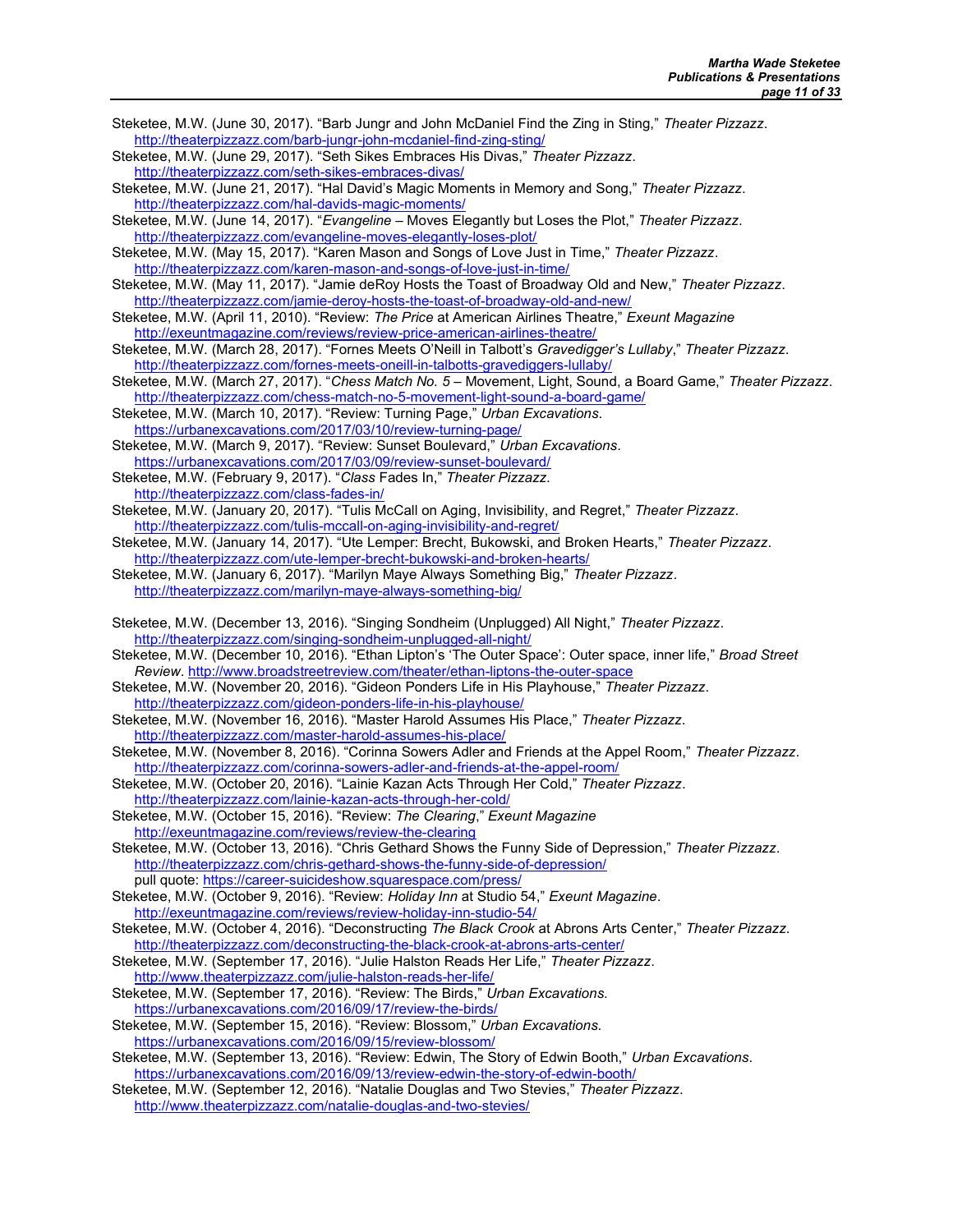Steketee, M.W. (September 6, 2016). "Review: The Trojan Women," Urban Excavations. https://urbanexcavations.com/2016/09/06/review-the-trojan-women/ Steketee, M.W. (September 2, 2016). "Review: Summer Shorts 10 Series B," Urban Excavations. https://urbanexcavations.com/2016/09/02/review-summer-shorts-10-series-b/ Steketee, M.W. (August 23, 2016). "One for the Show Plus One," Theater Pizzazz. http://www.theaterpizzazz.com/one-for-the-show-plus-one/ Steketee, M.W. (August 5, 2016). "Review: Summer Shorts 10 Series A," Urban Excavations. https://urbanexcavations.com/2016/08/05/review-summer-shorts-5-series-a-2/ Steketee, M.W. (July 29, 2016). "54 Sings Hair," Theater Pizzazz. http://www.theaterpizzazz.com/54-sings-hair/ Steketee, M.W. (July 27, 2016). "Vivian Reed Sings Standards and More," Theater Pizzazz. http://www.theaterpizzazz.com/vivian-reed-sings-standards-and-more/ Steketee, M.W. (July 22, 2016). "Review: No End of Blame: Scenes of Overcoming," Urban Excavations. https://urbanexcavations.com/2016/07/22/review-no-end-of-blame-scenes-of-overcoming/ Steketee, M.W. (July 22, 2016). "Review: Good," Urban Excavations. https://urbanexcavations.com/2016/07/22/review-good/ Steketee, M.W. (July 21, 2016). "Mike Daisey's 'The Trump Card' at FringeArts: The rise of the short-fingered vulgarian," Broad Street Review. http://www.broadstreetreview.com/theater/mike-daiseys-the-trump-card-at-fringearts-second-review Steketee, M.W. (July 19, 2016). "54 Sings The Pajama Game," Theater Pizzazz. http://www.theaterpizzazz.com/54-sings-the-pajama-game/ Steketee, M.W. (July 11, 2016). "Review: Simon Says," Urban Excavations. https://urbanexcavations.com/2016/07/11/review-simon-says/ Steketee, M.W. (June 27, 2016). "Vodka Stinger and Friends Among the Stars," Theater Pizzazz. http://www.theaterpizzazz.com/vodka-stinger-and-friends-among-the-stars/ Steketee, M.W. (June 27, 2016). "Review: The Healing," Urban Excavations. https://urbanexcavations.com/2016/06/27/review-the-healing/ Steketee, M.W. (June 20, 2016). "Review: Out of the Mounts of Babes," Urban Excavations. https://urbanexcavations.com/2016/06/20/review-out-of-the-mouths-of-babes/ Steketee, M.W. (June 19, 2016). "Early O'Neill Plays Show Future Promise," Theater Pizzazz. http://www.theaterpizzazz.com/early-oneill-plays-suggest-future-promise/ Steketee, M.W. (June 8, 2016). "Sixth Annual Night of a Thousand Judys," Theater Pizzazz. http://www.theaterpizzazz.com/sixth-annual-night-of-a-thousand-judys/ Steketee, M.W. (June 4, 2016). "Joan Sings Judy at 54 Below," Theater Pizzazz. http://www.theaterpizzazz.com/joan-sings-judy-at-54-below/ Steketee, M.W. (May 13, 2016). "Review: Gorey," Urban Excavations. https://urbanexcavations.com/2016/05/13/review-gorey/ Steketee, M.W. (May 7, 2016). "Review: Murrow," Urban Excavations. https://urbanexcavations.com/2016/05/07/review-murrow/ Steketee, M.W. (April 26, 2016). "Review: A Girl is a Half-formed Thing," Urban Excavations. https://urbanexcavations.com/2016/04/26/review-a-girl-is-a-half-formed-thing/ Steketee, M.W. (April 20, 2016). "Review: Sex with Strangers," Urban Excavations. https://urbanexcavations.com/2016/04/20/review-sex-with-strangers/ Steketee, M.W. (April 18, 2016). "Review: An Octoroon," Urban Excavations. https://urbanexcavations.com/2016/04/18/review-an-octoroon/ Steketee, M.W. (April 17, 2016). "Review: The Nether," Urban Excavations. https://urbanexcavations.com/2016/04/17/review-the-nether/ Steketee, M.W. (April 16, 2016). "Review: Peter and the Starcatcher," Urban Excavations. https://urbanexcavations.com/2016/04/16/review-peter-and-the-starcatcher-2/ Steketee, M.W. (April 15, 2016). "Review: Two Trains Running," Urban Excavations. https://urbanexcavations.com/2016/04/15/review-two-trains-running/ Steketee, M.W. (April 4, 2016). "Review: House Rules," Urban Excavations. https://urbanexcavations.com/2016/04/04/review-house-rules/ Steketee, M.W. (January 5, 2016). "Review: Marilyn Maye By Request 2016," Urban Excavations. https://urbanexcavations.com/2016/01/05/review-marilyn-maye-3/ Steketee, M.W. (December 18, 2015). "Review: Annie," Urban Excavations. https://urbanexcavations.com/2015/12/18/review-annie-2/ Steketee, M.W. (October 15, 2015). "Review: Wives + The Academy," Urban Excavations. https://urbanexcavations.com/2015/10/31/review-wives-the-academy/ Steketee, M.W. (October 15, 2015). "Review: Ugly Lies the Bone," Urban Excavations.

https://urbanexcavations.com/2015/10/15/review-ugly-lies-the-bone/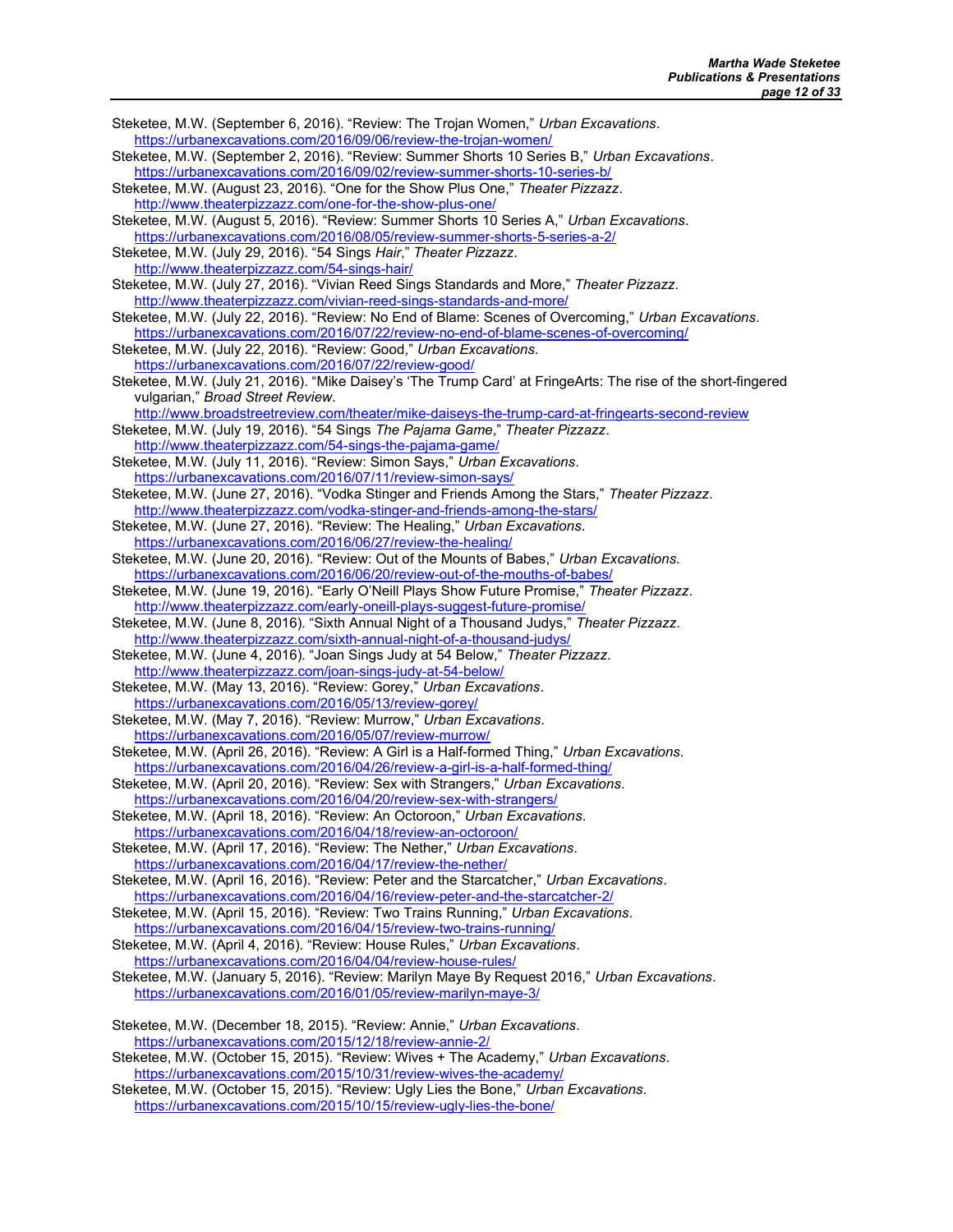- Steketee, M.W. (July15, 2014). "Review: Tanaquil le Clercq: Afternoon of a Faun," Urban Excavations. https://urbanexcavations.com/2014/07/15/review/
- Steketee, M.W. (July 11, 2014). "Review: Gypsy," Urban Excavations. https://urbanexcavations.com/2014/07/11/review-gypsy/
- Steketee, M.W. (July 10, 2014). "Review: Fiddler on the Roof," Urban Excavations.

https://urbanexcavations.com/2014/07/10/review-fiddler-on-the-roof/ Steketee, M.W. (July 2, 2014). "Review: All Shook Up," Urban Excavations. https://urbanexcavations.com/2014/07/02/review-all-shook-up/

Steketee, M.W. (July 1, 2014). "Review: Jersey Boys," Urban Excavations. https://urbanexcavations.com/2014/07/01/review-jersey-boys/

Steketee, M.W. (July 1, 2014). "Review: A Lie of the Mind," Urban Excavations. https://urbanexcavations.com/2014/07/01/review-a-lie-of-the-mind/

- Steketee, M.W. (February 5, 2014). "Review: The Woodsman," Urban Excavations. https://urbanexcavations.com/2014/02/05/review-the-woodsman//
- Steketee, M.W. (January 28, 2014). "Review Roundup: One Voice on Life and Death (Mercy Killers and Grounded),"

Urban Excavations. https://urbanexcavations.com/2014/01/28/review-roundup-one-voice-on-life-and-death/

- Steketee, M.W. (January 20, 2014). "Review: Ruff," Urban Excavations. https://urbanexcavations.com/2014/01/20/review-ruff/
- Steketee, M.W. (November 2, 2013). "Review: Fun Home," Urban Excavations. https://urbanexcavations.com/2013/11/02/review-fun-home/

Steketee, M.W. (October 31, 2013). "Review: The Glass Menagerie," Urban Excavations. https://urbanexcavations.com/2013/10/31/review-the-glass-menagerie-2/

Steketee, M.W. (October 27, 2013). "Review Roundup: Revivals from Throbbing to Demure (The Winslow Boy and Julius Caesar)," Urban Excavations. https://urbanexcavations.com/2013/10/27/review-roundup-revivals-rangefrom-throbbing-to-demure/

Steketee, M.W. (March 14, 2013). "Review: Liza and Alan," Urban Excavations. https://urbanexcavations.com/2013/03/14/review-liza-and-alan/

Steketee, M.W. (January 31, 2013). "Review: The Other Place," Urban Excavations. https://urbanexcavations.com/2013/01/31/review-the-other-place/

Steketee, M.W. (January 30, 2013). "Review: Lea DeLaria," Urban Excavations. https://urbanexcavations.com/2013/01/30/review-lea-delaria/

Steketee, M.W. (January 8, 2013). "Review: Marilyn Maye by Request 2013," Urban Excavations. https://urbanexcavations.com/2013/01/08/review-marilyn-maye-2/

Steketee, M.W. (December 28, 2012). "Review: The Holiday Guys in Happy Merry Hanu-Mas!," Urban Excavations. https://urbanexcavations.com/2012/12/28/review-the-holiday-guys-in-happy-merry-hanu-mas/

- Steketee, M.W. (December 20, 2012). "Review: The Piano Lesson," Urban Excavations. https://urbanexcavations.com/2012/12/20/review-the-piano-lesson/
- Steketee, M.W. (December 20, 2012). "Review: My Name is Asher Lev," Urban Excavations. https://urbanexcavations.com/2012/12/20/review-my-name-is-asher-lev/
- Steketee, M.W. (December 12, 2012). "Review: The Twenty-Seventh Man," Urban Excavations. https://urbanexcavations.com/2012/12/12/review-the-twenty-seventh-man/

Steketee, M.W. (December 11, 2012). "Review: The Whale," Urban Excavations.

https://urbanexcavations.com/2012/12/11/review-the-whale/

Steketee, M.W. (November 28, 2012). "Review: Sorry," Urban Excavations. https://urbanexcavations.com/2012/11/28/review-sorry/

Steketee, M.W. (November 27, 2012). "Review: Annie," Urban Excavations. https://urbanexcavations.com/2012/11/27/review-annie/

Steketee, M.W. (November 11, 2012). "Review: Checkers," Urban Excavations. https://urbanexcavations.com/2012/11/11/review-checkers/

Steketee, M.W. (November 1, 2012). "Review: Who's Afraid of Virginia Woolf?," Urban Excavations.

https://urbanexcavations.com/2012/11/01/review-whos-afraid-of-virginia-woolf-2/

Steketee, M.W. (October 25, 2012). "Review: Hold These Truths," Urban Excavations. https://urbanexcavations.com/2012/10/25/review-hold-these-truths/

Steketee, M.W. (October 24, 2012). "Review: Natasha, Pierre & The Great Comet of 1812," Urban Excavations.

https://urbanexcavations.com/2012/10/24/review-natasha-pierre-the-great-comet-of-1812/ Steketee, M.W. (October 23, 2012). "Review: Falling," Urban Excavations.

https://urbanexcavations.com/2012/10/23/review-falling/

Steketee, M.W. (October 16, 2012). "Review: Barbra Back to Brooklyn," Urban Excavations. https://urbanexcavations.com/2012/10/16/review-barbra-back-to-brooklyn/

Steketee, M.W. (October 11, 2012). "Review: Luz," Urban Excavations. https://urbanexcavations.com/2012/10/11/review-luz/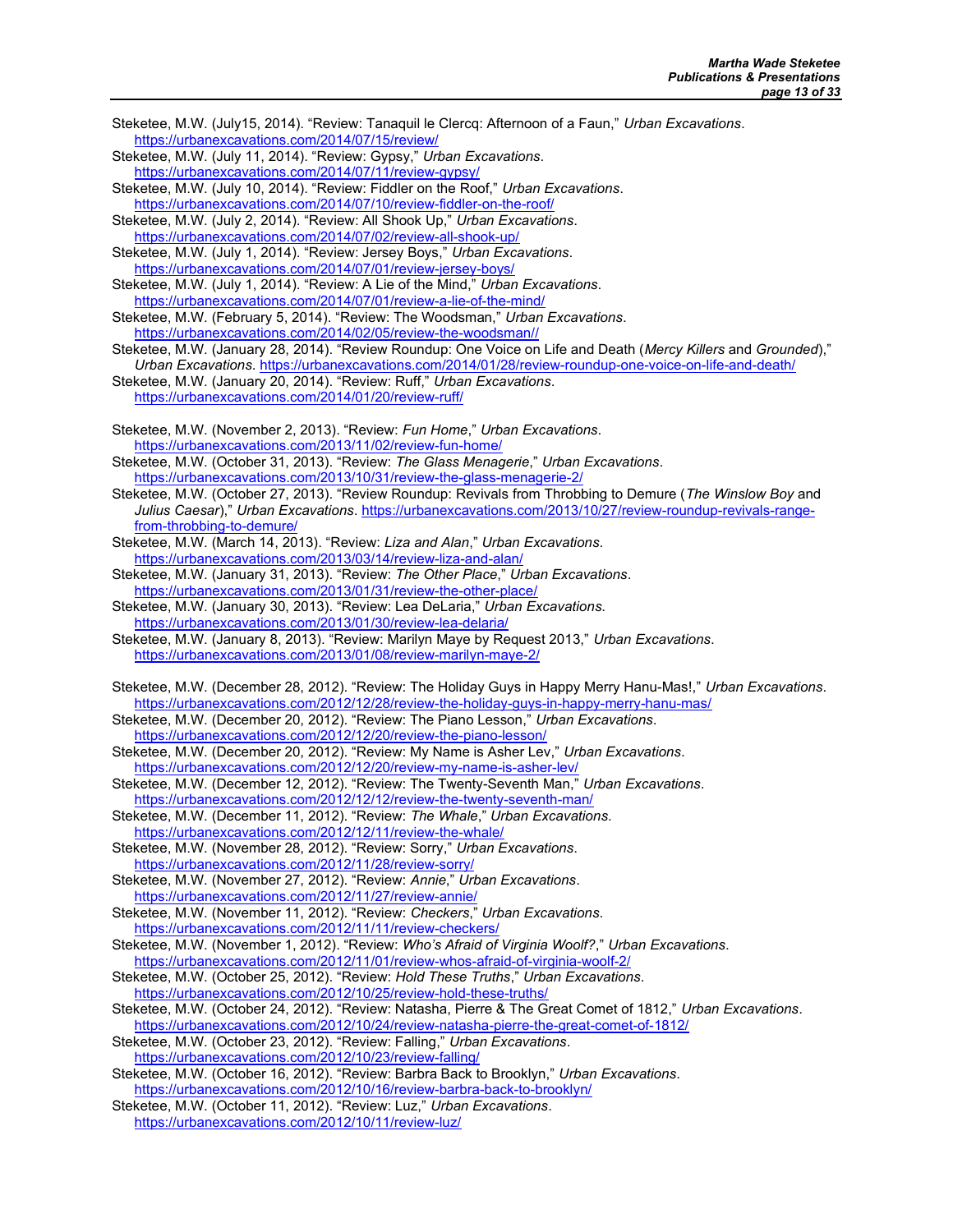Steketee, M.W. (October 9, 2012). "Review: The Old Man and the Old Moon," Urban Excavations. https://urbanexcavations.com/2012/10/09/review-the-old-man-and-the-old-moon/ Steketee, M.W. (October 9, 2012). "Review: Marry Me a Little," Urban Excavations. https://urbanexcavations.com/2012/10/09/review-marry-me-a-little/ Steketee, M.W. (October 2, 2012). "Review: Through the Yellow Hour," Urban Excavations. https://urbanexcavations.com/2012/10/02/review-through-the-yellow-hour/ Steketee, M.W. (September 29, 2012). "Review: Red Dog Howls," Urban Excavations. https://urbanexcavations.com/2012/09/29/review-red-dog-howls/ Steketee, M.W. (September 28, 2012). "Review: An Enemy of the People," Urban Excavations. https://urbanexcavations.com/2012/09/28/review-an-enemy-of-the-people/ Steketee, M.W. (September 26, 2012). "Review: Red-Handed Otter," Urban Excavations. https://urbanexcavations.com/2012/09/26/review-red-handed-otter/ Steketee, M.W. (September 25, 2012). "Review: Detroit," Urban Excavations. https://urbanexcavations.com/2012/09/25/review-detroit/ Steketee, M.W. (September 22, 2012). "Review: If There Is I haven't Found It Yet," Urban Excavations. https://urbanexcavations.com/2012/09/22/review-if-there-is-i-havent-found-it-yet/ Steketee, M.W. (September 21, 2012). "Review: Job," Urban Excavations. https://urbanexcavations.com/2012/09/21/review-job/ Steketee, M.W. (September 20, 2012). "Review: The Exonerated," Urban Excavations. https://urbanexcavations.com/2012/09/20/review-the-exonerated/ Steketee, M.W. (September 10, 2012). "Review: Chaplin," Urban Excavations. https://urbanexcavations.com/2012/09/10/review-chaplin/ Steketee, M.W. (September 7, 2012). "Review: Forbidden Broadway Alive and Kicking," Urban Excavations. https://urbanexcavations.com/2012/09/07/review-forbidden-broadway-alive-and-kicking/ Steketee, M.W. (August 24, 2012). "Review: David Brenner." Urban Excavations. https://urbanexcavations.com/2012/08/24/review-david-brenner/ Steketee, M.W. (August 15, 2012). "Review: Summer of Steves (As You Like It + Into the Woods)." Urban Excavations. https://urbanexcavations.com/2012/08/15/summer-of-steves/ Steketee, M.W. (July 30, 2012). "Review: Dogfight," Urban Excavations. https://urbanexcavations.com/2012/07/30/review-dogfight/ Steketee, M.W. (July 13, 2012). "Review: Slow Girl," Urban Excavations. https://urbanexcavations.com/2012/07/13/review-slow-girl/ Steketee, M.W. (July 10, 2012). "Review: Colleen McHugh: "Prêt-à-Porter," Urban Excavations. https://urbanexcavations.com/2012/07/10/review-colleen-mchugh-pret-a-porter/ Steketee, M.W. (July 6, 2012). "Review: That Play A Solo MacBeth," Urban Excavations. https://urbanexcavations.com/2012/07/06/review-that-play-a-solo-macbeth/ Steketee, M.W. (June 30, 2012). "Review: Eastland," Urban Excavations. https://urbanexcavations.com/2012/06/30/review-eastland/ Steketee, M.W. (June 29, 2012). "Review: My Kind of Town," Urban Excavations. https://urbanexcavations.com/2012/06/29/review-my-kind-of-town/ Steketee, M.W. (June 26, 2012). "Review: The Iceman Cometh," Urban Excavations. https://urbanexcavations.com/2012/06/26/review-the-iceman-cometh/ Steketee, M.W. (June 24, 2012). "Review: Uncle Vanya," Urban Excavations. https://urbanexcavations.com/2012/06/24/review-uncle-vanya/ Steketee, M.W. (June 24, 2012). "Review: The Bad and the Better," Urban Excavations. https://urbanexcavations.com/2012/06/24/review-the-bad-and-the-better/ Steketee, M.W. (June 23, 2012). "Review: The Etiquette of Death," Urban Excavations. https://urbanexcavations.com/2012/06/23/review-the-etiquette-of-death/ Steketee, M.W. (June 12, 2012). "Review: We Play for the Gods," Urban Excavations. https://urbanexcavations.com/2012/06/12/review-we-play-for-the-gods/ Steketee, M.W. (June 11, 2012). "Review: The Hunchback Variations," Urban Excavations. https://urbanexcavations.com/2012/06/11/review-the-hunchback-variations/ Steketee, M.W. (June 8, 2012). "Review: Revisiting Wildfire," Urban Excavations. https://urbanexcavations.com/2012/06/08/review-revisiting-wildfire/ Steketee, M.W. (June 7, 2012). "Review: Murder in the First," Urban Excavations. https://urbanexcavations.com/2012/06/07/review-murder-in-the-first/ Steketee, M.W. (May 31, 2012). "Review: Tribes," Urban Excavations. https://urbanexcavations.com/2012/05/31/review-tribes/ Steketee, M.W. (May 20, 2012). "Review: Title and Deed," Urban Excavations. https://urbanexcavations.com/2012/05/20/review-title-and-deed/ Steketee, M.W. (May 18, 2012). "Review: Cock," Urban Excavations. https://urbanexcavations.com/2012/05/18/review-cock/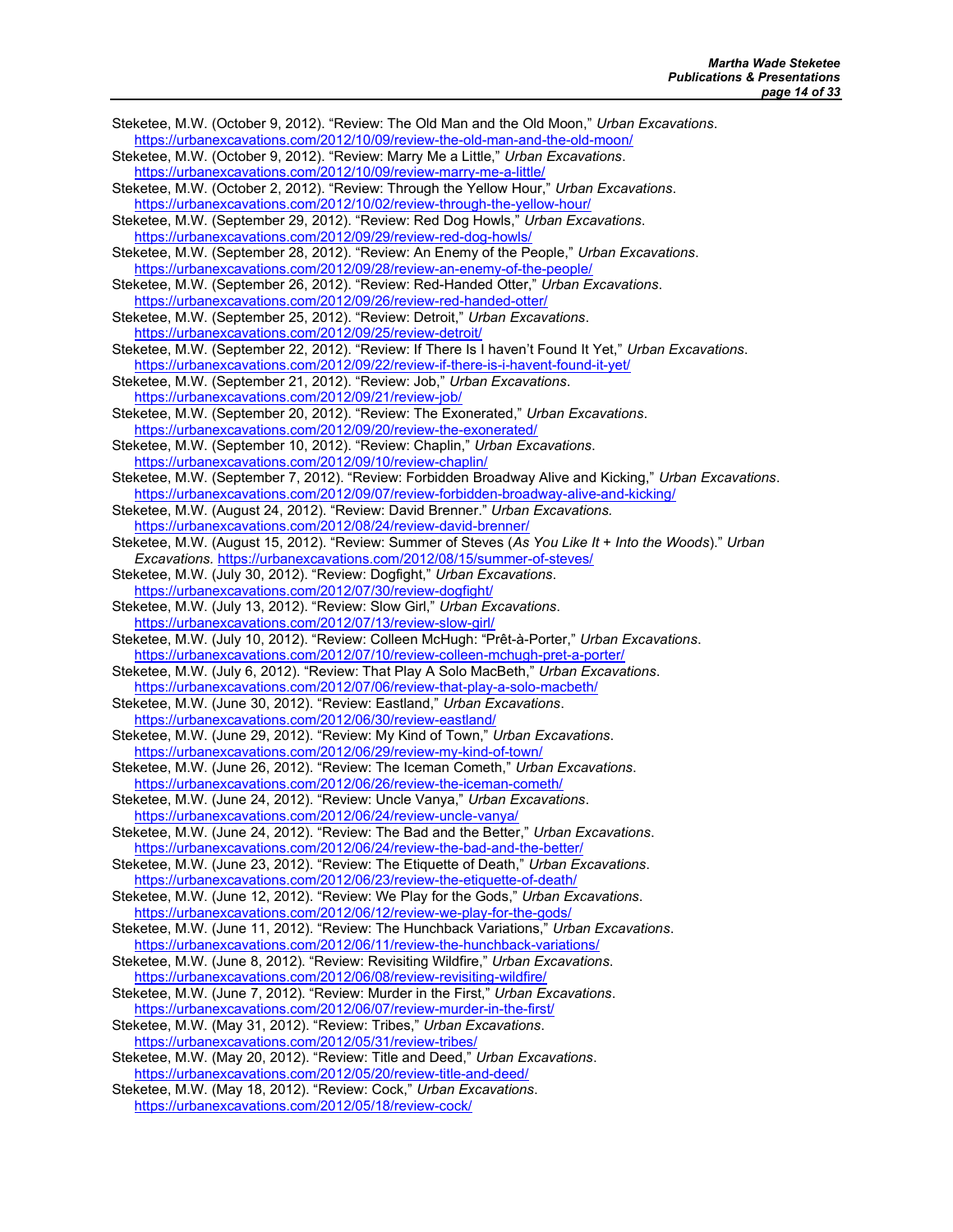Steketee, M.W. (May 14, 2012). "Review: A Streetcar Named Desire," Urban Excavations. https://urbanexcavations.com/2012/05/14/review-a-streetcar-named-desire/ Steketee, M.W. (May 10, 2012). "Review Roundup: Tell Me a Story (Gatz + An Iliad)," Urban Excavations. https://urbanexcavations.com/2012/05/10/review-roundup-tell-me-a-story/ Steketee, M.W. (May 9, 2012). "Review: Take What is Yours," Urban Excavations. https://urbanexcavations.com/2012/05/09/review-take-what-is-yours/ Steketee, M.W. (May 6, 2012). "Review: Herman on Herman," Urban Excavations. https://urbanexcavations.com/2012/05/06/review-herman-on-herman/ Steketee, M.W. (May 5, 2012). "Review Roundup: Race and Faith and Commedia and Family," Urban Excavations. https://urbanexcavations.com/2012/05/05/review-roundup-race-and-faith-and-commedia-and-family/ Steketee, M.W. (May 4, 2012). "Review: Desperately Seeking the Exit," Urban Excavations. https://urbanexcavations.com/2012/05/04/review-desperately-seeking-the-exit/ Steketee, M.W. (May 3, 2012). "Review: Grace Cosgrove," Urban Excavations. https://urbanexcavations.com/2012/05/03/review-grace-cosgrove/ Steketee, M.W. (May 1, 2012). "Review: Eavesdropping on Dreams," Urban Excavations. https://urbanexcavations.com/2012/05/01/review-eavesdropping-on-dreams/ Steketee, M.W. (April 26, 2012). "Review: The City Club," Urban Excavations. https://urbanexcavations.com/2012/04/26/review-the-city-club/ Steketee, M.W. (April 23, 2012). "Review: The Lyons," Urban Excavations. https://urbanexcavations.com/2012/04/23/review-the-lyons/ Steketee, M.W. (April 23, 2012). "Review: My Sinatra," Urban Excavations. https://urbanexcavations.com/2012/04/23/review-my-sinatra/ Steketee, M.W. (April 20, 2012). "Review: Colleen McHugh," Urban Excavations. https://urbanexcavations.com/2012/04/20/review-colleen-mchugh-2/ Steketee, M.W. (April 17, 2012). "Review: In Masks Outrageous and Austere," Urban Excavations. https://urbanexcavations.com/2012/04/17/review-in-masks-outrageous-and-austere/ Steketee, M.W. (April 16, 2012). "Review: The Best Man," Urban Excavations. https://urbanexcavations.com/2012/04/16/review-the-best-man-2/ Steketee, M.W. (April 14, 2012). "Review: Barb Jungr," Urban Excavations. https://urbanexcavations.com/2012/04/14/review-barb-jungr/ Steketee, M.W. (April 13, 2012). "Review: You Better Sit Down," Urban Excavations. https://urbanexcavations.com/2012/04/13/review-you-better-sit-down/ Steketee, M.W. (April 11, 2012). "Review: The Morini Strad," Urban Excavations. https://urbanexcavations.com/2012/04/11/review-the-morini-strad/ Steketee, M.W. (April 9, 2012). "Review: Now. Here. This," Urban Excavations. https://urbanexcavations.com/2012/04/09/review-now-here-this/ Steketee, M.W. (April 9, 2012). "Review: 4000 Miles," Urban Excavations. https://urbanexcavations.com/2012/04/09/review-4000-miles/ Steketee, M.W. (April 7, 2012). "Review: Massacre (Sing to Your Children)," Urban Excavations. https://urbanexcavations.com/2012/04/07/review-massacre/ Steketee, M.W. (April 7, 2012). "Review: Gregory Charles," Urban Excavations. https://urbanexcavations.com/2012/04/07/review-gregory-charles/ Steketee, M.W. (April 2, 2012). "Review: Out of Iceland," Urban Excavations. https://urbanexcavations.com/2012/04/02/review-out-of-iceland/ Steketee, M.W. (April 2, 2012). "Review: End of the Rainbow," Urban Excavations. https://urbanexcavations.com/2012/04/02/review-end-of-the-rainbow/ Steketee, M.W. (March 26, 2012). "Review: The Big Meal," Urban Excavations. https://urbanexcavations.com/2012/03/26/review-the-big-meal/ Steketee, M.W. (March 23, 2012). "Review: Colleen McHugh," Urban Excavations. https://urbanexcavations.com/2012/03/23/review-colleen-mchugh/ Steketee, M.W. (March 23, 2012). "Review: Terese Genecco & Her Little Big Band," Urban Excavations. https://urbanexcavations.com/2012/03/23/review-terese-genecco-her-little-big-band/ Steketee, M.W. (March 23, 2012). "Review: Him," Urban Excavations. https://urbanexcavations.com/2012/03/23/review-him/ Steketee, M.W. (March 20, 2012). "Review: Court-Martial at Fort Devens," Urban Excavations. https://urbanexcavations.com/2012/03/20/review-court-martial-at-fort-devens/ Steketee, M.W. (March 19, 2012). "Review: Edward Albee's The Lady from Dubuque," Urban Excavations. https://urbanexcavations.com/2012/03/19/review-edward-albees-the-lady-from-dubuque/ Steketee, M.W. (March 18, 2012). "Review: The Maids," Urban Excavations. https://urbanexcavations.com/2012/03/18/review-the-maids/ Steketee, M.W. (March 14, 2012). "Review: O'Neill Early Plays," Urban Excavations. https://urbanexcavations.com/2012/03/14/review-oneill-early-plays/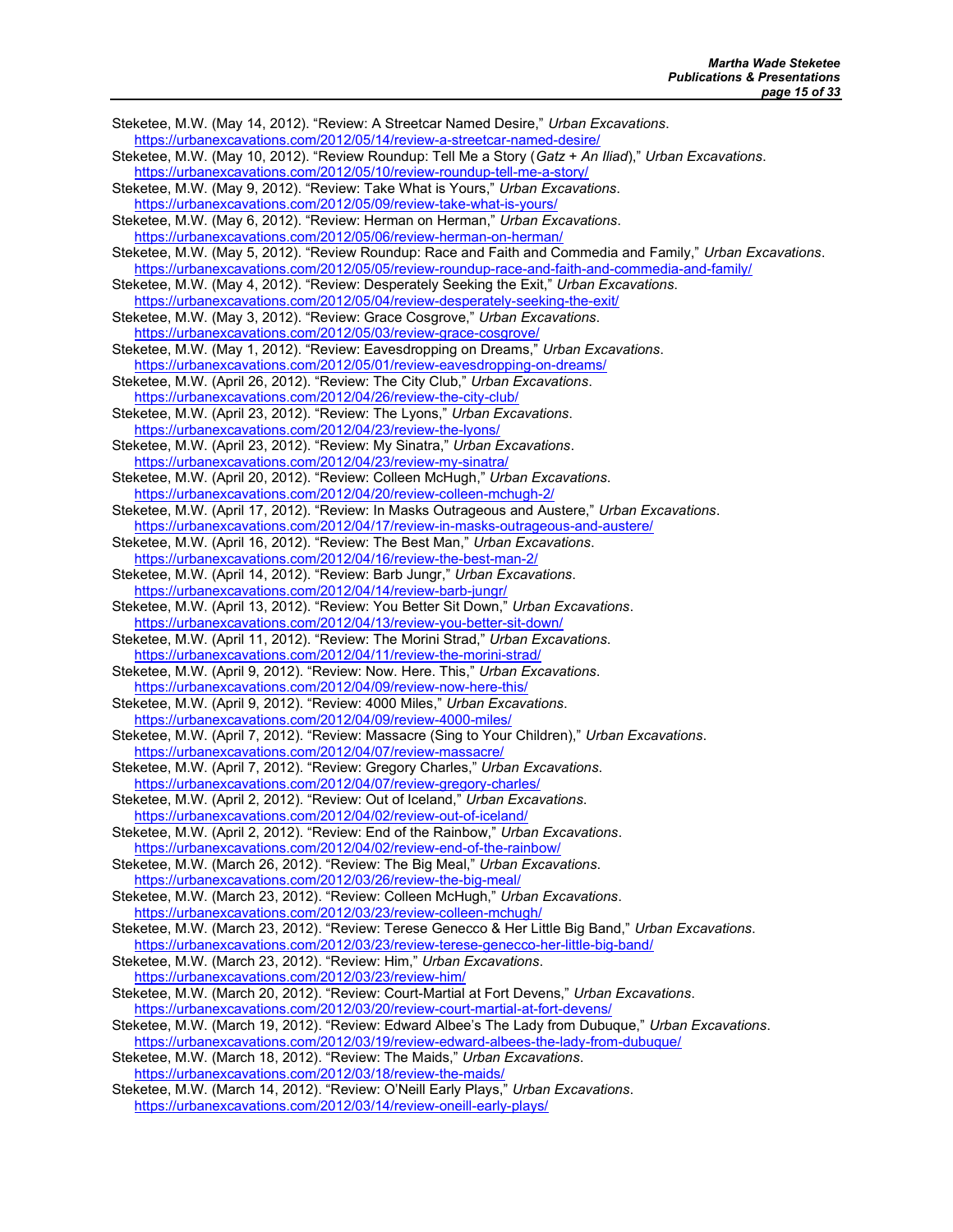Steketee, M.W. (March 9, 2012). "Review: Hot Lunch Apostles," Urban Excavations. https://urbanexcavations.com/2012/03/09/review-hot-lunch-apostles/ Steketee, M.W. (March 7, 2012). "Review: Eternal Equinox," Urban Excavations. https://urbanexcavations.com/2012/03/07/review-eternal-equinox/ Steketee, M.W. (March 6, 2012). "Review: Painting Churches," Urban Excavations. https://urbanexcavations.com/2012/03/06/review-painting-churches/ Steketee, M.W. (March 5, 2012). "Review: Heathens," Urban Excavations. https://urbanexcavations.com/2012/03/05/review-heathens/ Steketee, M.W. (February 27, 2012). "Review: Rutherford & Son," Urban Excavations. https://urbanexcavations.com/2012/02/27/review-rutherford-son/ Steketee, M.W. (February 20, 2012). "Review: Assistance," Urban Excavations. https://urbanexcavations.com/2012/02/20/review-assistance/ Steketee, M.W. (February 18, 2012). "Review: The Broken Heart," Urban Excavations. https://urbanexcavations.com/2012/02/18/review-the-broken-heart/ Steketee, M.W. (February 17, 2012). "Review: The Inexplicable Redemption of Agent G," Urban Excavations. https://urbanexcavations.com/2012/02/17/review-the-inexplicable-redemption-of-agent-g/ Steketee, M.W. (February 8, 2012). "Review: Psycho Therapy," Urban Excavations. https://urbanexcavations.com/2012/02/08/review-psycho-therapy/ Steketee, M.W. (February 8, 2012). "Review: These Seven Sicknesses," Urban Excavations. https://urbanexcavations.com/2012/02/08/review-these-seven-sicknesses/ Steketee, M.W. (February 7, 2012). "Review: Inadmissible," Urban Excavations. https://urbanexcavations.com/2012/02/07/review-inadmissible/ Steketee, M.W. (February 2, 2012). "Review: Created Equal," Urban Excavations. https://urbanexcavations.com/2012/02/02/review-created-equal/ Steketee, M.W. (January 30, 2012). "Review: Yosemite," Urban Excavations. https://urbanexcavations.com/2012/01/30/review-yosemite/ Steketee, M.W. (January 30, 2012). "Review: Gob Squad's Kitchen," Urban Excavations. https://urbanexcavations.com/2012/01/30/review-gob-squads-kitchen/ Steketee, M.W. (January 28, 2012). "Review: The Gershwin's Porgy and Bess," Urban Excavations. https://urbanexcavations.com/2012/01/28/review-the-gershwins-porgy-and-bess/ Steketee, M.W. (January 23, 2012). "Review: Menders," Urban Excavations. https://urbanexcavations.com/2012/01/23/review-menders/ Steketee, M.W. (January 23, 2012). "Review: Gimpel the Fool & The Lady and the Peddler," Urban Excavations. https://urbanexcavations.com/2012/01/23/review-gimpel-the-fool-the-lady-and-the-peddler/ Steketee, M.W. (January 16, 2012). "Review: Sontag Reborn," Urban Excavations. https://urbanexcavations.com/2012/01/16/review-sontag-reborn/ Steketee, M.W. (January 12, 2012). "Review: Chimera," Urban Excavations. https://urbanexcavations.com/2012/01/12/review-chimera/ Steketee, M.W. (January 11, 2012). "Review: Outside People," Urban Excavations. https://urbanexcavations.com/2012/01/11/review-outside-people/ Steketee, M.W. (January 9, 2012). "Review: Marilyn Mae by Request 2012," Urban Excavations. https://urbanexcavations.com/2012/01/09/review-marilyn-maye/ Steketee, M.W. (January 5, 2012). "Review: How the World Began," Urban Excavations. https://urbanexcavations.com/2012/01/05/review-how-the-world-began/ Steketee, M.W. (January 5, 2012). "Review: Stick Fly," Urban Excavations. https://urbanexcavations.com/2012/01/05/review-stick-fly/ Steketee, M.W. (December 30, 2011). "Review: La MaMa Cantata," Urban Excavations. https://urbanexcavations.com/2011/12/30/review-la-mama-cantata/ Steketee, M.W. (December 20, 2011). "Review: Cymbeline," Urban Excavations. https://urbanexcavations.com/2011/12/20/review-cymbeline/ Steketee, M.W. (December 13, 2011). "Review: Farm Boy," Urban Excavations. https://urbanexcavations.com/2011/12/13/review-farm-boy/ Steketee, M.W. (December 12, 2011). "Review: Sex Good; Money Bad," Urban Excavations. https://urbanexcavations.com/2011/12/12/review-sex-good-money-bad/ Steketee, M.W. (December 8, 2011). "Review: Bonnie & Clyde," Urban Excavations. https://urbanexcavations.com/2011/12/08/review-bonnie-clyde/ Steketee, M.W. (December 5, 2011). "Review: Cherry Orchard," Urban Excavations. https://urbanexcavations.com/2011/12/05/review-the-cherry-orchard/ Steketee, M.W. (December 4, 2011). "Film Feature: My Week with Marilyn," Urban Excavations. https://urbanexcavations.com/2011/12/04/film-feature-my-week-with-marilyn/ Steketee, M.W. (December 2, 2011). "Review: Elective Affinities," Urban Excavations. https://urbanexcavations.com/2011/12/02/review-elective-affinities/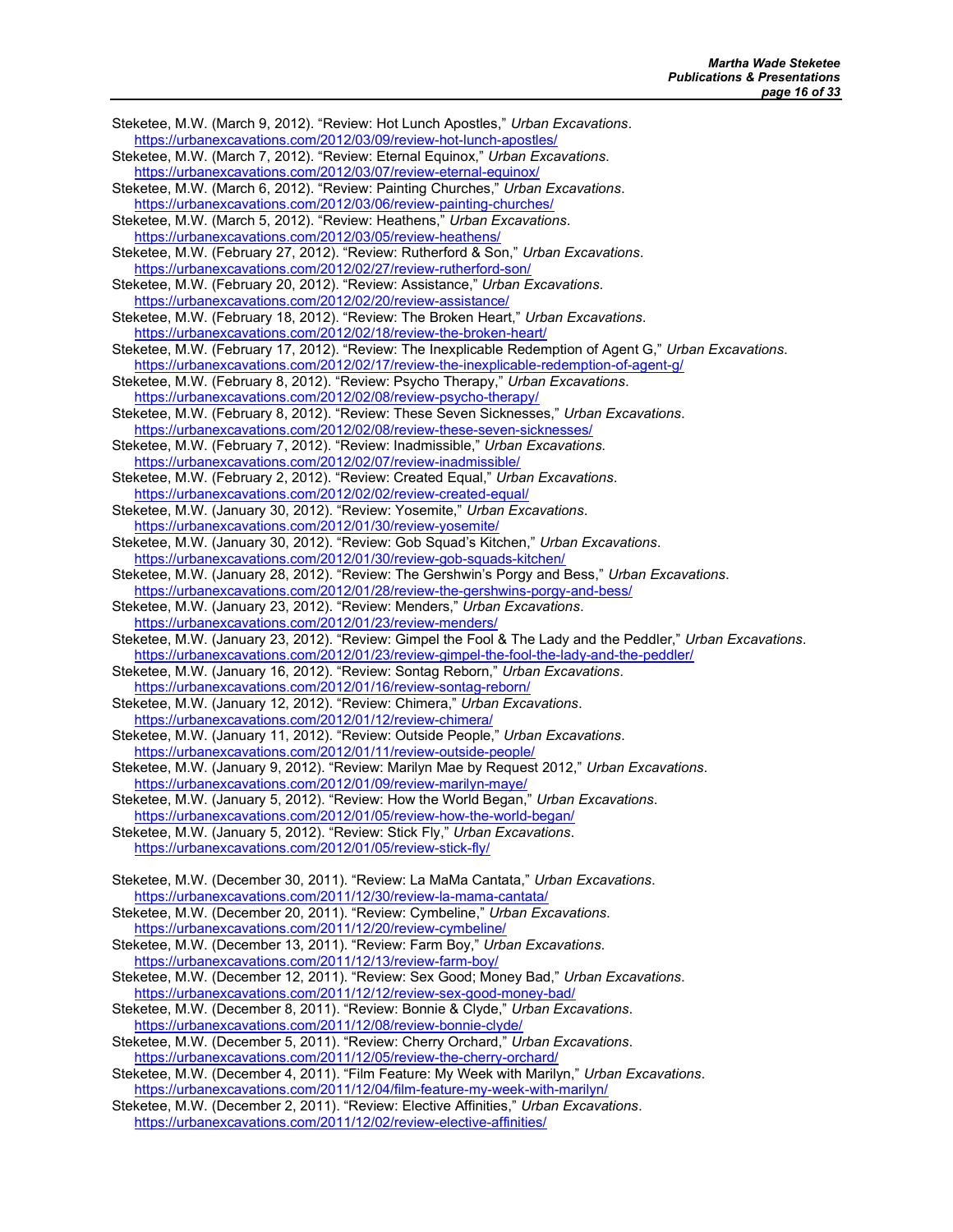Steketee, M.W. (December 2, 2011). "Review: Mad Women," Urban Excavations. https://urbanexcavations.com/2011/12/02/review-mad-women/ Steketee, M.W. (November 29, 2011). "Review: She Kills Monsters," Urban Excavations. https://urbanexcavations.com/2011/11/29/review-she-kills-monsters/ Steketee, M.W. (November 29, 2011). "An Evening with Patti and Mandy," Urban Excavations. https://urbanexcavations.com/2011/11/29/review-an-evening-with-patti-and-mandy/ Steketee, M.W. (November 26, 2011). "Review: Milk Like Sugar," Urban Excavations. https://urbanexcavations.com/2011/11/26/review-milk-like-sugar/ Steketee, M.W. (November 26, 2011). "Review: Man and Boy," Urban Excavations. https://urbanexcavations.com/2011/11/26/review-man-and-boy/ Steketee, M.W. (November 21, 2011). "Review: Schmoolie and Minnoli at Birdland," Urban Excavations. https://urbanexcavations.com/2011/11/21/review-schmoolie-minnooli-at-birdland/ Steketee, M.W. (November 21, 2011). "Review: Horsedreams," Urban Excavations. https://urbanexcavations.com/2011/11/21/review-horsedreams/ Steketee, M.W. (November 21, 2011). "Review: Asuncion," Urban Excavations. https://urbanexcavations.com/2011/11/21/review-asuncion/ Steketee, M.W. (November 14, 2011). "Review: Clybourne Park," Urban Excavations. https://urbanexcavations.com/2011/11/14/review-clybourne-park-2/ Steketee, M.W. (November 8, 2011). "Review: Follies," Urban Excavations. https://urbanexcavations.com/2011/11/11/review-follies/ Steketee, M.W. (November 6, 2011). "Review: Southern Comfort," Urban Excavations. https://urbanexcavations.com/2011/11/06/review-southern-comfort/ Steketee, M.W. (November 4, 2011). "Review: Other Desert Cities," Urban Excavations. https://urbanexcavations.com/2011/11/04/review-other-desert-cities-2/ Steketee, M.W. (November 3, 2011). "Review: A Charity Case," Urban Excavations. https://urbanexcavations.com/2011/11/03/review-a-charity-case/ Steketee, M.W. (October 31, 2011). "Review: Verse Chorus Verse," Urban Excavations. https://urbanexcavations.com/2011/10/31/review-verse-chorus-verse/ Steketee, M.W. (October 31, 2011). "Review: Chinglish," Urban Excavations. https://urbanexcavations.com/2011/10/31/review-chinglish/ Steketee, M.W. (October 29, 2011). "Review: Rumer at Rockwood Music Hall," Urban Excavations. https://urbanexcavations.com/2011/10/29/review-rumer-at-rockwood-music-hall/ Steketee, M.W. (October 24, 2011). "Review: A Splintered Soul," Urban Excavations. https://urbanexcavations.com/2011/10/24/review-a-splintered-soul/ Steketee, M.W. (October 24, 2011). "Review: The 22nd New York Cabaret Convention Night 2," Urban Excavations. https://urbanexcavations.com/2011/10/24/review-22nd-new-york-cabaret-convention-night-2/ Steketee, M.W. (October 21, 2011). "Review: The 22nd New York Cabaret Convention Night 1," Urban Excavations. https://urbanexcavations.com/2011/10/21/review-22nd-new-york-cabaret-convention-night-1/ Steketee, M.W. (October 17, 2011). "Review: You've Got Hate Mail," Urban Excavations. https://urbanexcavations.com/2011/10/17/review-youve-got-hate-mail/ Steketee, M.W. (October 13, 2011). "Review: Any Given Monday," Urban Excavations. https://urbanexcavations.com/2011/10/13/review-any-given-monday/ Steketee, M.W. (October 11, 2011). "Review: Raft of the Medusa," Urban Excavations. https://urbanexcavations.com/2011/10/11/review-raft-of-the-medusa/ Steketee, M.W. (October 21, 2011). "Review: The 22nd New York Cabaret Convention Night 2," Urban Excavations. https://urbanexcavations.com/2011/10/21/review-22nd-new-york-cabaret-convention-night-1/ Steketee, M.W. (October 21, 2011). "Review: The 22nd New York Cabaret Convention Night 2," Urban Excavations. https://urbanexcavations.com/2011/10/21/review-22nd-new-york-cabaret-convention-night-1/ Steketee, M.W. (October 21, 2011). "Review: The 22nd New York Cabaret Convention Night 2," Urban Excavations. https://urbanexcavations.com/2011/10/21/review-22nd-new-york-cabaret-convention-night-1/ Steketee, M.W. (October 3, 2011). "Review: Kaddish," Urban Excavations. https://urbanexcavations.com/2011/10/03/review-kaddish/ Steketee, M.W. (September 28, 2011). "Review: Lemon Sky," Urban Excavations. https://urbanexcavations.com/2011/09/28/review-lemon-sky/ Steketee, M.W. (September 27, 2011). "Review: At Home at the Carlyle Elaine Stritch," Urban Excavations. https://urbanexcavations.com/2011/09/27/review-at-home-at-the-carlyle-elaine-stritch/ Steketee, M.W. (September 16, 2011). "Review: Seed," Urban Excavations. https://urbanexcavations.com/2011/09/16/review-seed/ Steketee, M.W. (September 10, 2011). "Review: Rita Gardner," Urban Excavations. https://urbanexcavations.com/2011/09/10/review-rita-gardner/ Steketee, M.W. (September 9, 2011). "Review: Spider-Man Turn Off the Dark," Urban Excavations. https://urbanexcavations.com/2011/09/09/review-spider-man-turn-off-the-dark/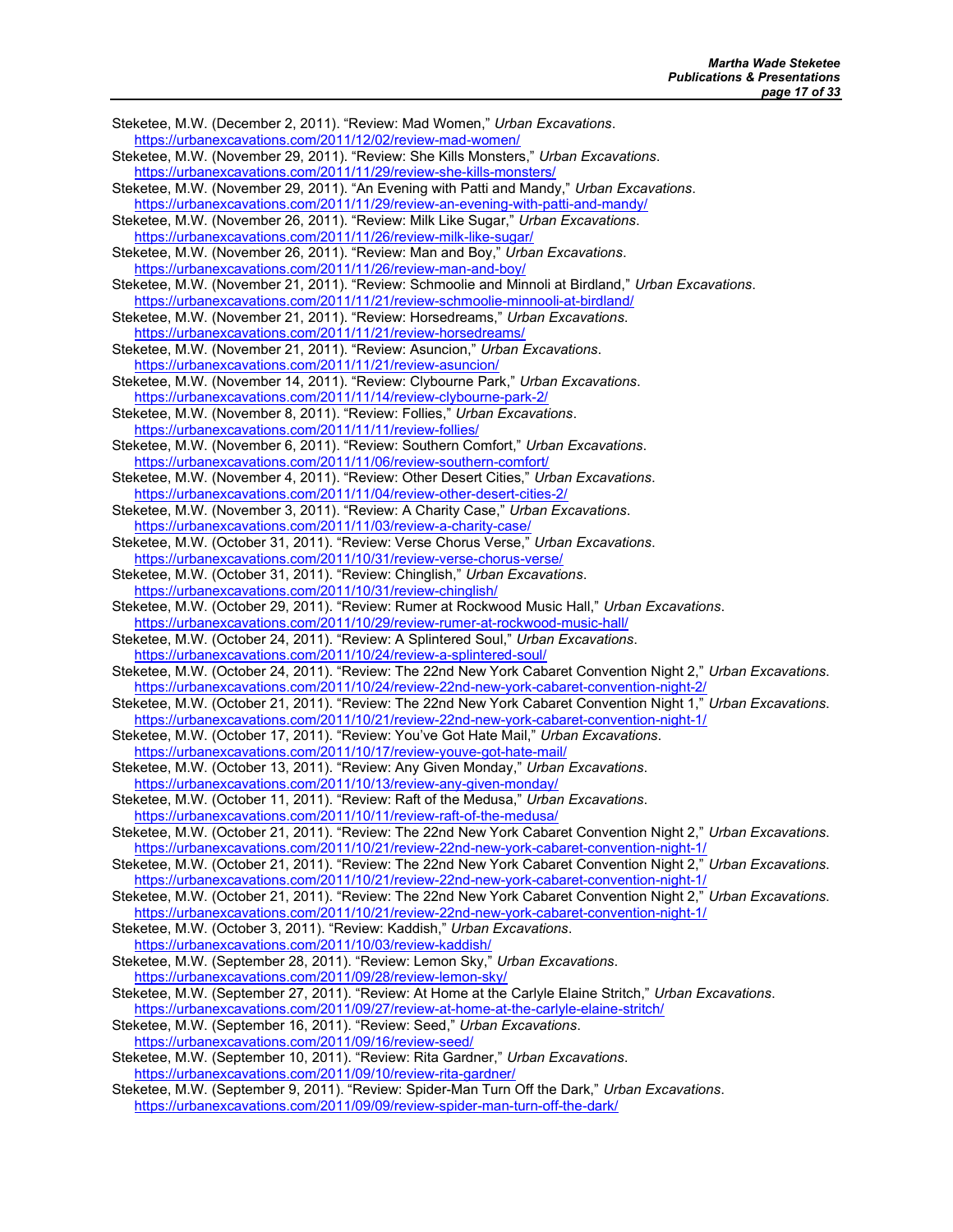Steketee, M.W. (September 2, 2011). "Review: Eightythree Down," Urban Excavations. https://urbanexcavations.com/2011/09/02/review-eightythree-down/ Steketee, M.W. (September 16, 2011). "Review: Seed," Urban Excavations. https://urbanexcavations.com/2011/09/16/review-seed/ Steketee, M.W. (August 22, 2011). "Review: Sammy Gets Mugged!," Urban Excavations. https://urbanexcavations.com/2011/08/20/summer-of-garland-musings-reflections-directions/ Steketee, M.W. (August 18, 2011). "Review: Summer Shorts 5 Series B," Urban Excavations. https://urbanexcavations.com/2011/08/18/review-summer-shorts-series-b/ Steketee, M.W. (August 17, 2011). "Review: HotelMotel," Urban Excavations. https://urbanexcavations.com/2011/08/17/review-hotelmotel/ Steketee, M.W. (August 16, 2011). "Review: You Only Shoot The Ones You Love," Urban Excavations. https://urbanexcavations.com/2011/08/16/review-you-only-shoot-the-ones-you-love/ Steketee, M.W. (August 15, 2011). "Review: Henry V," Urban Excavations. https://urbanexcavations.com/2011/08/15/review-henry-v/ Steketee, M.W. (August 12, 2011). "Review: Summer Shorts 5 Series A," Urban Excavations. https://urbanexcavations.com/2011/08/12/review-summer-shorts-5-series-a/ Steketee, M.W. (August 6, 2011). "Review: The Pretty Trap," Urban Excavations. https://urbanexcavations.com/2011/08/06/review-the-pretty-trap/ Steketee, M.W. (July 25, 2011). "Review: Gated," Urban Excavations. https://urbanexcavations.com/2011/07/25/review-gated/ Steketee, M.W. (July 16, 2011). "Review: Dia de los Muertos," Urban Excavations. https://urbanexcavations.com/2011/07/16/review-dia-de-los-muertos/ Steketee, M.W. (July 10, 2011). "Review: Julius by Design," Urban Excavations. https://urbanexcavations.com/2011/07/10/review-julius-by-design/ Steketee, M.W. (July 2, 2011). "Review: The Glass Menagerie," Urban Excavations. https://urbanexcavations.com/2011/07/02/review-the-glass-menagerie/ Steketee, M.W. (June 29, 2011). "Review: Zarkana," Urban Excavations. https://urbanexcavations.com/2011/06/29/review-zarkana/ Steketee, M.W. (June 26, 2011). "Review: All's Well That Ends Well," Urban Excavations. https://urbanexcavations.com/2011/06/26/review-alls-well-that-ends-well/ Steketee, M.W. (June 23, 2011). "Review: Unnatural Acts," Urban Excavations. https://urbanexcavations.com/2011/06/23/review-unnatural-acts/ Steketee, M.W. (June 22, 2011). "Review: Side Effects," Urban Excavations. https://urbanexcavations.com/2011/06/22/review-side-effects/ Steketee, M.W. (June 7, 2011). "Review: A Little Journey," Urban Excavations. https://urbanexcavations.com/2011/06/07/review-a-little-journey/ Steketee, M.W. (June 4, 2011). "Review: Wesla Whitfield and Mike Greensill," Urban Excavations. https://urbanexcavations.com/2011/06/04/review-wesla-whitfield-and-mike-greensill/ Steketee, M.W. (June 3, 2011). "Review: As It Is In Heaven," Urban Excavations. https://urbanexcavations.com/2011/06/03/review-as-it-is-in-heaven/ Steketee, M.W. (May 30, 2011). "Review: The People in the Picture," Urban Excavations. https://urbanexcavations.com/2011/05/30/review-the-people-in-the-picture/ Steketee, M.W. (May 30, 2011). "Review: Cradle and All," Urban Excavations. https://urbanexcavations.com/2011/05/30/review-cradle-and-all/ Steketee, M.W. (May 25, 2011). "Review: I Married Wyatt Earp," Urban Excavations. https://urbanexcavations.com/2011/05/25/review-i-married-wyatt-earp/ Steketee, M.W. (May 25, 2011). "Review: The Best is Yet to Come," Urban Excavations. https://urbanexcavations.com/2011/05/25/review-the-best-is-yet-to-come/ Steketee, M.W. (May 22, 2011). "Review: One Night With Fanny Brice," Urban Excavations. https://urbanexcavations.com/2011/05/22/review-one-night-with-fanny-brice/ Steketee, M.W. (May 15, 2011). "Review: Woman Before a Glass," Urban Excavations. https://urbanexcavations.com/2011/05/15/review-woman-before-a-glass/ Steketee, M.W. (May 15, 2011). "Review: The Norman Heart," Urban Excavations. https://urbanexcavations.com/2011/05/15/review-the-normal-heart/ Steketee, M.W. (May 13, 2011). "Review: Ivan and the Dogs," Urban Excavations. https://urbanexcavations.com/2011/05/13/review-ivan-and-the-dogs/ Steketee, M.W. (May 12, 2011). "Review: Baltimore in Black and White," Urban Excavations. https://urbanexcavations.com/2011/05/12/review-baltimore-in-black-and-white/ Steketee, M.W. (May 10, 2011). "Review: Born Yesterday," Urban Excavations. https://urbanexcavations.com/2011/05/10/review-born-yesterday/ Steketee, M.W. (May 10, 2011). "Review: The Importance of Being Earnest," Urban Excavations. https://urbanexcavations.com/2011/05/10/review-the-importance-of-being-earnest/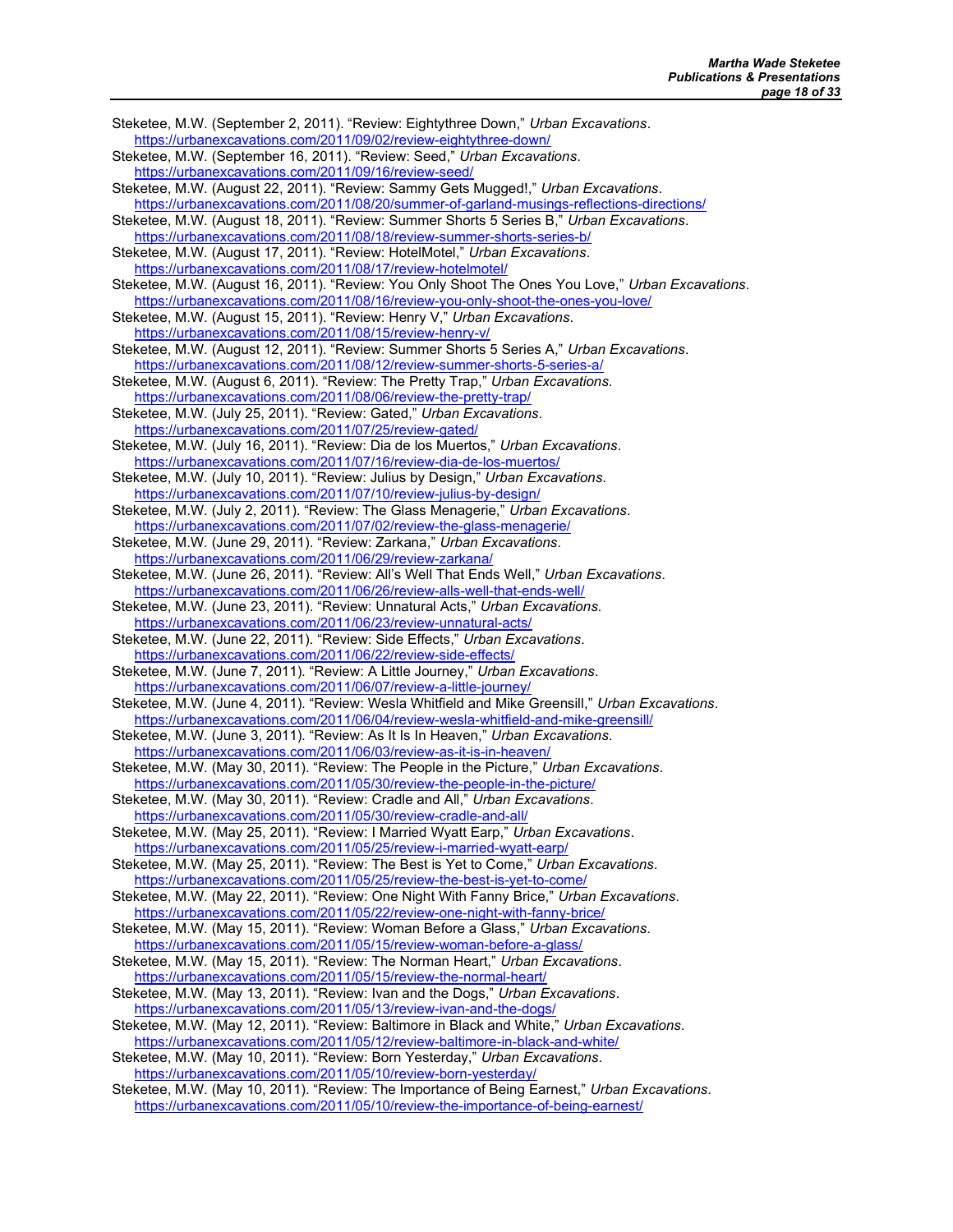Steketee, M.W. (May 6, 2011). "Review: War Horse," Urban Excavations. https://urbanexcavations.com/2011/05/06/review-war-horse/ Steketee, M.W. (May 5, 2011). "Review: City Love Song," Urban Excavations. https://urbanexcavations.com/2011/05/05/review-city-love-song/ Steketee, M.W. (May 2, 2011). "Review: Holy Crap," Urban Excavations. https://urbanexcavations.com/2011/05/02/review-holy-crap/ Steketee, M.W. (April 29, 2011). "Review: The House of Blue Leaves," Urban Excavations. https://urbanexcavations.com/2011/04/29/review-the-house-of-blue-leaves/ Steketee, M.W. (April 29, 2011). "Review: Future Anxiety," Urban Excavations. https://urbanexcavations.com/2011/04/29/review-future-anxiety/ Steketee, M.W. (April 28, 2011). "Review: Being Harold Pinter," Urban Excavations. https://urbanexcavations.com/2011/04/28/review-being-harold-pinter/ Steketee, M.W. (April 21, 2011). "Review: Jerusalem," Urban Excavations. https://urbanexcavations.com/2011/04/21/review-jerusalem/ Steketee, M.W. (April 20, 2011). "Review: Séance on a Wet Afternoon," Urban Excavations. https://urbanexcavations.com/2011/04/20/review-seance-on-a-wet-afternoon/ Steketee, M.W. (April 17, 2011). "Review: Reading Under the Influence," Urban Excavations. https://urbanexcavations.com/2011/04/17/review-reading-under-the-influenc/ Steketee, M.W. (April 13, 2011). "Review: Love Song," Urban Excavations. https://urbanexcavations.com/2011/04/13/review-love-song/ Steketee, M.W. (April 10, 2011). "Review: Born Bad," Urban Excavations. https://urbanexcavations.com/2011/04/10/review-born-bad/ Steketee, M.W. (April 5, 2011). "Review: Benefactors," Urban Excavations. https://urbanexcavations.com/2011/04/05/review-benefactors/ Steketee, M.W. (April 3, 2011). "Review: Twelfth Night," Urban Excavations. https://urbanexcavations.com/2011/04/03/review-twelfth-night/ Steketee, M.W. (April 1, 2011). "Review: How to Succeed in Business," Urban Excavations. https://urbanexcavations.com/2011/04/01/review-how-to-succeed-in-business/ Steketee, M.W. (March 27, 2011). "Review: Who's Afraid of Virginia Woolf?," Urban Excavations. https://urbanexcavations.com/2011/03/27/review-whos-afraid-of-virginia-woolf/ Steketee, M.W. (March 21, 2011). "Review: Double Falsehood," Urban Excavations. https://urbanexcavations.com/2011/03/21/review-double-falsehood/ Steketee, M.W. (March 16, 2011). "Review: Room," Urban Excavations. https://urbanexcavations.com/2011/03/16/review-room/ Steketee, M.W. (March 14, 2011). "Review: Peter and the Starcatcher," Urban Excavations. https://urbanexcavations.com/2011/03/14/review-peter-and-the-starcatcher/ Steketee, M.W. (March 13, 2011). "Review: The Great Judy Garland (New York Pops at Carnegie Hall)," Urban Excavations. https://urbanexcavations.com/2011/03/13/review-the-great-judy-garland/ Steketee, M.W. (March 7, 2011). "Review: Three Sisters," Urban Excavations. https://urbanexcavations.com/2011/03/07/review-three-sisters/ Steketee, M.W. (February 27, 2011). "Review: Vieux Carré," Urban Excavations. https://urbanexcavations.com/2011/02/27/review-vieux-carre/ Steketee, M.W. (February 26, 2011). "Review: White People," Urban Excavations. https://urbanexcavations.com/2011/02/26/review-white-people/ Steketee, M.W. (February 18, 2011). "Review: The Best of Jim Caruso's Cast Party," Urban Excavations. https://urbanexcavations.com/2011/02/18/review-best-of-jim-carusos-cast-party/ Steketee, M.W. (February 16, 2011). "Review: Nixon in China," Urban Excavations. https://urbanexcavations.com/2011/02/16/review-nixon-in-china/ Steketee, M.W. (February 15, 2011). "Review: American Sexy," Urban Excavations. https://urbanexcavations.com/2011/02/15/review-american-sexy/ Steketee, M.W. (January 31, 2011). "Review: Anna Christie," Urban Excavations. https://urbanexcavations.com/2011/01/31/review-anna-christie-2/ Steketee, M.W. (January 29, 2011). "Dolores & North of Providence," Urban Excavations. https://urbanexcavations.com/2011/01/29/review-dolores-north-of-providence/ Steketee, M.W. (January 27, 2011). "Review: Anna Christie," Urban Excavations. https://urbanexcavations.com/2011/01/27/review-time-stands-still/ Steketee, M.W. (January 20, 2011). "Review: Let Me Down Easy," Urban Excavations. https://urbanexcavations.com/2011/01/20/review-let-me-down-easy/ Steketee, M.W. (January 18, 2011). "Review: [Under the Radar] Zone of Silence," Urban Excavations. https://urbanexcavations.com/2011/01/18/review-under-the-radar-zone-of-silence/ Steketee, M.W. (January 17, 2011). "Review: A Small Fire," Urban Excavations. https://urbanexcavations.com/2011/01/17/review-a-small-fire/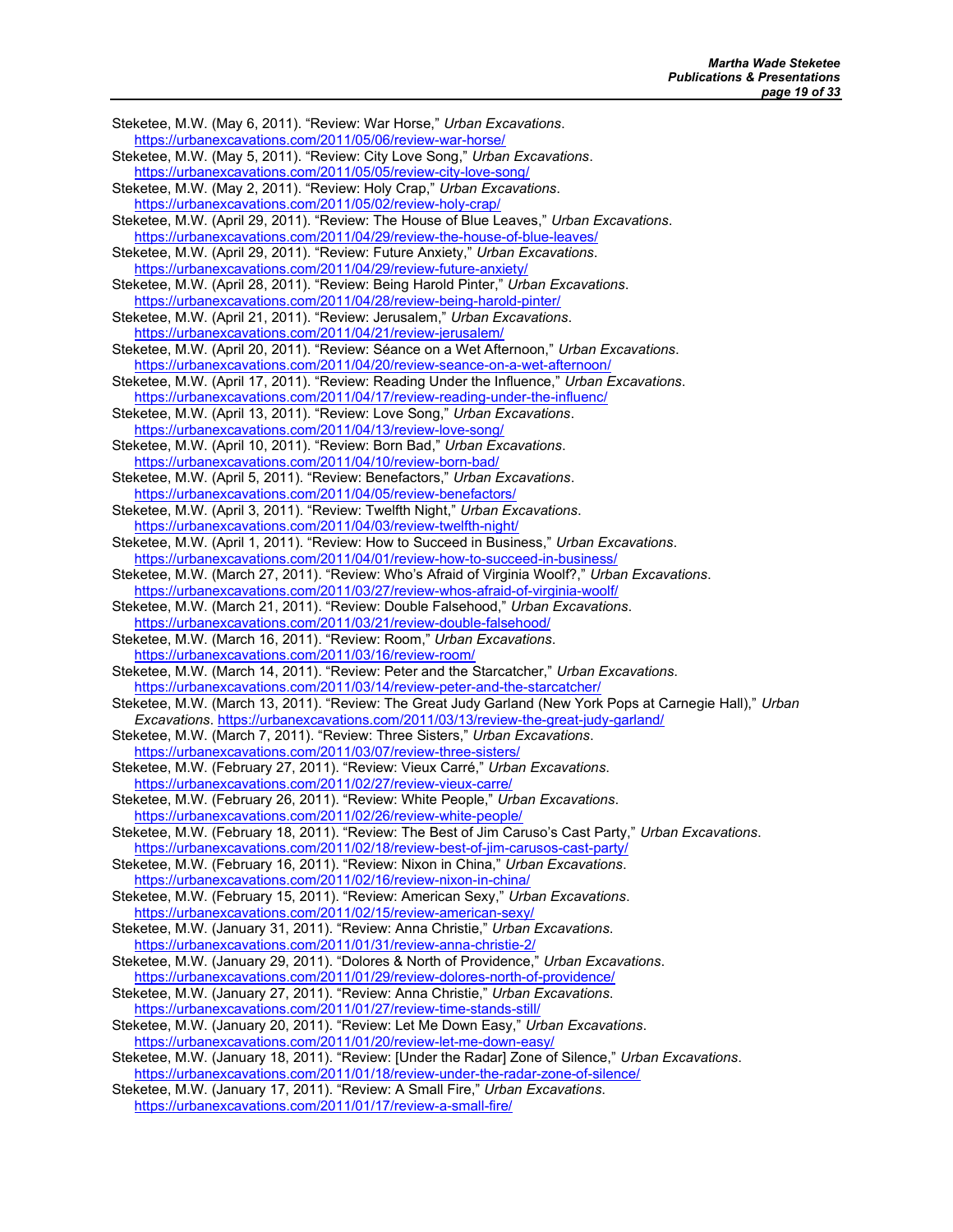Steketee, M.W. (January 17, 2011). "Review: Freedom Club," Urban Excavations. https://urbanexcavations.com/2011/01/17/review-freedom-club/ Steketee, M.W. (January 12, 2011). "Review: [Under the Radar] Watt," Urban Excavations. https://urbanexcavations.com/2011/01/12/review-under-the-radar-watt/ Steketee, M.W. (January 12, 2011). "Review: [Under the Radar] Correspondances," Urban Excavations. https://urbanexcavations.com/2011/01/12/review-under-the-radar-correspondances/ Steketee, M.W. (January 10, 2011). "Review: [Under the Radar] Ameriville," Urban Excavations. https://urbanexcavations.com/2011/01/10/review-under-the-radar-ameriville/ Steketee, M.W. (January 10, 2011). "Review: [Under the Radar] Diciembre," Urban Excavations. https://urbanexcavations.com/2011/01/10/review-under-the-radar-diciembre/ Steketee, M.W. (January 3, 2011). "Review: Other Desert Cities," Urban Excavations. https://urbanexcavations.com/2011/01/03/review-other-desert-cities/ Steketee, M.W. (December 25, 2010). "Review: The Divine Sister," Urban Excavations. https://urbanexcavations.com/2010/12/25/review-the-divine-sister/ Steketee, M.W. (December 19, 2010). "Review: Women on the Verge of a Nervous Breakdown," Urban Excavations. https://urbanexcavations.com/2010/12/19/review-women-on-the-verge-of-a-nervous-breakdown/ Steketee, M.W. (December 9, 2010). "Review: A Free Man of Color," Urban Excavations. https://urbanexcavations.com/2010/12/09/review-a-free-man-of-color/ Steketee, M.W. (December 9, 2010). "Review: The Scottsboro Boys," Urban Excavations. https://urbanexcavations.com/2010/12/09/review-the-scottsboro-boys/ Steketee, M.W. (December 3, 2010). "Review: The Red Shoes," Urban Excavations. https://urbanexcavations.com/2010/12/03/review-the-red-shoes/ Steketee, M.W. (November 29, 2010). "Review: Knock Me a Kiss," Urban Excavations. https://urbanexcavations.com/2010/11/29/review-knock-me-a-kiss/ Steketee, M.W. (November 26, 2010). "Review: Spirit Control," Urban Excavations. https://urbanexcavations.com/2010/11/26/review-spirit-control/ Steketee, M.W. (November 24, 2010). "Review: The Coward," Urban Excavations. https://urbanexcavations.com/2010/11/24/review-the-coward/ Steketee, M.W. (November 16, 2010). "Review: The Turn of the Screw," Urban Excavations. https://urbanexcavations.com/2010/11/16/review-the-turn-of-the-screw/ Steketee, M.W. (November 16, 2010). "Review: Broken Nails," Urban Excavations. https://urbanexcavations.com/2010/11/16/review-broken-nails/ Steketee, M.W. (November 15, 2010). "Review: There Are No More Big Secrets," Urban Excavations. https://urbanexcavations.com/2010/11/15/review-there-are-no-more-big-secrets/ Steketee, M.W. (November 8, 2010). "The Collection & A Kind of Alaska," Urban Excavations. https://urbanexcavations.com/2010/11/08/review-the-collection-a-kind-of-alaska/ Steketee, M.W. (November 7, 2010). "Review: Mistakes Were Made," Urban Excavations. https://urbanexcavations.com/2010/11/07/review-mistakes-were-made/ Steketee, M.W. (November 5, 2010). "Review: After the Revolution," Urban Excavations. https://urbanexcavations.com/2010/11/05/review-after-the-revolution/ Steketee, M.W. (November 2, 2010). "Review: Middletown," Urban Excavations. https://urbanexcavations.com/2010/11/02/review-middletown/ Steketee, M.W. (November 2, 2010). "Review: In the Wake," Urban Excavations. https://urbanexcavations.com/2010/11/02/review-in-the-wake/ Steketee, M.W. (November 1, 2010). "Review: In Transit," Urban Excavations. https://urbanexcavations.com/2010/11/01/review-in-transit/ Steketee M.W. (October 29, 2010). "Review: Photograph 51." Urban Excavations https://urbanexcavations.com/2010/10/29/review-photograph-51/ Steketee M.W. (October 28, 2010). "Review: Bloody Bloody Andrew Jackson." Urban Excavations https://urbanexcavations.com/2010/10/28/review-bloody-bloody-andrew-jackson/ Steketee M.W. (October 28, 2010). "Review: Wings." Urban Excavations https://urbanexcavations.com/2010/10/28/review-wings/ Steketee M.W. (October 17, 2010). "Review: Look Back in Angers." Urban Excavations https://urbanexcavations.com/2010/10/17/review-look-back-in-anger/ Steketee M.W. (October 4, 2010). "Review: The Pitmen Painters." Urban Excavations https://urbanexcavations.com/2010/10/04/review-the-pitmen-painters/ Steketee M.W. (October 1, 2010). "Review: Me, Myself & I." Urban Excavations https://urbanexcavations.com/2010/10/01/review-me-myself-i/ Steketee M.W. (September 30, 2010). "Review: Mrs. Warren's Profession." Urban Excavations https://urbanexcavations.com/2010/09/30/review-mrs-warrens-profession-2/ Steketee M.W. (September 29, 2010). "Review: Next to Normal." Urban Excavations https://urbanexcavations.com/2010/09/29/review-next-to-normal/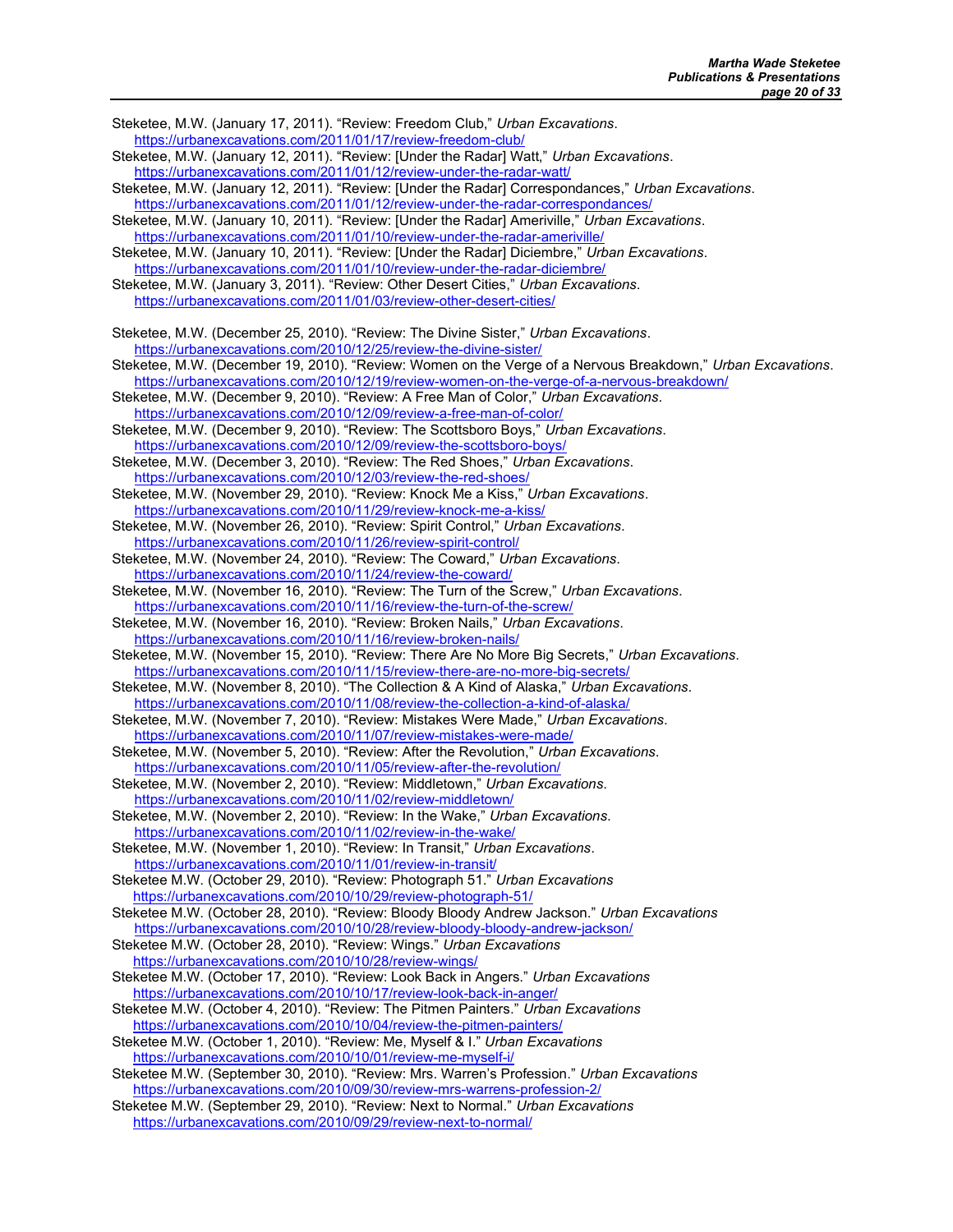Steketee M.W. (September 28, 2010). "Review: Tigers Be Still." Urban Excavations https://urbanexcavations.com/2010/09/28/review-tigers-be-still/ Steketee M.W. (September 28, 2010). "Review: Brief Encounter." Urban Excavations https://urbanexcavations.com/2010/09/28/review-brief-encounter/ Steketee M.W. (September 26, 2010). "Review: Bottom of the World." Urban Excavations https://urbanexcavations.com/2010/09/26/review-bottom-of-the-world/ Steketee M.W. (September 13, 2010). "Review: Coco [Musicals in Mufti]." Urban Excavations https://urbanexcavations.com/2010/09/13/review-coco-musicals-in-mufti/ Steketee M.W. (September 8, 2010). "Review: Our Town." Urban Excavations https://urbanexcavations.com/2010/09/08/review-our-town/ Steketee M.W. (September 6, 2010). "Review: Beowulf A Thousand Years of Baggage." Urban Excavations https://urbanexcavations.com/2010/09/06/review-beowulf-a-thousand-years-of-baggage/ Steketee M.W. (September 3, 2010). "Review: Freud's Last Session." Urban Excavations https://urbanexcavations.com/2010/09/03/review-freuds-last-session/ Steketee M.W. (August 28, 2010). "Review: Zero Hour." Urban Excavations https://urbanexcavations.com/2010/08/28/review-zero-hour/ Steketee M.W. (August 20, 2010). "Review: Madame with an E." Urban Excavations https://urbanexcavations.com/2010/08/20/review-madame-with-an-e/ Steketee M.W. (August 16, 2010). "Review: South Pacific." Urban Excavations https://urbanexcavations.com/2010/08/16/review-south-pacific/ Steketee M.W. (August 9, 2010). "Review: Secrets of the Trade." Urban Excavations https://urbanexcavations.com/2010/08/09/review-secrets-of-the-trade/ Steketee M.W. (August 8, 2010). "Review: In God's Hat." Urban Excavations https://urbanexcavations.com/2010/08/08/review-in-gods-hat/ Steketee M.W. (August 6, 2010). "Review: A Little Night Music." Urban Excavations https://urbanexcavations.com/2010/08/06/review-a-little-night-music/ Steketee M.W. (July 14, 2010). "Review: Chlamydia Dell'arte - A Sex-Ed Burlesque." Urban Excavations https://urbanexcavations.com/2010/07/14/review-chlamydia-dellarte-a-sex-ed-burlesque/ Steketee M.W. (June 16, 2010). "Review: Black Pearl Sings!." Urban Excavations https://urbanexcavations.com/2010/06/16/review-black-pearl-sings/ Steketee M.W. (June 13, 2010). "Review: Wicked." Urban Excavations https://urbanexcavations.com/2010/06/13/review-wicked/ Steketee M.W. (June 132010). "Review: The Elaborate Entrance of Chad Deity." Urban Excavations https://urbanexcavations.com/2010/06/13/review-the-elaborate-entrance-of-chad-deity/ Steketee M.W. (June 12, 2010). "Review: That Face." Urban Excavations https://urbanexcavations.com/2010/06/12/review-that-face/ Steketee M.W. (June 9, 2010). "Review: Love Jerry." Urban Excavations https://urbanexcavations.com/2010/06/09/review-can-you-love-jerry/ Steketee M.W. (June 4, 2010). "Review: This Wide Night." Urban Excavations https://urbanexcavations.com/2010/06/04/review-this-wide-night/ Steketee M.W. (May 24, 2010). "Review: Ma Rainey's Black Bottom." Urban Excavations https://urbanexcavations.com/2010/05/24/review-ma-raineys-black-bottom/ Steketee M.W. (May 21, 2010). "Review: Leaving." Urban Excavations https://urbanexcavations.com/2010/05/21/review-leaving/ Steketee M.W. (May 14, 2010). "Review: Trust." Urban Excavations https://urbanexcavations.com/2010/05/14/review-trust/ Steketee M.W. (May 14, 2010). "Review: The Good Negro." Urban Excavations https://urbanexcavations.com/2010/05/14/review-the-good-negro/ Steketee M.W. (April 16, 2010). "Review: Clybourne Park." Urban Excavations https://urbanexcavations.com/2010/04/16/review-clybourne-park/ Steketee M.W. (April 12, 2010). "Review: Lisbon Traviata." Urban Excavations https://urbanexcavations.com/2010/04/12/review-the-lisbon-traviata/ Steketee M.W. (April 10, 2010). "Review: The Glass Menagerie." Urban Excavations https://urbanexcavations.com/2010/04/10/review-glass-menagerie/ Steketee M.W. (April 10, 2010). "Review: Looped." Urban Excavations https://urbanexcavations.com/2010/04/10/review-looped/ Steketee M.W. (April 2, 2010). "Review: Red Hot Patriot." Urban Excavations https://urbanexcavations.com/2010/04/02/review-red-hot-patriot/

Steketee, M.W. (September 16, 2008). "HOUNDDOG: Universal and Important." Films For Two. http://www.films42.com/guests/hounddog.asp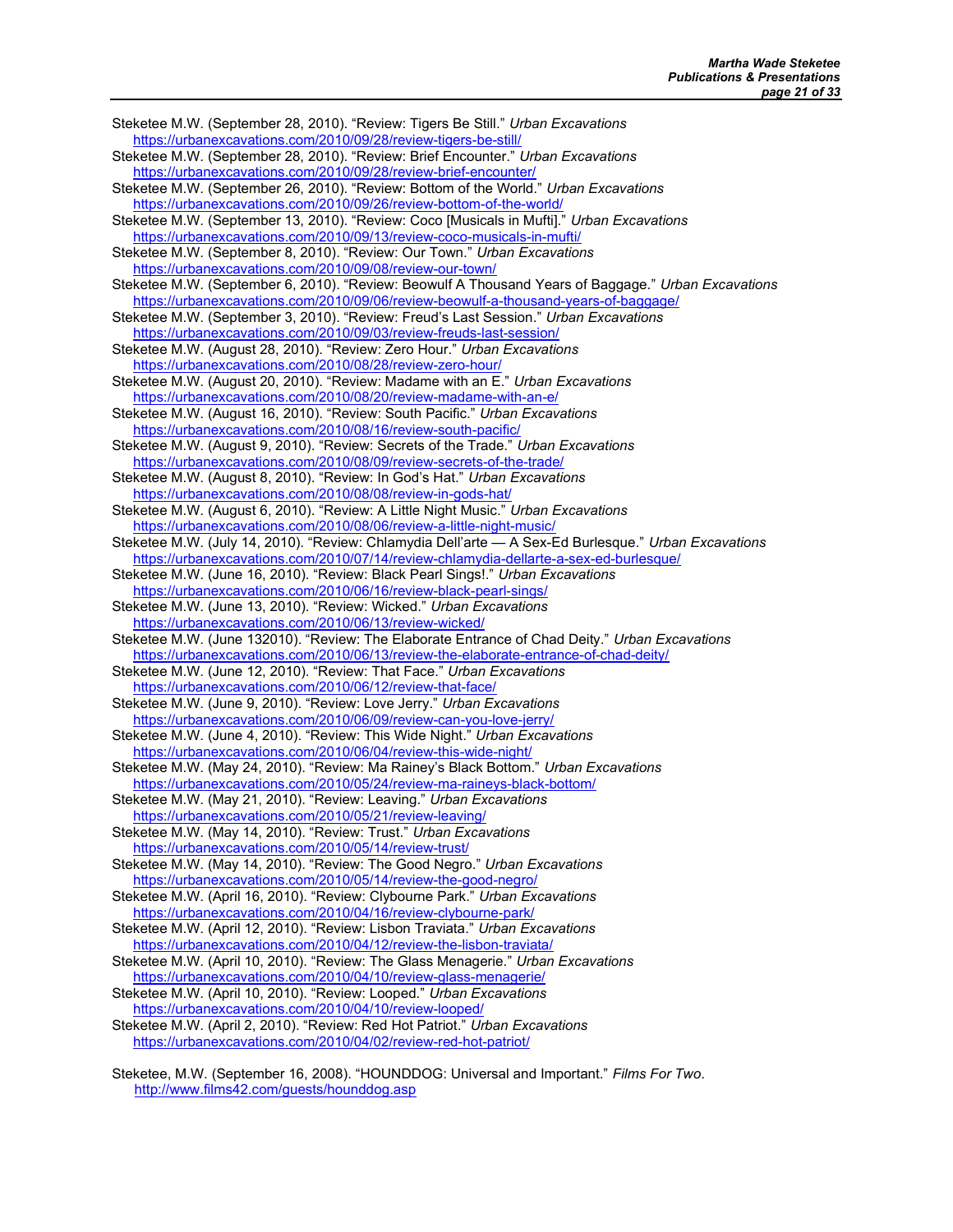Steketee M.W. (July 26, 2007). "Review: Bublé at the Auditorium Theatre, Chicago." Urban Excavations https://urbanexcavations.com/2007/07/26/review-michael-buble/ Steketee M.W. (Marcy 18, 2007). "Review: Mrs. Warren's Profession." Urban Excavations https://urbanexcavations.com/2007/03/18/review-mrs-warrens-profession/ Steketee M.W. (March 2, 2007). "Review: The Great and Terrible Wizard of Oz." Urban Excavations https://urbanexcavations.com/2007/03/02/review-the-great-and-terrible-wizard-of-oz/ Steketee M.W. (February 28, 2007). "Review: Mack & Mabel." Urban Excavations https://urbanexcavations.com/2007/02/28/review-mack-mabel/ Steketee M.W. (February 27, 2007). "Review: One Fine Day." Urban Excavations https://urbanexcavations.com/2007/02/27/review-one-fine-day/ Steketee M.W. (February 18, 2007). "Review: Lady." Urban Excavations https://urbanexcavations.com/2007/02/18/review-lady/ Steketee M.W. (February 17, 2007). "Review: The Piano Tuner." Urban Excavations https://urbanexcavations.com/2007/02/17/review-the-piano-tuner/ Steketee M.W. (February 11, 2007). "Review: Landscape of the Body." Urban Excavations https://urbanexcavations.com/2007/02/11/review-landscape-of-the-body/ Steketee M.W. (February 11, 2007). "Review: Uncle Vanya." Urban Excavations https://urbanexcavations.com/2007/02/11/excavated-review-uncle-vanya-jan-2007/ Steketee M.W. (February 9, 2007). "Review: Betrayal." Urban Excavations https://urbanexcavations.com/2007/02/09/excavated-review-betrayal-feb-2007/ Steketee M.W. (January 31, 2007). "Review: Twelve Angry Men." Urban Excavations https://urbanexcavations.com/2007/01/31/review-twelve-angry-men/ Steketee M.W. (January 26, 2007). "Review: Two Rooms." Urban Excavations https://urbanexcavations.com/2007/01/26/review-two-rooms/ Steketee M.W. (January 20, 2007). "Review: Execution of Justice." Urban Excavations https://urbanexcavations.com/2007/01/20/review-execution-of-justice/ Steketee M.W. (January 14, 2007). "Review: The Price." Urban Excavations https://urbanexcavations.com/2007/01/14/excavated-review-the-price-jan-2007/ Steketee M.W. (January 12, 2007). "Review: Faith Healer." Urban Excavations https://urbanexcavations.com/2007/01/12/review-faith-healer/ Steketee M.W. (January 11, 2007). "Review: Doubt." Urban Excavations https://urbanexcavations.com/2007/01/11/review-doubt/ Steketee M.W. (January 5, 2007). "Review: Impossible Cities." Urban Excavations https://urbanexcavations.com/2007/01/05/review-impossible-cities/ Steketee M.W. (December 17, 2006). "Review: The Velveteen Rabbit." Urban Excavations https://urbanexcavations.com/2006/12/17/review-the-velveteen-rabbit/ Steketee M.W. (November 19, 2006). "Review: The Real Thing." Urban Excavations https://urbanexcavations.com/2006/11/19/review-the-real-thing/ Steketee M.W. (November 12, 2006). "Review: Woyzeck." Urban Excavations https://urbanexcavations.com/2006/11/12/review-woyzeck/ Steketee M.W. (November 8, 2006). "Review: Streisand at the United Center, Chicago." Urban Excavations https://urbanexcavations.com/2006/11/08/review-streisand-at-the-united-center-chicago/ Steketee M.W. (November 5, 2006). "Review: Boy Gets Girl." Urban Excavations https://urbanexcavations.com/2006/11/05/review-boy-gets-girls/ Steketee M.W. (October 28, 2006). "Review: Argonautika." Urban Excavations https://urbanexcavations.com/2006/10/28/excavated-review-argonautika-oct-2006/ Steketee M.W. (October 24, 2006). "Review: Vigils." Urban Excavations https://urbanexcavations.com/2006/10/24/review-vigils/ Steketee M.W. (October 23, 2006). "Review: A Room with a View." Urban Excavations https://urbanexcavations.com/2006/10/23/review-a-room-with-a-view/ Steketee M.W. (October 21, 2006). "Review: Those Sensational Soulful Sixties." Urban Excavations https://urbanexcavations.com/2006/10/21/review-those-sensational-soulful-sixties/ Steketee M.W. (October 19, 2006). "Review: Petrified Forest." Urban Excavations https://urbanexcavations.com/2006/10/19/review-petrified-forest/ Steketee M.W. (October 15, 2006). "Review: Inherit the Wind." Urban Excavations https://urbanexcavations.com/2006/10/15/review-inherit-the-wind/ Steketee M.W. (October 15, 2006). "Review: Denmark." Urban Excavations https://urbanexcavations.com/2006/10/15/review-denmark/ Steketee M.W. (October 7, 2006). "Review: In Times of War." Urban Excavations https://urbanexcavations.com/2006/10/07/excavated-review-in-times-of-war-oct-2006/ Steketee M.W. (October 6, 2006). "Review: The Last Days of Judas Iscariot." Urban Excavations https://urbanexcavations.com/2006/10/06/review-the-last-days-of-judas-iscariot/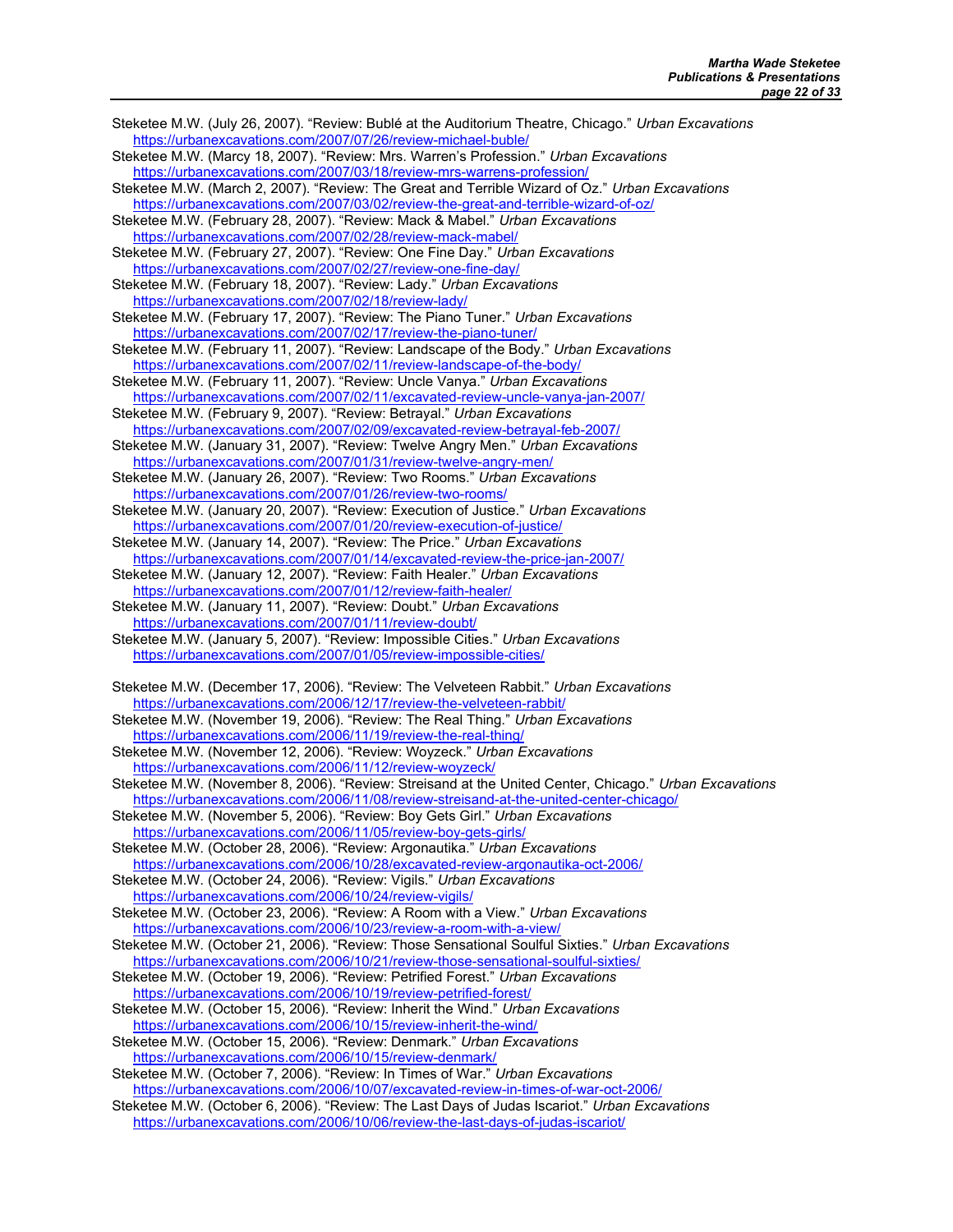Steketee M.W. (September 30, 2006). "Review: Helen." Urban Excavations https://urbanexcavations.com/2006/09/30/review-helen/ Steketee M.W. (September 27, 2006). "Review: King Lear." Urban Excavations https://urbanexcavations.com/2006/09/27/excavated-review-king-lear-sept-2006/ Steketee M.W. (September 26, 2006). "Review: The Pillowman." Urban Excavations https://urbanexcavations.com/2006/09/26/review-the-pillowman/ Steketee M.W. (September 25, 2006). "Review: Shear Madness." Urban Excavations https://urbanexcavations.com/2006/09/25/review-shear-madness/ Steketee M.W. (September 24, 2006). "Review: The Best Man." Urban Excavations https://urbanexcavations.com/2006/09/24/review-the-best-man/ Steketee M.W. (September 24, 2006). "Review: Come Back Little Sheba." Urban Excavations https://urbanexcavations.com/2006/09/24/excavated-review-come-back-little-sheba-sept-2006/ Steketee M.W. (September 23, 2006). "Review: Raisin." Urban Excavations https://urbanexcavations.com/2006/09/23/review-raisin/ Steketee M.W. (September 14, 2006). "Review: Clay." Urban Excavations https://urbanexcavations.com/2006/09/14/review-clay/ Steketee M.W. (September 13, 2006). "Review: Pantomime." Urban Excavations https://urbanexcavations.com/2006/09/13/review-pantomime/ Steketee M.W. (September 12, 2006). "Review: The Last Supper." Urban Excavations https://urbanexcavations.com/2006/09/12/review-the-last-supper/ Steketee M.W. (September 11, 2006). "Review: Mother Courage and Her Children." Urban Excavations https://urbanexcavations.com/2006/09/11/review-mother-courage-and-her-children/ Steketee M.W. (September 10, 2006). "Review: Hamlet." Urban Excavations https://urbanexcavations.com/2006/09/10/review-hamlet/ Steketee M.W. (August 27, 2006). "Review: Water Coolers: An Office Musical." Urban Excavations https://urbanexcavations.com/2006/08/27/review-the-water-coolers/ Steketee M.W. (August 24, 2006). "Review: The Scarlet Letter." Urban Excavations https://urbanexcavations.com/2006/08/24/review-the-scarlet-letter/ Steketee M.W. (July 27, 2006). "Review: Spinning into Butter." Urban Excavations https://urbanexcavations.com/2006/07/27/review-spinning-into-butter/ Steketee M.W. (July 16, 2006). "Review: The Unmentionables." Urban Excavations https://urbanexcavations.com/2006/07/16/review-the-unmentionables/ Steketee M.W. (July 15, 2006). "Review: Wants and Needs." Urban Excavations https://urbanexcavations.com/2006/07/15/review-wants-and-needs/ Steketee M.W. (July 14, 2006). "Review: Unchanging Love." Urban Excavations https://urbanexcavations.com/2006/07/14/review-unchanging-love/ Steketee M.W. (June 30, 2006). "Review: Gaudy Night." Urban Excavations https://urbanexcavations.com/2006/06/30/review-gaudy-night/ Steketee M.W. (June 26, 2006). "Review: Dreams of Sarah Breedlove." Urban Excavations https://urbanexcavations.com/2006/06/26/review-dreams-of-sarah-breedlove/ Steketee M.W. (June 25, 2006). "Review: Don't Make Me Over." Urban Excavations https://urbanexcavations.com/2006/06/25/review-dont-make-me-over/ Steketee M.W. (April 3, 2006). "Review: Ellen Under Glass." Urban Excavations https://urbanexcavations.com/2006/04/03/review-ellen-under-glass/ Steketee M.W. (April 2, 2006). "Review: The Cocktail Party." Urban Excavations https://urbanexcavations.com/2006/04/02/review-the-cocktail-party/ Steketee M.W. (March 31, 2006). "Review: Clash by Night." Urban Excavations https://urbanexcavations.com/2006/03/31/review-clash-by-night/ Steketee M.W. (March 29, 2006). "Review: The Chalk Garden." Urban Excavations https://urbanexcavations.com/2006/03/29/review-the-chalk-garden/ Steketee M.W. (March 28, 2006). "Review: The House of Bernarda Alba." Urban Excavations https://urbanexcavations.com/2006/03/28/review-the-house-of-bernarda-alba/ Steketee M.W. (March 25, 2006). "Review: Fighting Words." Urban Excavations https://urbanexcavations.com/2006/03/25/review-fighting-words/ Steketee M.W. (March 19, 2006). "Review: The Sweetest Swing in Baseball." Urban Excavations https://urbanexcavations.com/2006/03/19/review-the-sweetest-swing-in-baseball/ Steketee M.W. (March 10, 2006). "Review: White Hot Black Comedy." Urban Excavations https://urbanexcavations.com/2006/03/10/review-white-hot-black-comedy/ Steketee M.W. (March 8, 2006). "Review: Of Mice and Men." Urban Excavations https://urbanexcavations.com/2006/03/08/review-of-mice-and-men/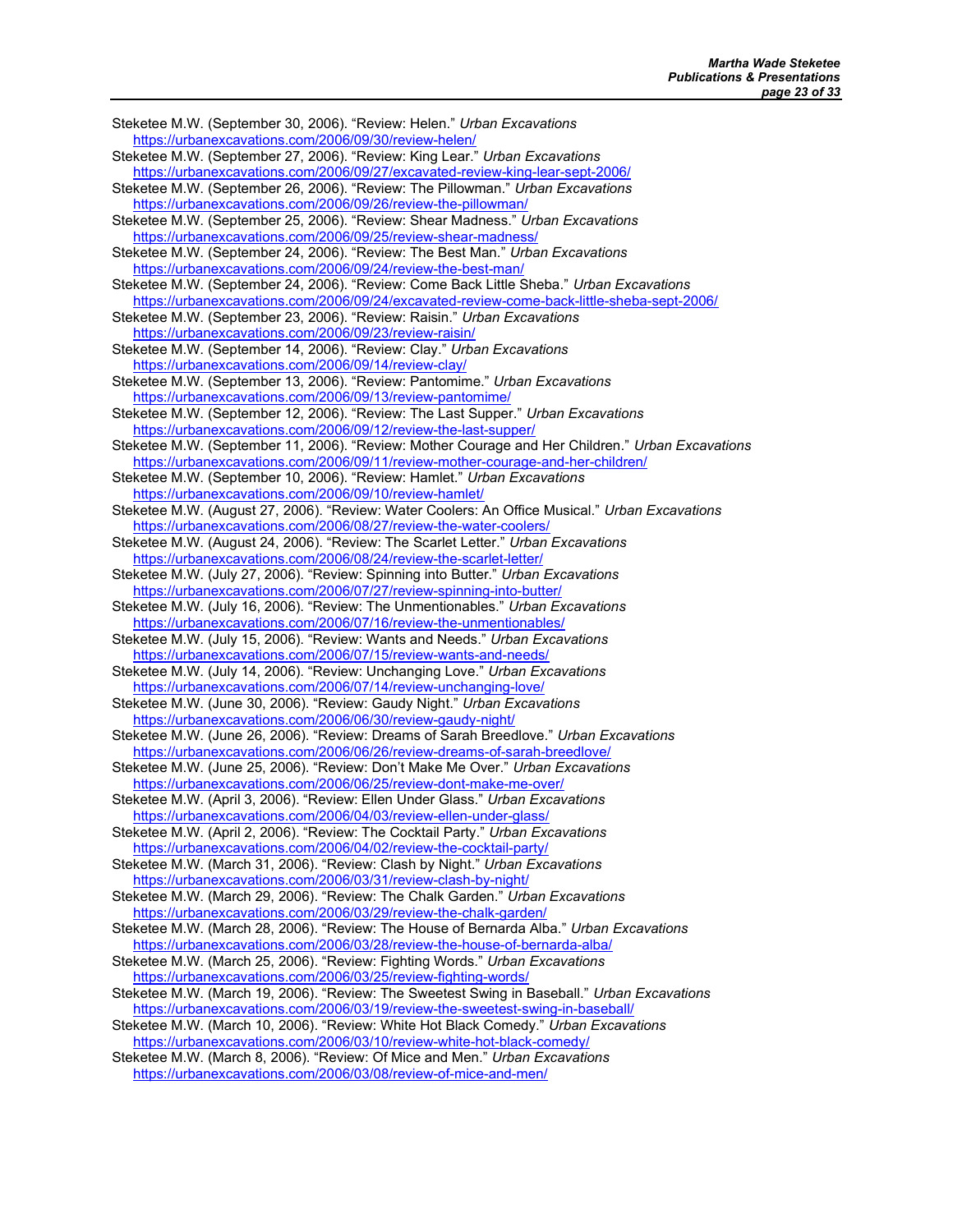## RESEARCH REPORTS + MONOGRAPHS

Steketee, Martha Wade with Binus, Judith (February 2020). Women Count V: Women Hired Off-Broadway 2014/15 through 2018/19. Woman Count report series. New York, NY. [report series] https://urbanexcavations.com/women-count-report-series/ [report pdf] https://msteketee.files.wordpress.com/2020/02/wc-v-report-feb-2020.pdf

- Steketee, Martha Wade with Binus, Judith (November 2018, revised and updated). Women Count IV: Women Hired Off-Broadway 2013-14 through 2017-18. Women Count repot series. New York. [report series] https://urbanexcavations.com/women-count-report-series/ [report pdf] https://msteketee.files.wordpress.com/2020/01/wc-iv-report-nov-2018.pdf
- Steketee, Martha Wade with Binus, Judith (February 2018, released May 2018). Women Count: Women Hired Off-Broadway 2010-2017. Women Count report series. New York, NY. [report series] https://urbanexcavations.com/women-count-report-series/ [report pdf] https://msteketee.files.wordpress.com/2020/01/wc-iii-report-feb-2018.pdf
- Steketee, Martha Wade (July 22, 2016, release). NEA Roundtable: Creating Opportunities for Deaf Theater Artists. Washington, DC: National Endowment for the Arts. [landing page] https://www.arts.gov/publications/nea-roundtable-creating-opportunities-deaf-theater-artists [report pdf] https://www.arts.gov/sites/default/files/NEA%20Roundtable-Creating%20Opportunities%20for%20Deaf%20Theater%20Artists\_Nov\_2016.pdf
- Steketee, Martha Wade and Jeffrey A. Butts (October 2015). Stargate Theatre Company: Engaging Justice-Involved Youth in Creativity and Growth. New York, NY: Manhattan Theatre Club. https://jjrec.files.wordpress.com/2015/10/stargateevalplan2015oct.pdf
- Steketee, Martha Wade and Binus, Judith (October 2015). Women Count: Women Hired Off-Broadway 2010-2015. Women Count report series, New York, NY. [report series] https://urbanexcavations.com/women-count-report-series/ [report pdf] https://msteketee.files.wordpress.com/2020/01/wc-ii-report-oct-2015.pdf
- Steketee, Martha Wade and Binus, Judith (August 2014). Women Hired Off-Broadway 2010-2014. Women Count report series. New York, NY. [report series] https://urbanexcavations.com/women-count-report-series/ [report pdf] https://msteketee.files.wordpress.com/2020/01/wc-i-report-aug-2014.pdf
- Association for Women Journalists Chicago. (October 15, 2008). Where Women Stand: A Survey of Newsroom Staff in the Chicago Region. AWJ Chicago: Chicago, IL. http://awj.silkstart.com/cpages/where-we-stand
- Global Justice Information Sharing Initiative, Privacy and Information Quality Working Group (2008). Information Quality: The Foundation for Justice Decision Making. http://it.ojp.gov/documents/IQ\_Fact\_Sheet\_Final.pdf
- Global Justice Information Sharing Initiative, Privacy and Information Quality Working Group (2008). Ten Steps to a Privacy and Civil Liberties Policy. http://it.ojp.gov/documents/10\_steps\_to\_a\_privacy\_policy.pdf
- National Center for Juvenile and Family Court Judges Family Violence Department (2008). A Judicial Guide to Child Safety in Custody Cases. Reno, NV: National Center for Juvenile and Family Court Judges, University of Nevada. http://www.ncjfcj.org/sites/default/files/judicial%20guide\_0\_0.pdf
- Global Justice Information Sharing Initiative, Privacy and Information Quality Working Group (2007). Privacy and Civil Liberties Policy Development Guide and Implementation Templates: Policy Development Checklist. http://www.it.ojp.gov/documents/privacy\_policy\_checklist.pdf
- Global Justice Information Sharing Initiative, Privacy and Information Quality Working Group (2007). Privacy and Civil Liberties Policy Development Guide and Implementation Templates. http://it.ojp.gov/documents/Privacy\_Guide\_Final.pdf

Steketee, M.W. (September 15, 2006). Music Theatre Workshop Evaluation Proposal Final Report. Chicago, IL.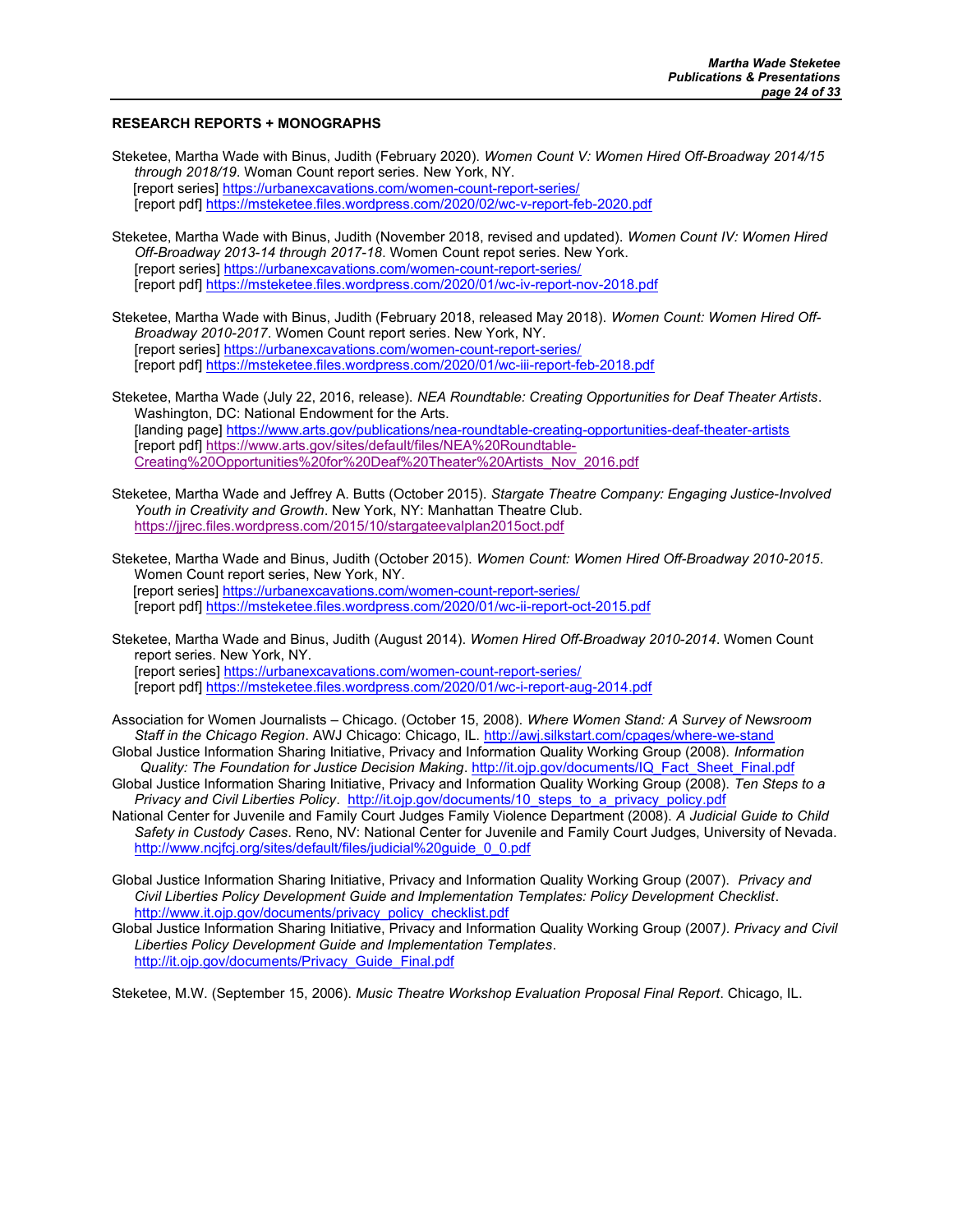Carlson, A. and Steketee, M.W. (October 15, 2005). Public Access to Court Records: Implementing the CCJ/COSCA Guidelines Final Project Report. Williamsburg, VA: National Center for State Courts. Final report to the State Justice Institute (SJI-04-N-007).

https://ncsc.contentdm.oclc.org/digital/collection/accessfair/id/196/rec/10

- Global Justice Information Sharing Initiative, Privacy and Information Quality Working Group (September 2005). Privacy, Civil Liberties, and Information Quality Policy Development for the Justice Decision Maker. http://it.ojp.gov/documents/200411\_global\_privacy\_document.pdf
- National Center for State Courts Court Consulting Services Division (July 2005). Ohio State Court Improvement Program Reassessment: Final Report, July 2005. Presented to the Ohio Supreme Court.
- National Center for State Courts Court Consulting Services Division (June 2005). New Jersey State Court Improvement Program Reassessment. Presented to State of New Jersey Administrative Office of the Courts, Family Practice Division.
- Van Duizend, R., Steketee, M.W., Rubio, D.M., Toobin, G (September 2004). Evaluation of the Social Services Division of the District of Columbia Superior Court: Draft Report on Phase I Process Evaluation. Denver, CO: National Center for State Courts Court Consulting Division.
- Steketee, M.W. (Summer 2004). "New York's Integrated Domestic Violence Courts" in Family Violence Forum Vol. 3, No. 2. http://www.ncsconline.org/Projects\_Initiatives/Family/vol3No2.htm
- ABA Center on Children and the Law, National Center for State Courts, and National Council of Juvenile and Family Court Judges Permanency Planning Department (Spring 2004). Building a Better Court: Measuring and Improving Court Performance and Judicial Workload in Child Abuse and Neglect Cases. http://www.ncsconline.org/WC/Publications/Res\_CtPerS\_TCPS\_PackGde4-04Pub.pdf
- Steketee, M.W. (Spring 2004). "Greenbook Implementation Initiative Focuses on Collaboration in Dependency Courts" in Family Violence Forum Vol. 3, No. 1. http://www.ncsconline.org/Projects\_Initiatives/Family/vol3No1.htm
- Steketee, M.W. (Fall 2003). "CCJ/COSCA Guidelines Project Focuses on Court Records", in Family Violence Forum
- Vol. 2, No. 3. http://www.ncsconline.org/COPs/FamVio/FVForumFall2003/CCJCosca.htm Steketee, M.W. and A. Carlson (July/August 2003). "CCJ/COSCA Guidelines Project Continues to Target Family Court Records, Internal Court Policies, and Materials for Education on Court Access Policies", in E-Filing Report 3:7 pages 7-9 (Published by Glasser LegalWorks).
- Steketee, M.W. and A. Carlson (December 2002). "Privacy and Public Access to Court Records: Public and Private Dimensions Create a Diverse Group of Collaborators" in 2002 Report on Trends in the State Courts. Williamsburg, VA: National Center for State Courts (pp. 23-25). https://ncsc.contentdm.oclc.org/digital/collection/accessfair/id/211/ http://www.ncsconline.org/WC/Publications/KIS\_PriPub\_Trends02\_Pub.pdf
- Steketee, M.W. and A. Carlson (October 18, 2002). Developing CCJ/COSCA Guidelines for Public Access to Court Records: A National Project to Assist State Courts. Williamsburg, VA: National Center for State Courts. Final report to the State Justice Institute (SJI-01-N-054 and SJI-02-N-007) https://cdm16501.contentdm.oclc.org/digital/collection/accessfair/id/210 http://www.it.ojp.gov/documents/d/18Oct2002FinalReport.pdf
- Steketee, M.W. and A. Carlson (August 2002). "Dealing with Court Information in the Electronic Age A National Effort to Create Guidelines For Providing Access to Court Records" in Center for Families, Children & the Courts Update 3:2 (pp. 3-4, 14-17) http://www.courtinfo.ca.gov/programs/cfcc/pdffiles/newsAug02.pdf
- Joint Court Management Subcommittee, Conference of Chief Justices and the Conference of State Court Administrators (Steketee staff to committee) (July 2002). "Public Access to Court Records: Guidelines for Policy Development by State Courts" submitted for consideration at CCJ and COSCA annual conference, Rockport, ME. https://ncsc.contentdm.oclc.org/digital/collection/accessfair/id/221/rec/9
- Steketee, M.W. and A. Carlson (May 2002). "Model Policy Development Continues with Public Review", in E-Filing Report 2:6 (Published by Glasser LegalWorks).
- Carter, M.C., Ley, A., and M.W. Steketee, with others (2002, manuscript). Collaboration: A Training Curriculum to Enhance the Effectiveness of Criminal Justice Teams, developed by the Center for Effective Public Policy and the National Center for State Courts. Alexandria, VA: State Justice Institute. http://www.cepp.com/
- National Center for State Courts (January 2002). Ensuring the Participation of Crime Victims in the Court Process: A Needs Assessment. Final report submitted to Department of Justice, Office for Victims of Crime.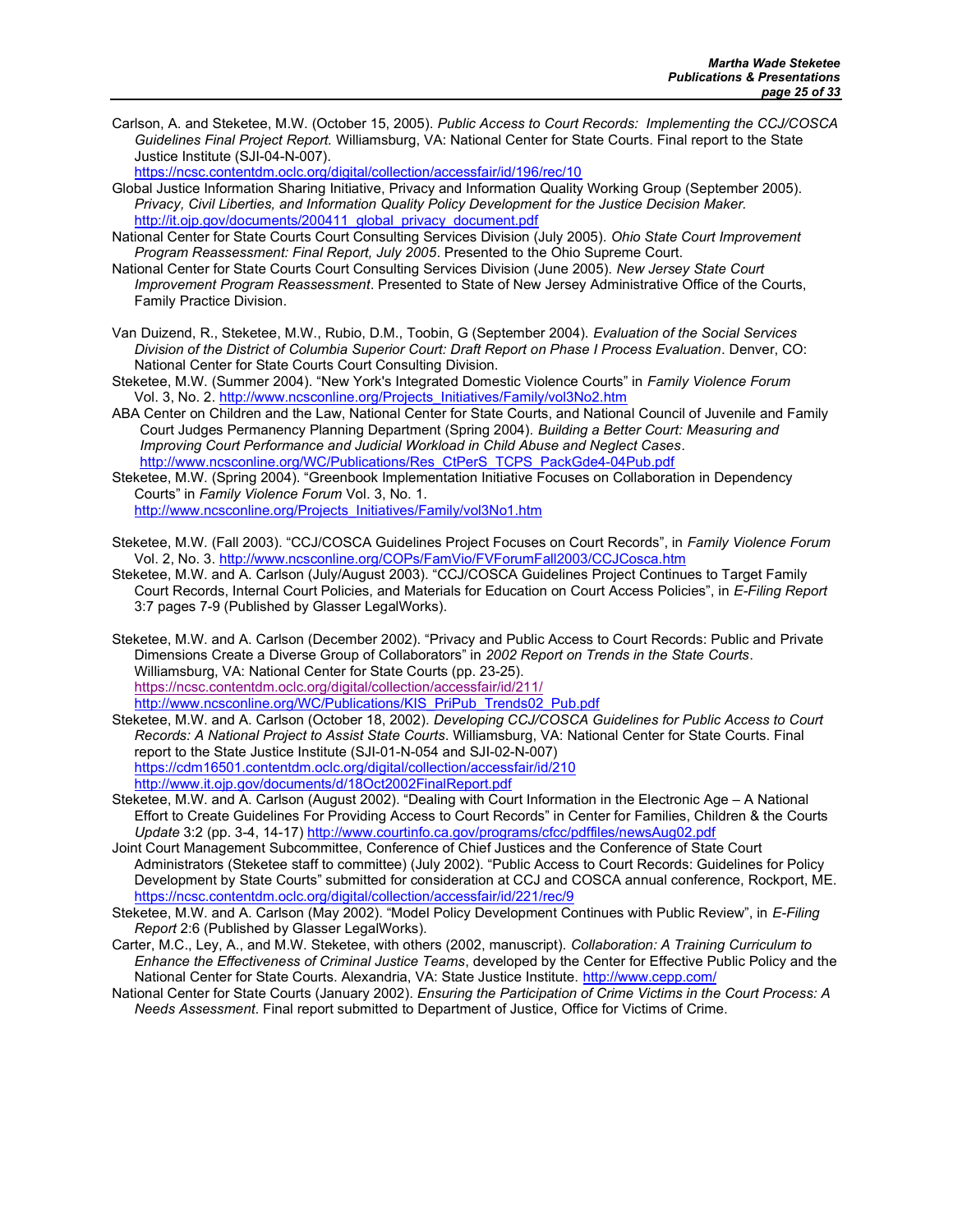- Steketee, M.W. and T.C. Carson (December 2001). "Tracking Collaborations: A National Evaluation of Local Efforts to Address Domestic Violence and Child Maltreatment", in Center for Families, Children & the Courts' Update 2:3 (pp. 4-5) http://www.courtinfo.ca.gov/programs/cfcc/pdffiles/CFCC1201.pdf
- Tobin, R.W, Rubio, D.M., Shelton, C.M., and Steketee, M.W. (July 2001). Records Management and Court Information Study for the Fulton County Juvenile Court. Denver, CO: National Center for State Courts.
- Levey, L.S., Steketee, M.W., and S.L. Keilitz (2001). Lessons Learned in Implementing an Integrated Domestic Violence Court: The District of Columbia Experience. Williamsburg, VA: National Center for State Courts. (reprint of July 2000 publication)
- Rubio, D., and Steketee, M.W. (December 2000). Connecticut Judicial Branch: Evaluation of Children in Placement— Connecticut, Inc. Final Report. Denver, CO: National Center for State Courts.
- Levey, L.S., Steketee, M.W., and Keilitz, S.L. (July 2000). Lessons Learned in Implementing an Integrated Domestic Violence Court: The District of Columbia Experience. Williamsburg, VA: National Center for State Courts. https://ncsc.contentdm.oclc.org/digital/collection/famct/id/7/
- Steketee, M.W., Levey, L.S., and Keilitz, S.L. (June 2000). Implementing an Integrated Domestic Violence Court: Systemic Change in the District of Columbia. Williamsburg, VA: National Center for State Courts. Final report to the State Justice Institute (SJI-98-N-016).

https://ncsc.contentdm.oclc.org/digital/collection/famct/id/70/

http://www.ncsconline.org/WC/Publications/Res\_FamVio\_ImplementIntegratedDVCrtFinalReportPub.pdf

- Bergsten, M.C. and M.W. Steketee (September 1999). The State of the Child in Pennsylvania 1999: A Guide to Child Well-Being in Pennsylvania. State of the Child in Pennsylvania Fact Book Series. Harrisburg, PA: Pennsylvania KIDS COUNT Partnership.
- Steketee, M.W., Brown, B.V., Mather, M. and Pollard, K. (1999). Workshop Materials: The Annie E. Casey Foundation Regional Data Seminars (Washington, DC, Portland, OR, and St. Louis, MO). Washington, DC: Child Trends.
- Steketee, M.W., with Mulvey, L. and Litz, J. (February 1999). Allegheny County Family Support Centers Budget and Funding Analyses FY 1998-1999 Through FY 2002-2003. Pittsburgh, PA: Pittsburgh, PA: University of Pittsburgh Office of Child Development.
- U.S. Department of Health and Human Services, Office of the Assistant Secretary for Planning and Evaluation (1999). Trends in the Well-Being of America's Children and Youth 1999. Washington, DC: U.S. Department of Health and Human Services. http://aspe.hhs.gov/hsp/99trends/
- U.S. Department of Health and Human Services, Office of the Assistant Secretary for Planning and Evaluation (1998). Trends in the Well-Being of America's Children and Youth: 1998 (Social Development section). Washington, DC: U.S. Department of Health and Human Services. http://aspe.os.dhhs.gov/hsp/98trends/
- Child Trends (1998). Indicators of Child, Youth, and Family Well-Being: A Preliminary Inventory of Existing Projects. Washington, DC: Child Trends. Report prepared for the Annie E. Casey Foundation.
- Cave, G.C., Steketee, M.W., and Harper, M. (1998). State Welfare Waivers and the PRWORA: Monitoring Welfare Reform and Changes in Child and Family Well-Being. Washington, DC: Child Trends. Manuscript prepared for the Urban Institute, Assessing the New Federalism Project, not published.
- Herring, D.J., Steketee, M.W., and Martin, J.A. (1998). Permanency Planning in an Urban Child Welfare System. Manuscript supported by University of Pittsburgh Office of Child Development Policy and Evaluation Project for Child Welfare League of America and Child Welfare Resource Center at University of Southern Maine.
- Steketee, M.W. (March 1998). Columbia County Human Services Family Services System Reform: Child and Family Welfare Indicator Data Analyses. Pittsburgh, PA: University of Pittsburgh Office of Child Development Policy and Evaluation Project.
- University of Pittsburgh Office of Child Development in collaboration with Magee-Women's Hospital and Children's Hospital of Pittsburgh (March 1998). Promising Futures: A Health Scan of Adolescent Girls in Pittsburgh and Allegheny County Neighborhoods with Recommendations for Action. Pittsburgh, PA: University of Pittsburgh Office of Child Development. http://www.pitt.edu/~ocdweb/pdfdnlds/promising1.pdf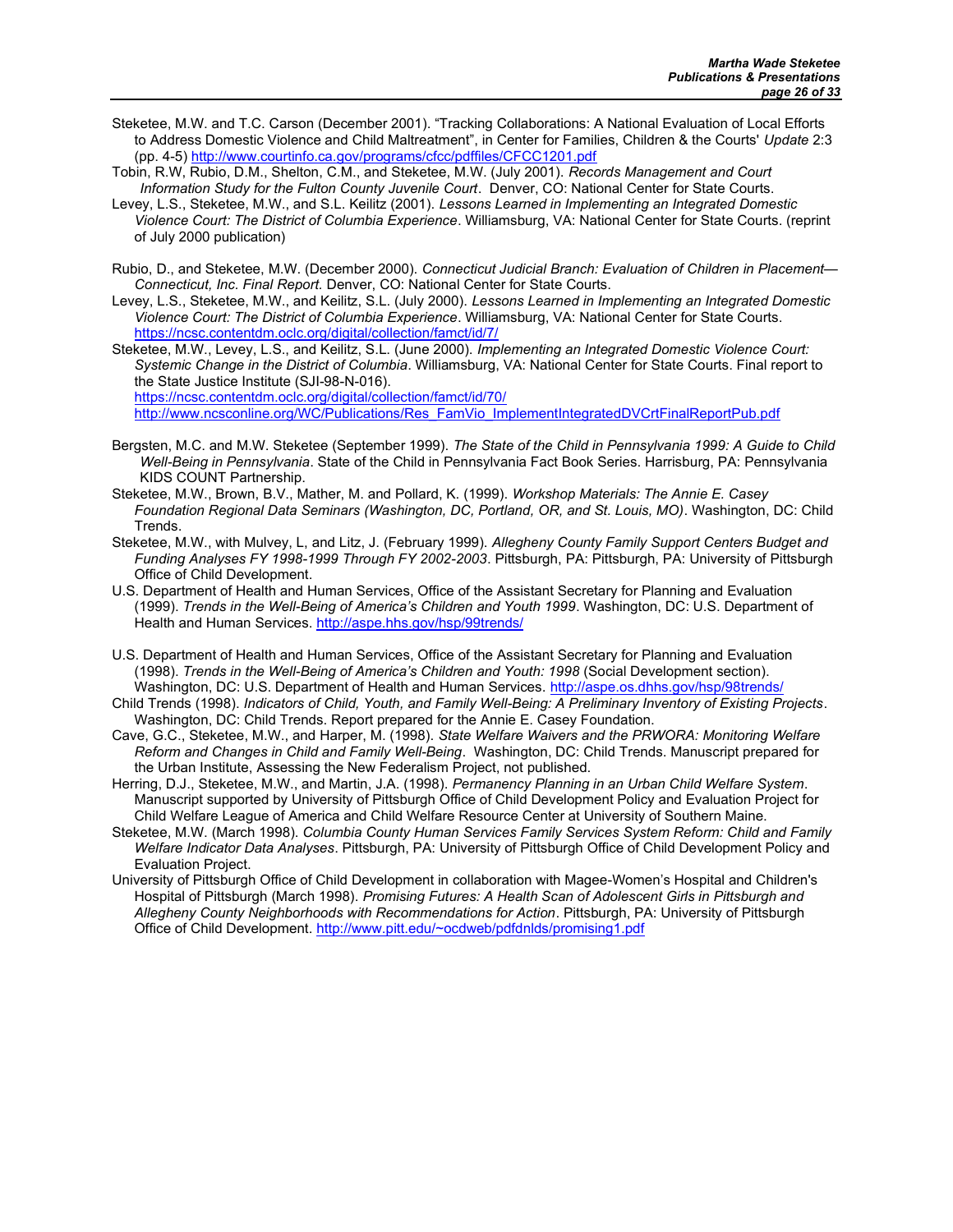- Steketee, M.W., and M.C. Bergsten (1997). The State of the Child in Pennsylvania: A 1997 Guide to Child Well-Being in Pennsylvania Counties. State of the Child in Pennsylvania Fact Book Series. Harrisburg, PA: Pennsylvania KIDS COUNT Partnership.
- Steketee, M.W. (August 1997). Allegheny County Female Adolescent Health Scan: County and Community Comparative Data Analyses. Pittsburgh, PA: University of Pittsburgh Office of Child Development Policy and Evaluation Project.
- Steketee, M.W. (August 1997). Pennsylvania Child and Family Welfare Indicators Project, Recent Projects and Publications: Listing and Documentation. Pittsburgh, PA: University of Pittsburgh Office of Child Development Policy and Evaluation Project.
- Steketee, M.W. (August 1997). Pennsylvania Child and Family Welfare Indicators Project, Production Process and Documentation for The State of the Child in Pennsylvania: A 1997 Guide to Child Well-Being in Pennsylvania Counties. Pittsburgh, PA: University of Pittsburgh Office of Child Development Policy and Evaluation Project.
- Steketee, M.W. (July 1997). Pennsylvania Child and Family Welfare Indicators Project, Database Source Data Tables: Listing and Documentation. Pittsburgh, PA: University of Pittsburgh Office of Child Development Policy and Evaluation Project.
- Steketee, M.W. with Allegheny County CYS and Providers Outcomes, Monitoring, and Accountability Working Group (July 1997). A Second Progress Report. Pittsburgh, PA: United Way of Allegheny County.
- Steketee, M.W. (April 1997). Milton Hershey School Targeted Rural Communities Project, Project Target Area County and Community Data Analyses. Pittsburgh, PA: University of Pittsburgh Office of Child Development Policy and Evaluation Project.
- Steketee, M.W and Litz, J. (February 1997). Allegheny County Family Support Centers Budget, Caseload, and Funding Analyses FY 1995-1996 through FY 1999-2000. Pittsburgh, PA: Pittsburgh, PA: University of Pittsburgh Office of Child Development Policy and Evaluation Project.
- Steketee, M.W., and F.K. Richmond (1996). The State of the Child in Pennsylvania: A 1996 Program and Economic Guide to Child Well-Being in Pennsylvania Counties. State of the Child in Pennsylvania Fact Book Series. Harrisburg, PA: Pennsylvania KIDS COUNT Partnership.
- Steketee, M.W. (September 1996). Materials and Testimony. Commonwealth of Pennsylvania, Senate Judiciary Committee, Public Hearing on Teenage Pregnancy September 5, 1996. Pittsburgh, PA: University of Pittsburgh Office of Child Development Policy and Evaluation Project.
- Steketee, M.W. (August 1996). The Early Childhood Initiative of Allegheny County, Pennsylvania: Materials and Analyses for Selection of Initiative At-Risk Allegheny County Neighborhoods. Pittsburgh, PA: University of Pittsburgh Office of Child Development Policy and Evaluation Project.
- Steketee, M.W. (June 1996). Presentation for the Allegheny County CYS and Providers Outcomes, Monitoring, and Accountability Working Group (Overheads and Materials) June 10, 1996. Pittsburgh, PA: University of Pittsburgh Office of Child Development Policy and Evaluation Project.
- Steketee, M.W. (May 1996). Executive Summary. Prevention and Community Innovations in Youth Crime Prevention: Resources for Policymakers. Pittsburgh, PA: University of Pittsburgh Office of Child Development Policy and Evaluation Project.
- Steketee, M.W. with Allegheny County CYS and Providers Outcomes, Monitoring, and Accountability Working Group (May 1996). A Progress Report. Pittsburgh, PA: United Way of Allegheny County.
- Bergsten, M., Richmond, F.K., and Steketee, M.W. (February 1996). The Changing Faces of Pennsylvania's Children: A Racial, Ethnic, and Geographic Perspective. Pennsylvania Partnerships for Children Briefing Paper 3. Harrisburg, PA: Pennsylvania Partnerships for Children.
- Bruner, C., Scott, S., and Steketee, M.W. (February 1996). Background Paper: Potential Returns on Investment from a Comprehensive Family Center Approach in High-Risk Allegheny County Neighborhoods. Pittsburgh, PA: University of Pittsburgh Office of Child Development Family Support Policy Board.
- Steketee, M.W. (January 1996). Allegheny County Human Services Information System Project Progress Report: Developing an Individual-Level Tracking System for Human Services in Allegheny County, Pennsylvania. Pittsburgh, PA: University of Pittsburgh Office of Child Development.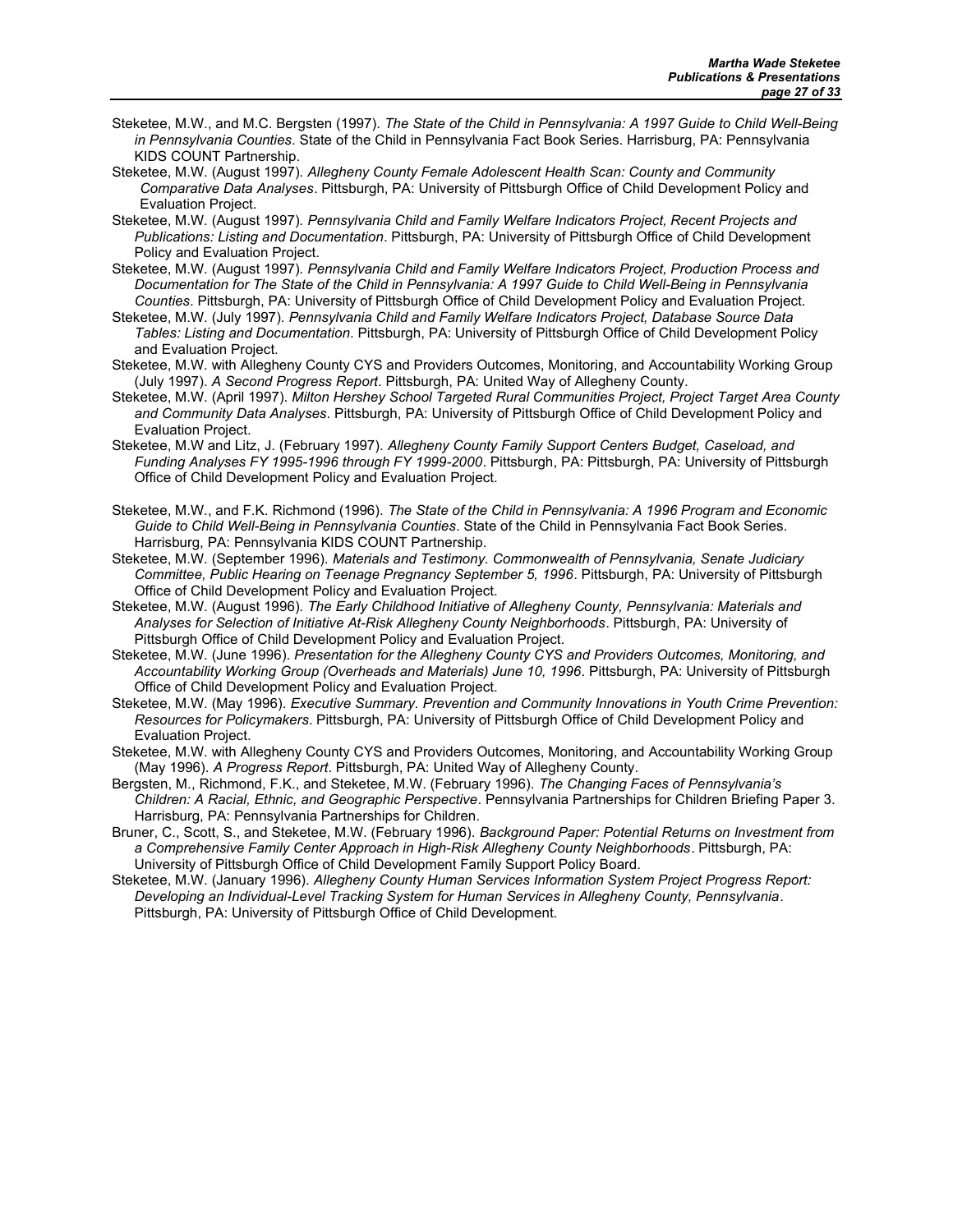- Richmond, F.K., and Steketee, M.W. (1995). The State of the Child in Pennsylvania: A 1995 KIDS COUNT Fact Book. Harrisburg, PA: Pennsylvania KIDS COUNT Partnership, Pennsylvania Partnerships for Children.
- Steketee, M.W. (July 1995). Preschool Participation and Other Characteristics of Young Children in Pennsylvania: A Report to Pennsylvania Partnerships for Children. Pittsburgh, PA: University of Pittsburgh Office of Child Development.
- Bruner, C. and Steketee, M.W. (July 1995). Interim Report. Allegheny County Family Support Policy Board Futures Committee, Return on Investment / Cost of Failure Project. Pittsburgh, PA: University of Pittsburgh Office of Child Development.
- Farber, A.E., McCall, R.B., Steketee, M.W., Rudy, K.L., Larsen, L., Groark, C., Johnston, J., and Kovacevic, M. (April 1995). Needs Assessment of Family-Based Services in Pennsylvania. Report to the Family Preservation-Family Support Services Subcommittee, under contract with the Pennsylvania Department of Public Welfare Office of Children, Youth, and Families. Pittsburgh, PA: University of Pittsburgh Office of Child Development.
- Steketee, M.W. (December 1994). Communities That Care Data Workbook: Allegheny County, Pennsylvania. Pittsburgh, PA: University of Pittsburgh Office of Child Development.
- Steketee, M.W. with Bird, S.T. (November 1994). An Individual-Level Tracking System for Allegheny County Human Services. Pittsburgh, PA: University of Pittsburgh Office of Child Development.
- Steketee, M.W. with Permanency Planning Task Force of Allegheny County, Pennsylvania (June 1994). Materials and Testimony: Commonwealth of Pennsylvania, House of Representatives, Aging and Youth Committee Informational Hearing on Foster Care and Adoption Issues June 28, 1994. Pittsburgh, PA: University of Pittsburgh Office of Child Development Policy and Evaluation Project.
- DeMuro, P. and Steketee, M.W. (1994). Technical Report: Tennessee DYD Population Profile and Risk Assessment Analysis. Report prepared for the State of Tennessee Department of Finance and Administration.
- Richmond, F.K., and Steketee, M.W. (1994). Special Report: Uninsured Children in Pennsylvania. Harrisburg, PA: Pennsylvania KIDS COUNT Partnership.
- Richmond, F.K., and Steketee, M.W. (1993). The State of the Child in Pennsylvania: A Profile of Pennsylvania's Children [A 1993 Fact Book]. Harrisburg and Pittsburgh, PA: Pennsylvania Partnerships for Children and Office of Child Development University of Pittsburgh.
- Schwartz, I.M., and Steketee, M.W. (1992). Delinquency Prevention and Control Policies in the United States: Issues and Prospects for the Future. in Otto, Hans-Uwe and Flosser, Gaby, eds. How to Organize Prevention: Political, Organizational, and Professional Challenges to Social Services. Berlin, Germany: Walter de Gruyter.
- Schwartz, I.M., Steketee, M.W. and Butts, J.A. (1991). Business as Usual: Juvenile Justice Policy during the 1980s. Notre Dame Journal of Law, Ethics & Public Policy 5(2):377-396.
- DeMuro, P., Steketee, M.W., and Butts, J.A. (1991). Final Report of the Alabama Juvenile Detention Project. Report prepared for the State of Alabama Juvenile Detention Advisory Committee.
- Krisberg, B., DeComo, R., Herrera, N., Steketee, M. and Roberts, S. (1991). Juveniles Taken into Custody Research Program: FY 1990 Annual Report. San Francisco: National Council on Crime and Delinquency.
- Duquette, D., with Steketee, M. et al. (1990). Advocating for the Child in Protection Proceedings: A Handbook for Lawyers and Court Appointed Special Advocates. Lexington, MA: D.C. Heath, Lexington Books.
- Schwartz, I.M., Steketee, M.W. and Schneider, V.W. (1990). Federal Juvenile Justice Policy and the Incarceration of Girls. Crime and Delinquency 36(4):503-520. cited in Juvenile Female Offenders: A Status of the States Report October 1998 http://ojjdp.ncjrs.org/pubs/gender/oview-3.html
- Van Vleet, R.K. and Steketee, M.W. (1990). Alternatives for Arkansas Juvenile Justice: Report and Risk Assessment, Committed Delinquents and Youthful Offenders, Arkansas Youth Service Centers and Tucker Unit. Ann Arbor: Center for the Study of Youth Policy.
- Wulczyn, F., Goerge, R.M., Steketee, M., Grant, S., Casey, K., and Wuestman, E. (1990). Public Policy and the Dynamics of Foster Care: A Multi-State Study of Placement Histories in New York, Illinois and Michigan. Research Report to U.S. Department of Health and Human Services, Office of the Assistant Secretary for Planning and Evaluation.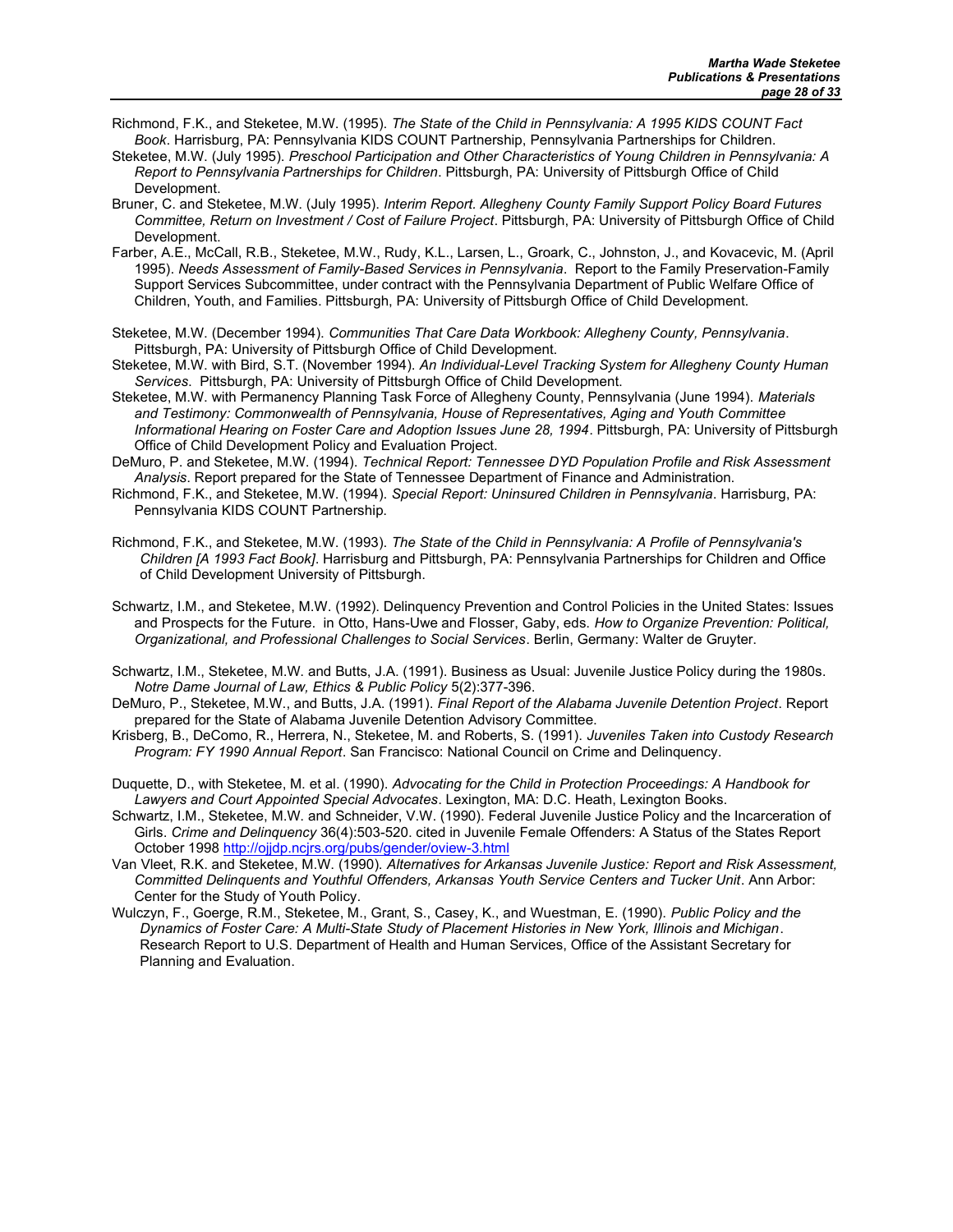### PRESENTATIONS + PANELS

- Van Hemert, Lauren, Steketee, Martha. (April 12, 2020) "Live Chat with Martha Wade Steketee." https://rduonstage.com/2020/04/12/live-chat-with-critic-and-dramaturg-martha-wade-steketee/
- Steketee, Martha, panel member (June 18, 2019). "Women in Entertainment." Post-Show panel discussion series for Dropping Gumballs on Luke Wilson, Working Theater at A.R.T./New York Theaters, New York, NY. https://theworkingtheater.org/gumballs-panels/
- Steketee, Martha, post show discussion moderator (June 15, 2019). "Tree (by Cesi Davidson)." George Bruce Library, New York, NY
- Sweet, Jeff, Haddow, Jeff, Steketee, Martha (June 5, 2019). Coffee House Club Annual Tonys Discussion. Coffee House Club, 20 W 44th St #601, New York, NY.
- Steketee, Martha, post show discussion moderator (May 18, 2018). "School Girl Crush (by Jeannine Foster McKelvia)." George Bruce Library, New York, NY
- Steketee, Martha, post show discussion moderator (February 16, 2019). "Beaullah Rising (by Cesi Davidson)." George Bruce Library, New York, NY
- Steketee, Martha, post show discussion moderator (October 29, 2018). "I Am a Seagull." Granoff Center, Martinos Auditorium, Brown University, Providence, RI. https://drive.google.com/file/d/18HNe6BfaIcXWcfbpwMrpo\_frVBmTaZRi/view

Steketee, Martha, post show discussion moderator (October 27, 2018). "I Am a Seagull." MASS MoCA, North Adams, MA. https://massmoca.org/event/i-am-a-seagull/

- Steketee, Martha, post show discussion moderator (November 20, 2018). "Hole (by Cesi Davidson)." George Bruce Library, New York, NY
- Finkle, David (moderator), Steketee, Martha, Steven Suskin, Elysa Gardner (September 24, 2018). "Drama Evening: Season Opening Critics Panel." The Century Association, 7 W 43rd St, New York, NY.
- Steketee, Martha, panel member (July 13, 2018). "Plenary Session: Comedy of Problems: How to Produce, Perform and Review Period Comedy." Annual meeting of American Theatre Critics Association, American Players Theatre, Spring Green, WI.
- Sweet, Jeff, Haddow, Jeff, Steketee, Martha (June 6, 2018). Coffee House Club Annual Tonys Discussion. Coffee House Club, 20 W 44th St #601, New York, NY.
- Steketee, Martha, panel member (June 4, 2018). "Session #5 Women+ in Theatre Sound." Annual meeting of Theatrical Sound Designers and Composers Association. Baryshnikov Arts Center, New York, NY. https://tsdca.org/annual-meeting-2018/
- Steketee, Martha, post show discussion moderator (March 31, 2018). "Love Trade: Post-Show with Elizabeth Hess and Erica Fae." La MaMa ETC, New York, NY.
- Steketee, Martha, post show discussion moderator (March 17, 2018). "Tidy Black (by Cesi Davidson)." George Bruce Library, New York, NY
- Steketee, Martha, post show discussion moderator (February 17, 2018). "A Staged Reading Celebrating the Life & Wisdom of Sojourner Truth: Truth & Justice (by Cesi Davidson)." George Bruce Library, New York, NY.
- Steketee, Martha, discussion moderator (February 3, 2018). "The Best Movie By A Theater Person: A Crucial Debate." Closing Night Party, NY Indie Theatre Film Festival, New Ohio Theatre, New York, NY. http://newohiotheatre.org/screenings2018.htm#feb3
- Steketee, Martha, panel member (January 28, 2018). "Theatre Critiquing: A Woman's Touch." Panel: Linda Armstrong (moderator), Elysa Gardner, Nicole Serratore, Martha Wade Steketee. BroadwayCon 2018, Javits Convention Center, New York, NY.
- Steketee, Martha, panel member (November 13, 2017). "Salon #41: Intellectual Property and the Theater." Panel: Peter Nigrini (projection designer), David Friedlander (IP lawyer), Martha Steketee (Literary Managers and Dramaturgs of the Americas), Cecilia Friederichs (United Scenic Artists) and Jill BC Du Boff (sound designer), Wingspace Theatrical Design, Brooklyn, NY.

http://wingspace.com/blog-1/2017/12/18/salon-41-intellectual-property-and-the-theater

- Steketee, Martha, panel moderator (November 3, 2017). "From Page to Stage: The Journey of A New Musical The Band's Visit." Panel: David Yazbek (score), Itamar Moses (book), David Cromer (director), Orin Wolf (producer), ATCA 2017 Mini Conference, Theatre Row, New York, NY. http://atca.memberlodge.org/atca-ny17
- Steketee, Martha, panel member (October 14, 2017). "Criticism in a Changing America." Panel: Diep Tran, Jose Solis, Martha Steketee, Wei-Huan Chan, Lori Barcliff Baptista, Kris Vire. New Stages Festival 2017, Goodman Theatre, Chicago, IL https://www.goodmantheatre.org/criticismpanel
- Steketee, Martha, panel member, via Skype (June 24, 2017). "Dramaturgy Outside of the Theatre." Panel: Bryan Davidson, Kate Langsdorf, Erika Schmidt, Martha Wade Steketee, James Waugh. LMDA Annual 2017
- Conference, Ed Roberts Campus, June 22-24, 2017, Berkeley, CA. http://www.lmda.org/2017-Imda-conference Sweet, Jeff, Haddow, Jeff, Steketee, Martha (June 7, 2017). Coffee House Club Annual Tonys Discussion. Coffee House Club, 20 W 44th St #601, New York, NY.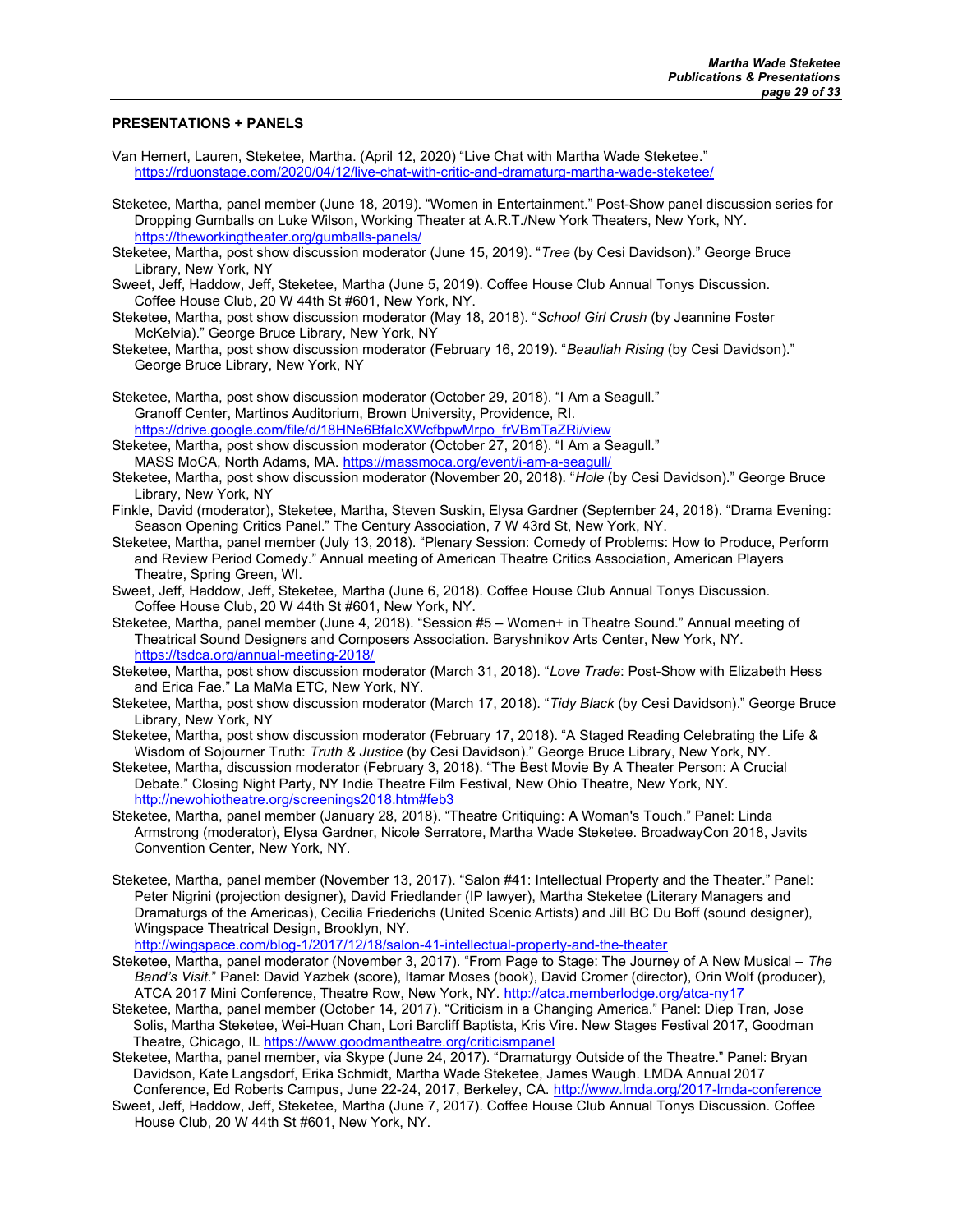Yousefzadeh, Pirronne, Martha Steketee. Panel member (April 30, 2017). Themes in Kidnap Road. La MaMa ETC. New York, NY http://lamama.org/kidnap-road/

Steketee, Martha. Workshop and panel member (February 24, 2017). "Careers Beyond Academia: Graduate Student Workshop," Department of Performing & Media Arts, Cornell University, Ithaca, NY. http://events.cornell.edu/event/careers\_beyond\_academia\_graduate\_student\_workshop

Steketee, Martha. Panel moderator (October 28, 2016). "See Me, Hear Me: Innovations and Challenges in Projection and Sound Design" (Panel: Wendall Harrington, Peter Nigrini, Jill BC Du Boff, and John Gromada), ATCA 2016 Mini Conference, Lark Play Development Center, New York, NY. http://americantheatrecritics.org/homepublic/2016/12/9/second-video-from-the-new-york-conference-is-availablefor-a.html

Steketee, Martha interviews Joan Benny (October 10, 2016). "Joan Benny on Her Father JACK BENNY." Harvardwood at The Lambs, New York, NY.

[description] http://www.harvardwood.org/joan\_benny\_on\_jack\_benny [video] http://the-lambs.org/jackbenny/

- Steketee, Martha, panel member (August 10, 2016). (Panel: Megan Carney, Kerry Reid, Willa Taylor, Martha Wade Steketee, Joan Lipkin), "Women in Chicago Theatre Roundtable" at Women and Theatre Program Preconference 2016, Stage 773, Chicago, IL. http://www.womenandtheatreprogram.com/home.html
- Steketee, Martha interviews Albert Poland (June 9, 2016). "Off-Broadway to Blockbusters ALBERT POLAND." Harvardwood at Seyfarth Shaw LLP, New York, NY. http://www.harvardwood.org/albert\_poland
- Steketee, Martha, panel member (January 20, 2016). (Panel: Jenny Lyn Bader, Jody Christopherson, Libby Emmons, Erin Mee, Martha Wade Steketee, Ludovica Villar-Hauser). "Necessary Exposure: The Female Playwright Project: Parity Panel." Dixon Place, New York, NY. http://dixonplace.org/performances/necessary-exposure-paneldiscussion/
- Steketee, Martha. Panel moderator (November 13, 2015). "How Do We Achieve Parity For Women in the Theatre?" (Panel: Marsha Norman, Caridad Svich and Lisa McNulty), ATCA 2015 Mini Conference, Lark Play Development Center, New York, NY. http://atca.memberlodge.org/event-2018579
- Steketee, Martha. Panel member (June 27, 2015). "Design and Dramaturgy" LMDA Conference 2015, Columbia University, New York, NY. http://www.lmda.org/design-and-dramaturgy https://www.youtube.com/watch?v=F7HuPAWwaqc [HowlRound video]
- Steketee, Martha. Workshop member (June 23, 2015). "Everything is Chance: how journalism and photography can transform the way we see performance design," Prague Quadrennial PQ Workshop, Prague Czechoslovakia. http://www.pq.cz/en/program/spacelab-2015/workshops/other

Steketee, Martha. Panel member (June 21, 2015). "All Design is Chance: Reinventing Theater Photography and Journalism," Prague Quadrennial PQ Talk, Prague Czechoslovakia. http://www.pq.cz/en/program/pq-talks

[as document in Chance 6: https://chance-magazine.com/portfolio/c6-afterword/]

Steketee, Martha. Panel member (April 28, 2013). "Applying Dramaturgy in Non-Theatre Settings," LMDA Philadelphia chapter, Philadelphia, PA

Steketee, Martha. Guest Lecturer (March 2011, October 2011). Stony Brook University THR 104 "Play Analysis," lecture "Critical Thinking Critical Writing Loving Theatre" (instructor Elizabeth Bojsza).

- Stock, Jonathan, Steketee, Martha, Carlson, Alan, and Meadows, Judith (July 28, 2009). "Electronic Court Records: Strategies for Balancing Personal Privacy and the Public's Right to Know". 2009 American Association of Law Librarians Annual Meeting, Washington, DC
- Steketee, Martha. Panel member (July 18, 2009). "Nuts and Bolts: Advanced Freelancing" LMDA Conference 2009, Kennedy Center, Washington DC.
- Steketee, Martha Wade. Panel member (April 16, 2009). "Women in Theater Criticism: What's Our Role?" part of the Chicago series "Taking the Stage: A Celebration of Women Making Theater", Columbia College Chicago.
- Steketee, Martha, Jones, Bill, Zuccardy, Jill, Nicholson, Sharwline, Silva, Natalie, and Feldheim, Rachel (May 11-12, 2006). "Topical Workshop: Co-occurrence of Child Maltreatment and Domestic Violence". Child Custody and Domestic Violence Institute, supported by Grant from the Office on Violence Against Women, U.S. Department of Justice to the Edmund S. Muskie School of Public Service. W Lakeshore Hotel, Chicago, IL.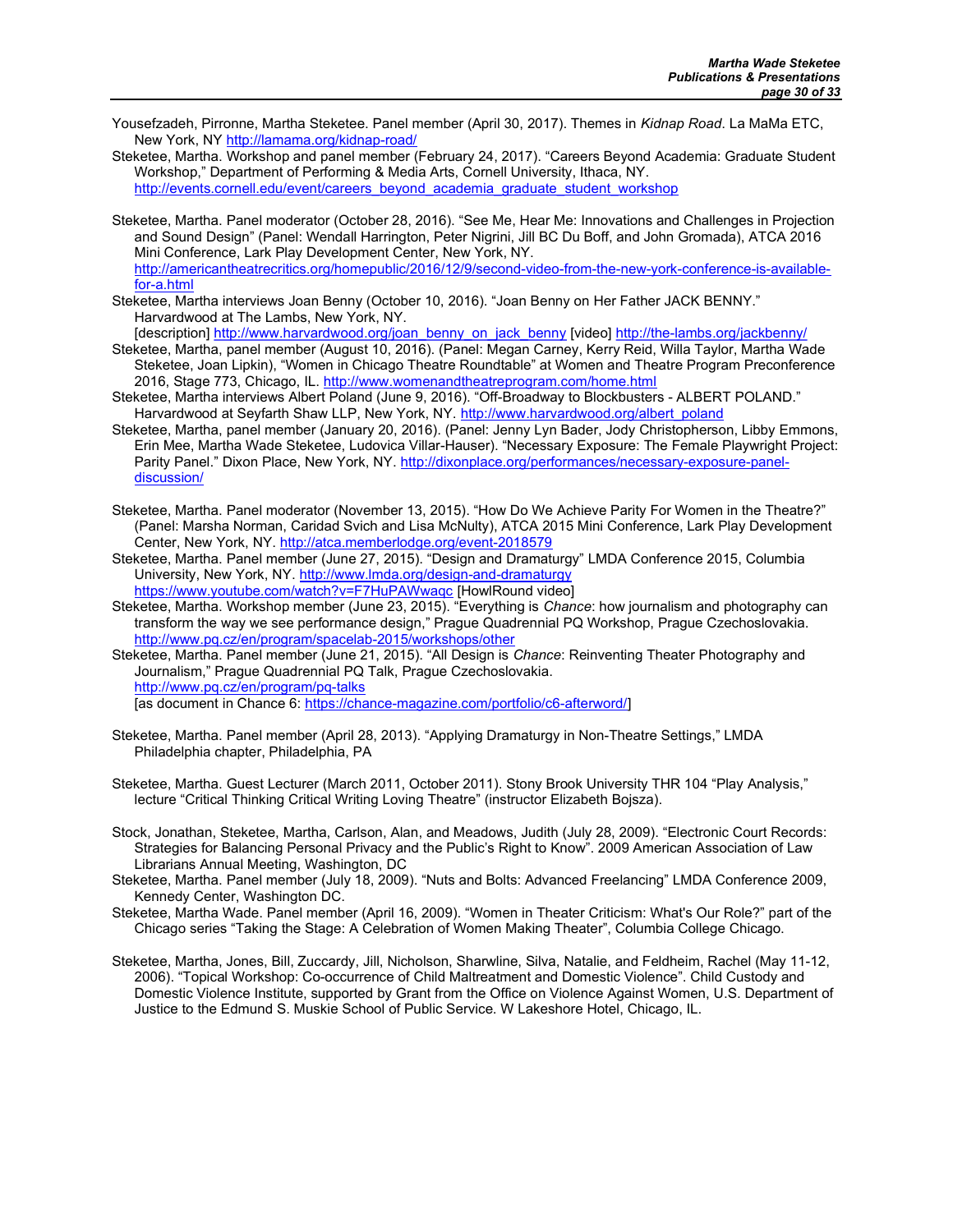- Steketee, Martha, Jones, Bill, Zuccardy, Jill, Nicholson, Sharwline, Matthews, Donna, Shum, Brenda, and Feldheim, Rachel (May 12-13, 2005). "Topical Workshop: Co-occurrence of Child Maltreatment and Domestic Violence". Child Custody and Domestic Violence Institute, Grant from the Office on Violence Against Women, U.S. Department of Justice to the Edmund S. Muskie School of Public Service. Boston Park Plaza Hotel, Boston, MA.
- Steketee, Martha (March 10, 2005). Government Privacy Track: Court and Public Records. "Update on CCJ/COSCA Guidelines, New Efforts, and What States are Doing Now", Annual Summit of International Association of Privacy Professionals, Washington, DC

Steketee, Martha (January 5, 2005). Panel on privacy implications of computerization of court records "Private Matters, Public Cases: Privacy Implications of Electronic Court Filings", Annual Conference of American Association of Law Schools, Defamation and Privacy Section, San Francisco, CA.

- Feldheim, Rachel, Steketee, Martha, and St. Onge, Anita (July 1, 2004). "Working Session: The Co-occurrence of Domestic Violence and Child Maltreatment", Biennial Child Welfare Conference: Focus on Evidence-Based Practice, DHHS, ACYF, Children's Bureau, Marriott Wardman Park Hotel, Washington, DC.
- Steketee, Martha, Jones, Bill, Zuccardy, Jill, Nicholson, Sharwline, and Matthews, Donna (May 3-4, 2004). "Topical Workshop: Co-occurrence of Child Maltreatment and Domestic Violence". Child Custody and Domestic Violence Institute, supported by Grant No. 2003-WT-BX-K019 awarded by the Office on Violence Against Women, U.S. Department of Justice to the Edmund S. Muskie School of Public Service. Hyatt Regency, Baltimore, MD.
- Steketee, Martha and Carlson, Alan (February 27, 2004). "Progress Report on Public Access to Court Records: Guidelines for Policy Development by State Courts", 3<sup>nd</sup> Courtroom 21 Conference on Privacy and Public Access to Court Records, William & Mary Law School, Williamsburg, VA.
- Steketee, Martha (February 20, 2004). "Court Records and Confidentiality: Guidelines for Access", LAPTOP Confidentiality Institute for Legal Assistance for Victims providers, Westin Charlotte Hotel, Charlotte NC.
- Steketee, Martha, Jones, Bill, Zuccardy, Jill, Nicholson, Sharwline, Khoury, Andrea, and Matthews, Donna (February 5-6, 2004). "Topical Workshop: Co-occurrence of Child Maltreatment and Domestic Violence". Child Custody and Domestic Violence Institute, supported by Grant No. 2003-WT-BX-K019 awarded by the Office on Violence Against Women, U.S. Department of Justice to the Edmund S. Muskie School of Public Service. Hyatt Fisherman's Wharf, San Francisco, CA.
- Steketee, Martha and Regan, Priscilla (December 12, 2003). "Privacy and Public Access: Are Family Records Too Valuable to be On-Line?" Conference of State Court Administrators Midyear Meeting, San Antonio, TX.
- Carlson, Alan, Steketee, Martha and Perry, Rory (October 28 & 29, 2003). "Public Access to Court Records Policies and Technologies." 8th National Court Technology Conference (CTC8), Kansas City, MO. http://www.ctc8.net/presentations/E-07\_Public\_Access\_to\_Court\_Records.pdf
- Steketee, Martha (October 16, 2003). "Creating a Policy on Access to Court Records LIVE Web Class", Course Number: ICM03W-PPCR, Institute for Court Management, Williamsburg, VA. http://www.ncsconline.org/D\_ICM/icmcourses/icmcourses\_w\_public03.html
- Steketee, Martha (July 17, 2003). "Information Sharing: Issues, Opportunities, and Challenges -- National Discussions and the Greenbook" and "Extending Information Sharing: Public Access to Court Records -- Greenbook Informs the CCJ/COSCA Guidelines". National Council of Juvenile and Family Court Judges Family Violence Department, Greenbook Initiative 2003 Judges' Toolbox Meeting, San Antonio, TX.
- Steketee, Martha (May 30, 2003). "Public Access to Court Records & CCJ/COSCA Guidelines for Policy Development by State Courts: Provisions, Discussions, and Controversies." Ohio Judicial Conference 2003 Technology Conference, University of Akron, Akron, OH.
- Steketee, Martha (May 19, 2003). Moderator "Developing Strategies for Expediting Dependency Appeals" (Hon. Gayle Nelson Vogel, Janet Fink, and Ann L. Keith). Permanency Partnership Forum VII: Meeting the Challenges– Collaborative Leadership to Sustain Improvement, Hilton Washington & Towers, Washington, DC.
- Steketee, Martha (February 26, 2003). Roundtable participant discussing CCJ/COSCA Guidelines and access to court records. Property Records Industry Association (PRIA) Conference on Personal Information Privacy Issues - Open Record Documents, Hyatt Grand Hotel, Washington, D.C.
- Steketee, Martha (December 11, 2002). "Public Access to Court Records & CCJ/COSCA Guidelines for Policy Development by State Courts: Provisions, Discussions, and Controversies." National Center for State Courts Institute for Court Management, E-Court Conference 2002, Las Vegas, NV.
- Steketee, Martha (November 15, 2002). "Court Records: Update on the CCJ/COSCA Guidelines Project." 2002 Virginia Coalition for Open Government Annual Conference, Virginia Press Association Conference Center, Glen Allen, VA. http://www.opengovva.org/access2002.htm
- Steketee, Martha and Carlson, Alan (November 8, 2002). "CCJ/COSCA Guidelines for Policy Development by State Courts: Project Process, Guidelines Provisions, and Potential Next Steps." State Justice Institute Public Forum, State Justice Institute, Alexandria, VA.
- Kuriyama, Katherine, Southworth, Cindy, and Steketee Martha (November 2, 2002). "Special Issues Family and Domestic Relations Court Records" 2nd Courtroom 21 Conference on Privacy and Public Access to Court Records, William & Mary Law School, Williamsburg, VA, http://www.courtroom21.net/privacyconf/Reference/Ctrm21FamilyCourt10-29-2002.pdf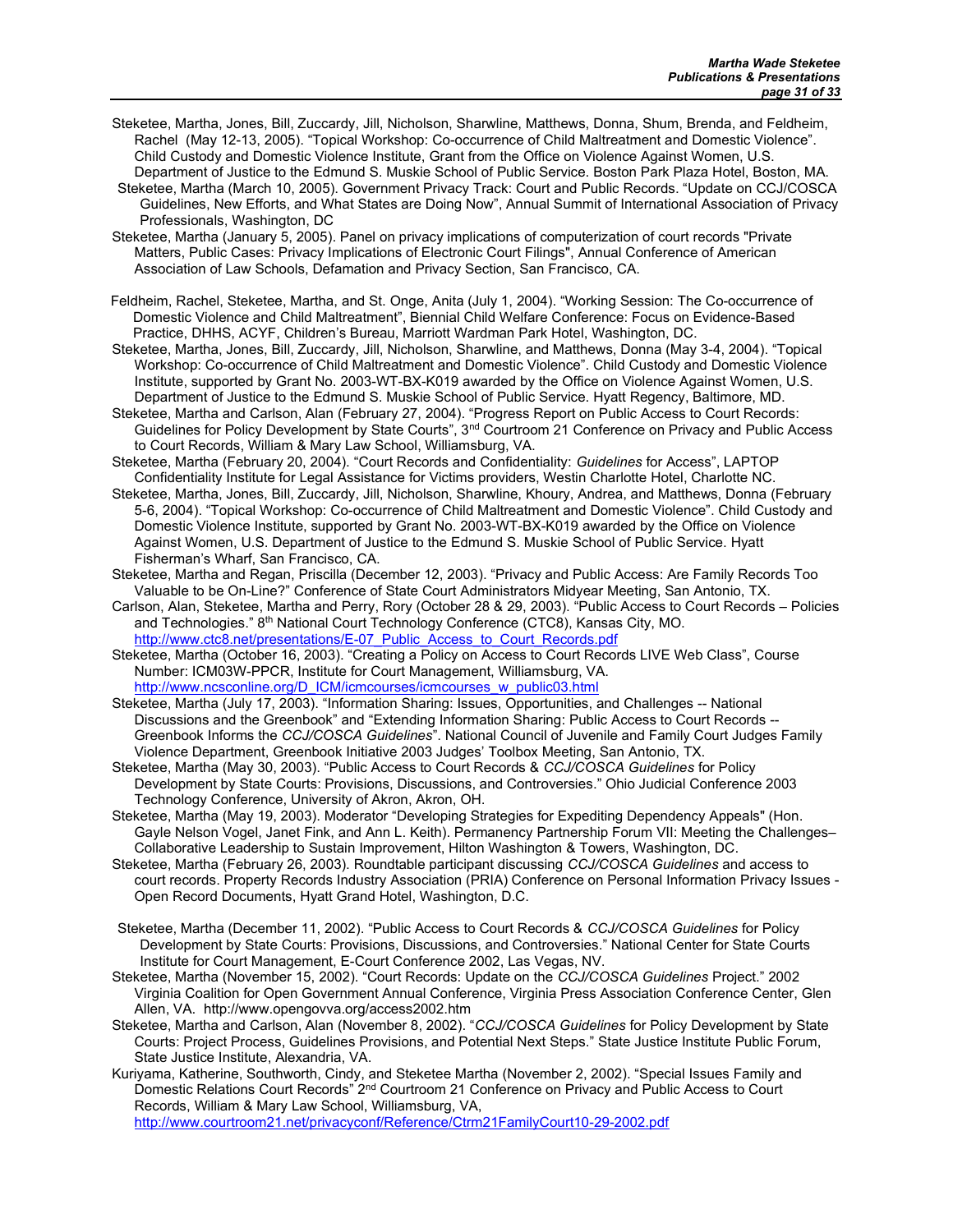- Carlson, Alan and Steketee, Martha (November 1, 2002). "Public Access to Court Records: CCJ/COSCA Guidelines for Policy Development by State Courts. What We've Created and How We Got Here." 2<sup>nd</sup> Courtroom 21 Conference on Privacy and Public Access to Court Records, William & Mary Law School, Williamsburg, VA . http://www.courtroom21.net/privacyconf/Reference/Ctrm21Guidelines10-29-2002.pdf
- Wright, Richard, and Steketee, Martha (August 5, 2002). "The 'Greenbook' Initiative: What is it? Why is it needed? & the National Evaluation." Victimization of Children & Youth: International Research Conference, Portsmouth, NH.
- Carlson, Alan; Steketee, Martha; and members of the project Advisory Committee (July 30, 2002). "Public Access to Court Records: Guidelines for Policy Development by State Courts. Views from Members of the Advisory Committee." Education Panel, Conference of Chief Justices and Conference of State Court Administrators, Annual Conference 2002, Camden Opera House, Camden, ME.
- Carlson, Alan; Steketee, Martha; and members of the project Advisory Committee (July 28, 2002). "Public Access to Court Records: Guidelines for Policy Development by State Courts. What We've Created and How We Got Here." Executive Session, Conference of Chief Justices and Conference of State Court Administrators, Annual Conference 2002, The Samoset Resort, Rockport, ME.
- Steketee, Martha (December 4, 2001). "State Court Model Policy Project" as part of panel presentation "Privacy and Public Access – A Tour of the States." National Center for State Courts Institute for Court Management, Electronic Filing-Privacy and Public Access Conference 2001, Las Vegas, NV.

http://www.courtaccess.org/other/efilingconf2001/segments/steketee%20version%206.ppt

- Steketee, Martha and Carson, Taj (November 8, 2001). "Balancing Interests and Monitoring Performance: Encouraging Systemic Change to Serve Victims of Domestic Violence and Child Maltreatment." 2001 American Society of Criminology Conference, Atlanta, GA.
- Gottlieb, Karen and Steketee, Martha (November 3, 2001). "Common Themes and Approaches in Access Policy Development." Courtroom 21 Conference on Privacy and Public Access to Court Records. Williamsburg, VA.
- Mahoney, Barry and Steketee, Martha (November 3, 2001). "Progress Report on Efforts to Develop "Model" Public Access Policies." Courtroom 21 Conference on Privacy and Public Access to Court Records. Williamsburg, VA.
- Steketee, Martha and Levey, Lynn (November 17, 2000). "A Coordinated Court-Based Response to Domestic Violence." 2000 American Society of Criminology Conference, November 15-18, 2000, San Francisco. http://www.asc41.com/www/2000/ct9.htm
- Steketee, Martha and Levey, Lynn (May 11, 2000). "DC Superior Court DVU Evaluation Briefing: Conflict and Collaboration." Presentation to DC Domestic Violence Coordinating Council, Superior Court of the District of Columbia, May 11, 2000, Washington, DC.
- Steketee, Martha and Levey, Lynn (May 4, 2000). "Overview of the Domestic Violence Unit: Lessons from the Evaluation." Superior Court of the District of Columbia annual judicial training: Enhancing Judicial Skills in Domestic Violence Cases, May 4 and 5, 2000, Washington, DC.
- Bergsten, Martha and Steketee, Martha (October 4, 1999). "How Pennsylvania Children Are Faring: What the Data Reveal." Pennsylvania Partnerships for Children 1999 Annual Conference: Forging Partnerships for Pennsylvania's Children, October 4 and 5, 1999, Harrisburg, PA.
- Steketee, Martha (June 5, 1999). "Information On-Line: National Databases (Assessing the New Federalism and KIDS COUNT)." National Child Welfare Resource Center for Organizational Improvement Conference, Utilization of Child Welfare Data to Support Outcome-Based Decision-Making, June 3-5, 1999, Portland, ME
- Steketee, Martha (March 19, 1999; February 19, 1999; December 18, 1998). "Assessing the New Federalism: Data Sources for KIDS COUNT State Grantees". KIDS COUNT Regional Data Seminars, St. Louis, MO, Portland, OR, and Washington, DC.
- Steketee, Martha (March 19, 1999, February 19, 1999). "Juvenile Crime Arrest Data from the National Center for Juvenile Justice". KIDS COUNT Regional Data Seminars, St. Louis, MO, and Portland, OR.
- Steketee, Martha (March 19, 1999; February 19, 1999). "CWLA National Data Analysis System: A National Child Welfare Data Base". KIDS COUNT Regional Data Seminars, St. Louis, MO, and Portland, OR.
- Steketee, Martha (March 18, 1999; February 18, 1999; December 17, 1998). "Communicating the Data: Challenges and Opportunities for KIDS COUNT Grantees". KIDS COUNT Regional Data Seminars, St. Louis, MO, Portland, OR, and Washington, DC.
- Steketee, Martha (January 27, 1999). "Informing Human Services: Strategies to Bridge the Gap between Research and Policy". Brown bag seminar, The Urban Institute, Washington, DC.
- Adams, Gina and Steketee, Martha (June 2, 1997). "Community Monitoring". Pennsylvania Partnerships for Children First Annual Conference, Hershey Lodge and Convention Center, Hershey, PA.
- Bergsten, Martha and Steketee, Martha (June 2, 1997). "How Are Pennsylvania's Children Faring? What the Data Reveal". Pennsylvania Partnerships for Children First Annual Conference, Hershey Lodge and Convention Center, Hershey, PA.